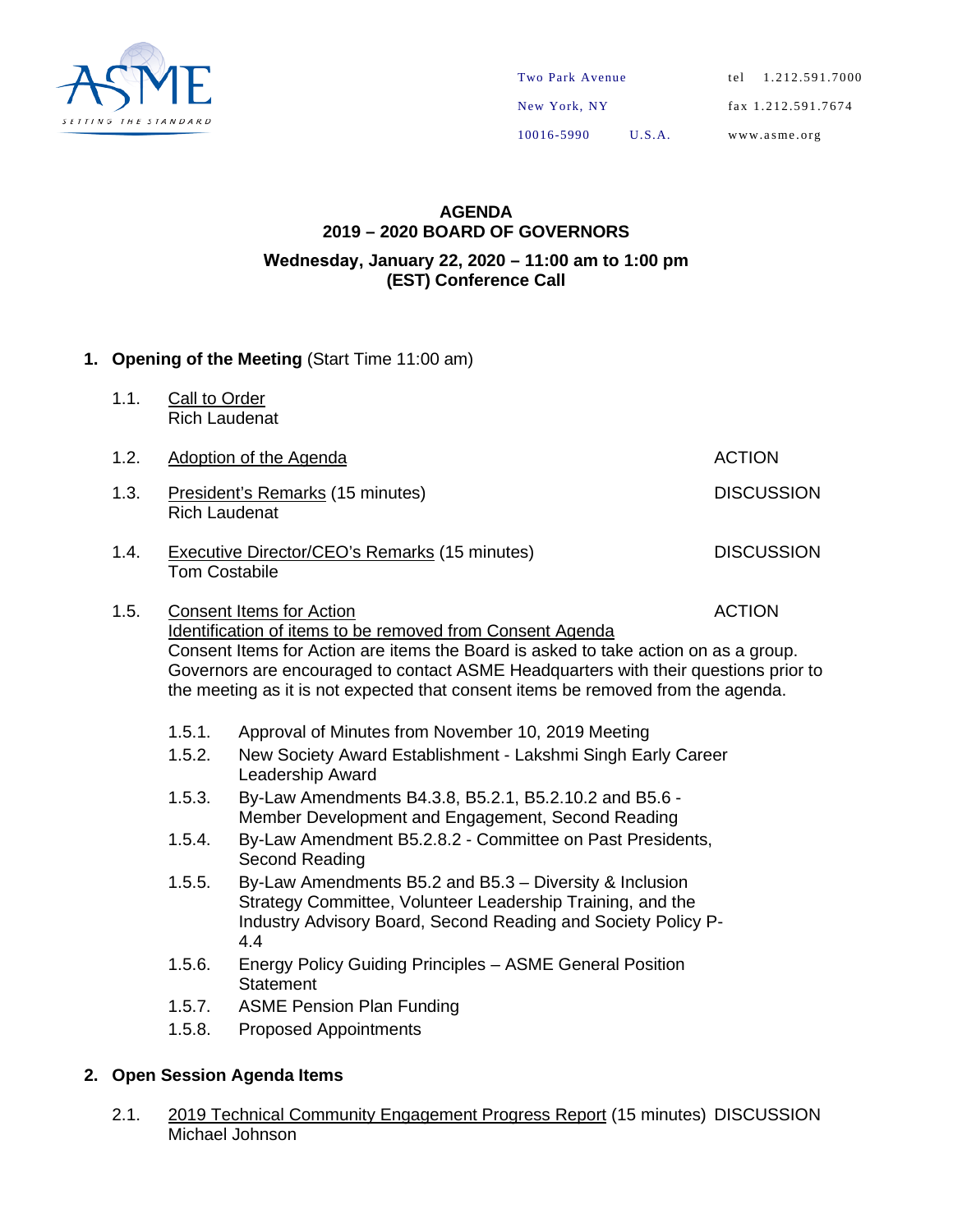#### 2.2. 2020 Nominating Committee and Governance Changes (60 minutes) DISCUSSION Rich Laudenat

#### **3. New Business**

#### **4. Open Session Information Items**

4.1. Dates of Future Meetings

| <b>DATE</b>    | <b>DAY</b> | TIME                      | <b>LOCATION</b>       |
|----------------|------------|---------------------------|-----------------------|
| April 9, 2020  | Thursday   | 10:00 AM $-$ 12:00 PM     | Conference Call       |
| June 14, 2020  | Sunday     | 8:30 AM – 4:30 PM         | Boston, Massachusetts |
| June 17, 2020* | Wednesday  | $10:00 - 3:00 \text{ PM}$ | Boston, Massachusetts |

\*2020-2021 Board of Governors

#### **5. Adjournment**

#### **List of Appendices**

- 1.5.2 New Society Award Establishment Lakshmi Singh Early Career Leadership Award
- 1.5.3 By-Law Amendments B4.3.8, B5.2.1, B5.2.10.2 and B5.6 Member Development and Engagement, Second Reading
- 1.5.4 By-Law Amendment B5.2.8.2 Committee on Past Presidents, Second Reading
- 1.5.5 By-Law Amendments B5.2 and B5.3 Diversity & Inclusion Strategy Committee, Volunteer Leadership Training, and the Industry Advisory Board, Second Reading and Society Policy P-4.4
- 1.5.6 Energy Policy Guiding Principles ASME General Position Statement
- 1.5.7 Pension Plan
- 1.5.8 Proposed Appointments
- 2.1 2019 Technical Community Engagement Progress Report
- 2.2 2020 Nominating Committee and Governance Changes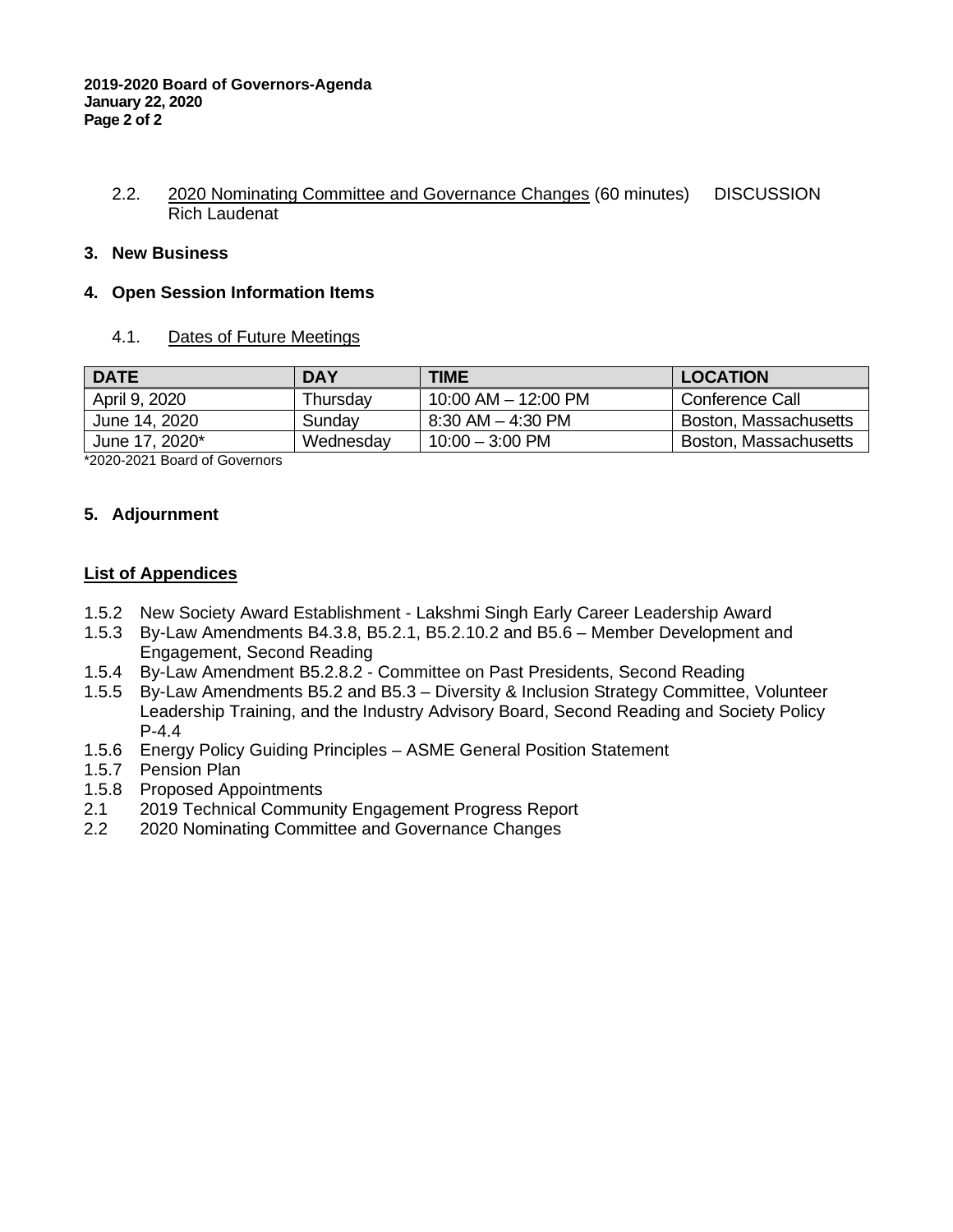### **ASME Board of Governors Agenda Item Cover Memo**

**Date Submitted:** November 27, 2019 **BOG Meeting Date:** January 2020 **To:** Board of Governors **From:** Committee on Honors **Presented by:** Yildiz Bayazitoglu **Agenda Title:** New Society Award Establishment

#### **Agenda Item Executive Summary:** *(Do not exceed the space provided)*

The Committee on Honors approved the establishment of the Lakshmi Singh Early Career Leadership Award.

#### **Proposed motion for BOG Action:**

To accept the Committee on Honors recommendation to establish the Lakshmi Singh Early Career Leadership Award.

**Attachment:** Yes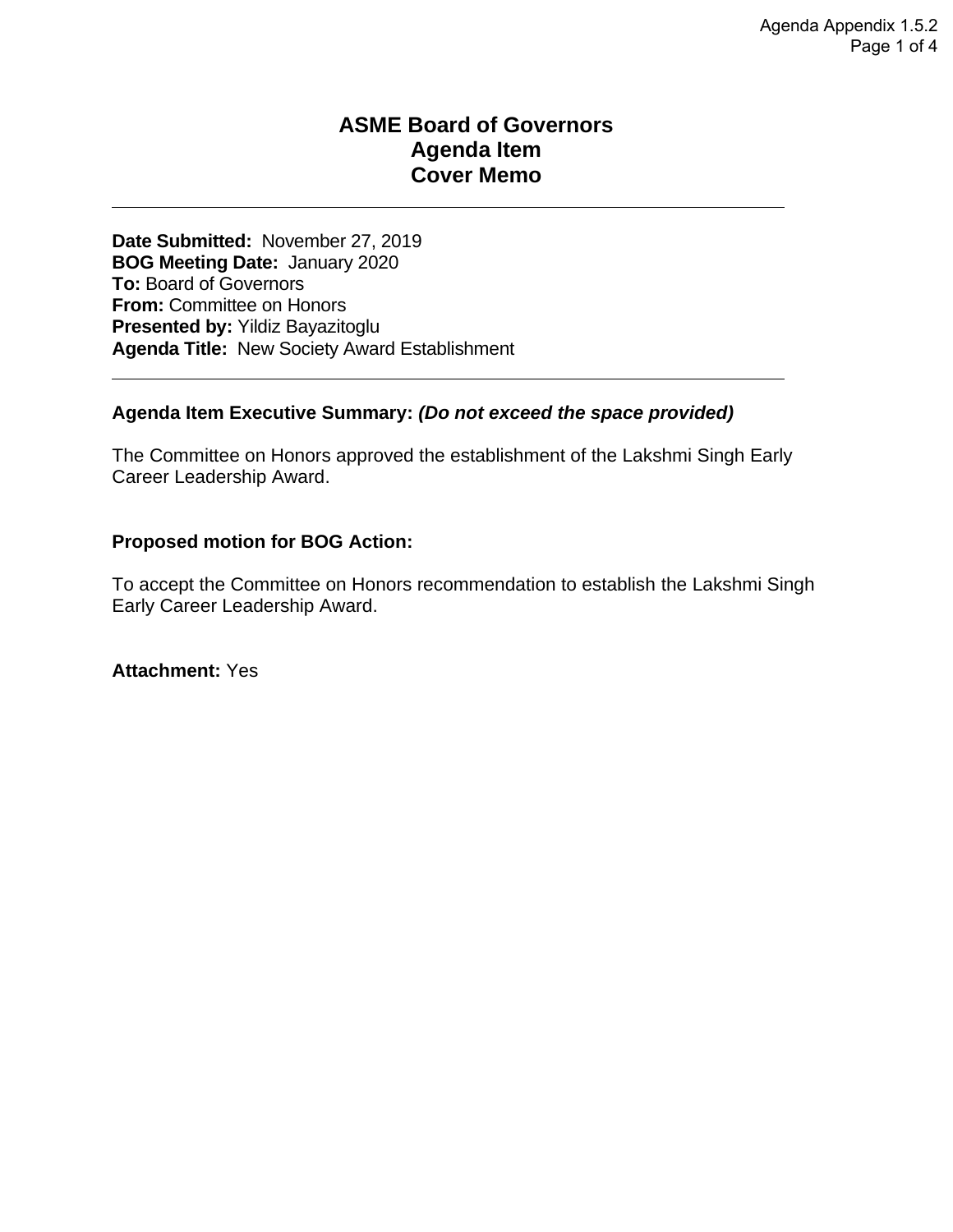Date: November 21, 2019

To: ASME Committee on Honors

From: Petroleum Division

Subject: Proposal to Establish the ASME Lakshmi Singh Early Career Leadership Award

The purpose of this memorandum is to seek approval from the ASME Committee on Honors for the establishment of the Lakshmi Singh Early Leadership Career Award, to be sponsored by the Petroleum Division Awards Committee.

#### **Background**

Lakshmi Singh was a young and talented leader in ASME, serving in various roles including as an ECLIPSE Intern, a member in the Engineers Without Borders Group, a participant in the VOLT Cross-Sector Leadership Development Workshop, and leader of the Petroleum Division Membership Drive. She passed away tragically in September 2015 at the age of 31, leaving behind a husband and young daughter. The proposed award would preserve her memory, honor her contributions to the society, and encourage early- to mid-career female engineers, particularly international engineers and racial or ethnic minorities, to become more involved in ASME leadership.

#### Name of Award

We propose that the name of this award be the ASME Lakshmi Singh Early Career Leadership Award.

#### Need for such an Award

Currently, ASME has no early career award specific to women or minority engineers. The most similar awards are the

Pi Tau Sigma Award, for individuals who have received a baccalaureate degree in Mechanical Engineering or related field within the previous ten years; the

Old Guard Early Career Award, for early career engineers who have advanced quickly in their professional careers, have shown ASME leadership, and have volunteered in their communities; and the

Gustus Larson Award, for individuals who have received a baccalaureate degree in Mechanical Engineering or related field within the previous ten to twenty years.

ASME's only female-only honor is the Kate Gleason Award, for highly successful female entrepreneurs and women with significant lifetime achievements in engineering.

With ASME prioritizing the accomplishments of early career engineers and the inclusion of individuals from who are underrepresented within engineering, this Award is timely and aligned to Society goals.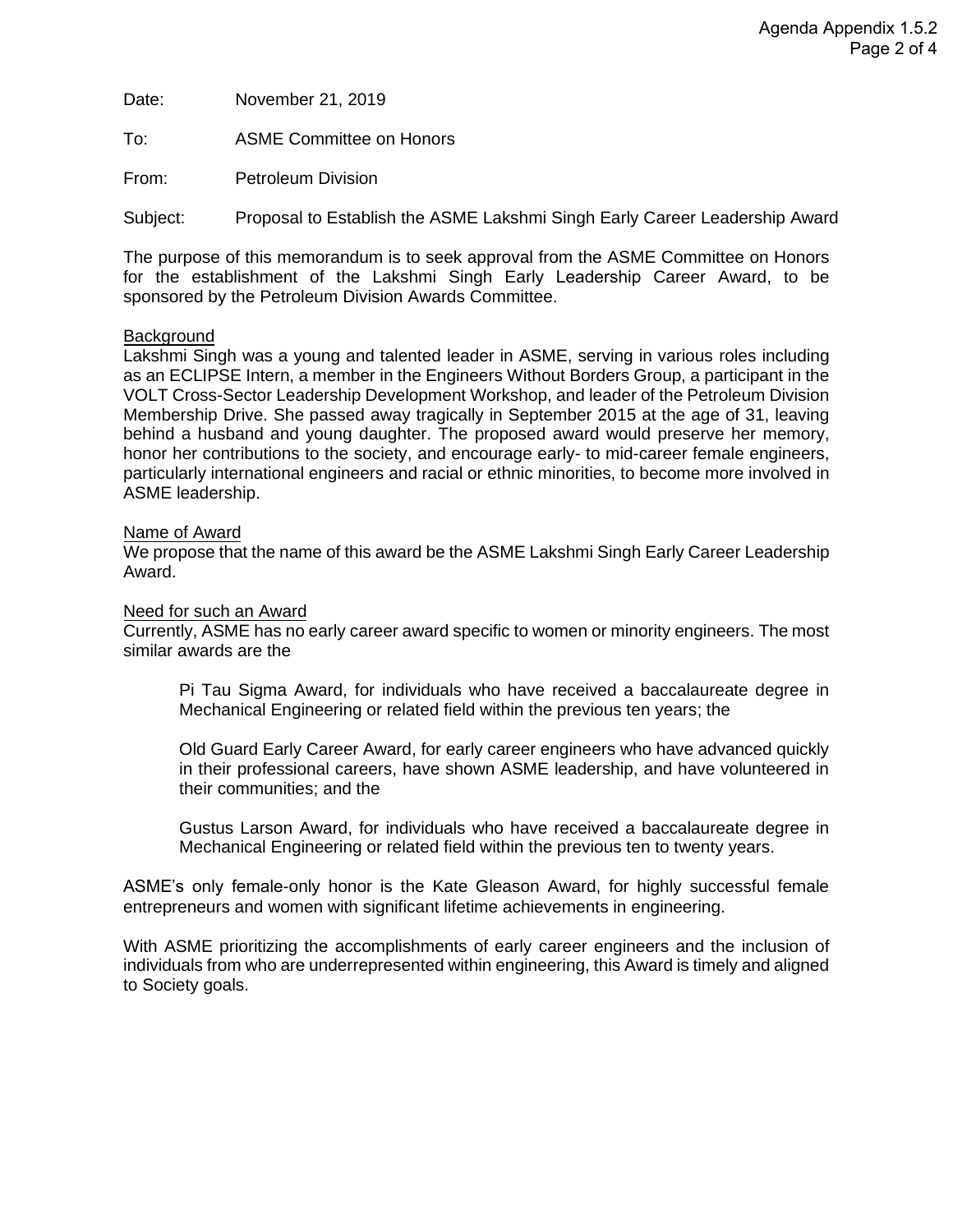Page 2

#### Description of the Award

We intend this Society-Level Award to recognize outstanding women engineers who have demonstrated achievement as an early- to-mid level career professional, while also having shown leadership, commitment and continued service to ASME. Candidates must have completed a baccalaureate degree in Mechanical Engineering or related field within the previous 15 years, and priority will be given to minority candidates. The Award will take the form of a \$3,000 honorarium, a plaque, a lifetime membership to ASME, and a \$750 travel supplement and certificate. If the Committee deems it warranted, the Award will be presented to at most one individual annually.

#### Financial Provisions

The Petroleum Division is prepared to provide \$120,000 to the ASME Foundation to manage and bestow the award in collaboration with the Committee on Honors. The administrative fee will be periodically reviewed and determined by the Board of Directors of the ASME Foundation, not to exceed 5% of net asset value.

#### Nominating Committee

Five members, including one from Diversity and Inclusion, one from VOLT, one past ECLIPSE Intern, and two from the Petroleum Division Awards Committee, one of whom would serve as chair.

The proposed Rules of Award for the Lakshmi Singh Early Career Leadership Award are attached. The Petroleum Division respectfully submits this proposal for your approval so that this Award may be established to honor Lakshmi Singh's legacy. The Award will recognize outstanding contributions to ASME and to the field of engineering by early-to mid-career females engineers, primarily of minority descent.

Yours truly

Vicki Blocker Risinger Chair, Petroleum Division Executive Committee [vsblocker@yahoo.com](mailto:vsblocker@yahoo.com) [blockerv2@asme.org](mailto:blockerv2@asme.org) 281 731 6185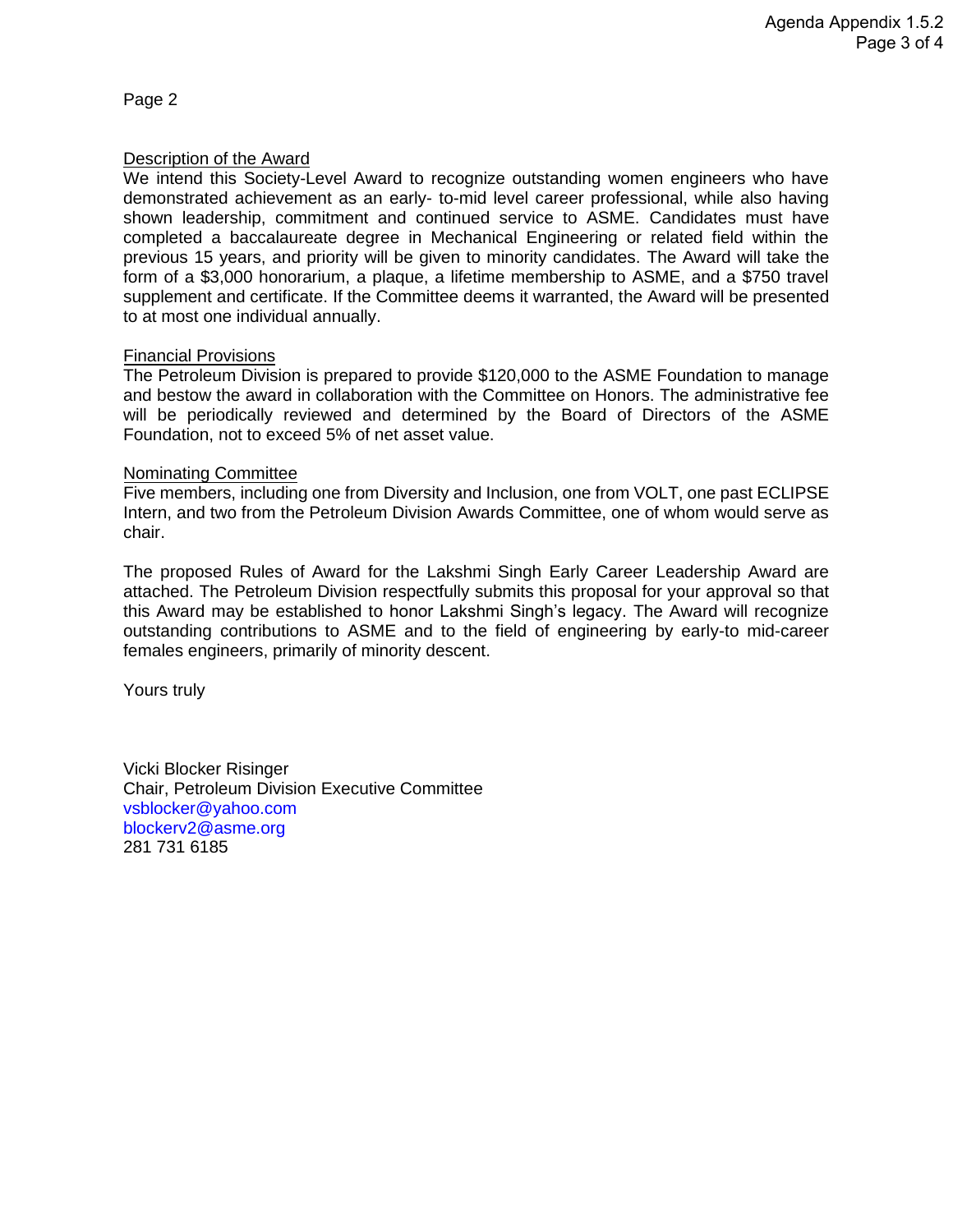#### **ASME LAKSHMI SINGH EARLY CAREER LEADERSHIP AWARD PROPOSED RULES OF AWARD**

#### Form of award

\$3,000 honorarium, plaque, certificate, ASME lifetime membership, and a travel supplement to attend the award ceremony in accordance with Committee on Honors policy.

#### Achievement recognized

For early-career women engineers who have demonstrated considerable leadership in, commitment to, and continued service with ASME.

Established in 2019, this award is created to honor the life, spirit, and service of Lakshmi Singh, a talented young ASME leader who served in the Petroleum Division, on the Engineers Without Borders Committee, on the Nominating Committee, and as an ECLIPSE Intern. Lakshmi passed away in September 2015 at the age of 31.

#### Limitations

Applicant must be a woman and current ASME Member who received their baccalaureate degree in mechanical engineering no more than fifteen (15) years prior to the application deadline, February 1 annually. Preference is given to international applicants and applicants of racial or ethnic minority descent.

#### Nominating committee

The Lakshmi Singh Early Career Leadership Award Special Awards Committee (SAC) shall consist of five members selected by the Petroleum Division Awards Committee for approval by the Committee on Honors. The SAC shall include at least one representative from Diversity and Inclusion Strategy Committee, one representative from VOLT, and one former ECLIPSE Intern. The Petroleum Division Awards Committee shall appoint one member of the committee to serve as chair.

Each member will serve a term of three years, commencing July 1 and concluding June 30. Terms shall be staggered for continuity. Members may not serve more than two consecutive terms.

#### Review process

The Lakshmi Singh Early Career Leadership Award Special Awards Committee (SAC) shall review and consider all nominations submitted by February 1 annually. If the SAC finds that the award is warranted, the SAC may recommend up to one nominee annually to the Committee on Honors by March 1 for consideration of an award.

#### Nomination deadlines

February 1 to the Lakshmi Singh Early Career Leadership Award Special Awards Committee March 1 to the Committee on Honors

#### Funding

Fund established in 2019 with a \$120,000 donation from the Petroleum Division. Current assets:

| Temporarily restricted net assets: | \$40,000  |
|------------------------------------|-----------|
| Permanently restricted net assets: | \$80,000  |
| Total net assets as of 11/21/2019: | \$120,000 |

COH: 11/25/2019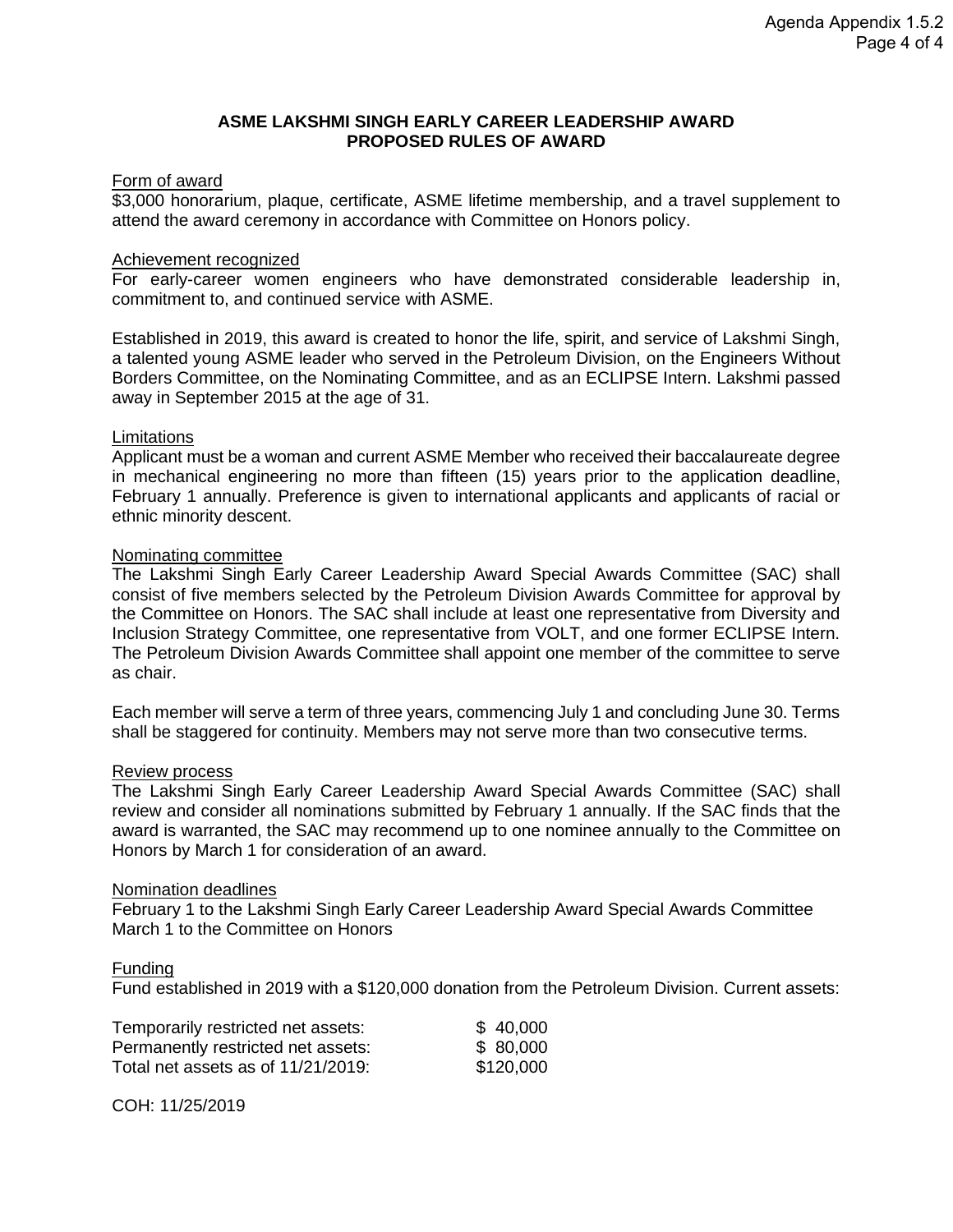

### **Board of Governors Meeting Agenda Item Cover Memo**

| Date Submitted:                              |                           |                   | <b>January 2, 2020</b>                                                                                      |  |
|----------------------------------------------|---------------------------|-------------------|-------------------------------------------------------------------------------------------------------------|--|
| <b>BOG Meeting Date:</b>                     |                           |                   | January 22, 2020                                                                                            |  |
| To:                                          | <b>Board of Governors</b> |                   |                                                                                                             |  |
| Committee on Organization and Rules<br>From: |                           |                   |                                                                                                             |  |
| Presented by:                                |                           | <b>Fred Stong</b> |                                                                                                             |  |
| Agenda Title:                                |                           |                   | By-Law Amendments B4.3.8, B5.2.1, B5.2.10.2 and B5.6 - Member<br>Development and Engagement, Second Reading |  |

Agenda Item Executive Summary:

A new Member Development and Engagement (MDE) Sector is being formed to provide governance for sections, student sections and membership development.

The Group Engagement Committee, formed by the Board of Governors in June 2017, is being sunset.

Proposed motion for BOG Action: To adopt new By-Law B5.6 and changes to By-Laws B4.3.8, B5.2.1 and B5.2.10.2.

Attachment(s): New By-Laws.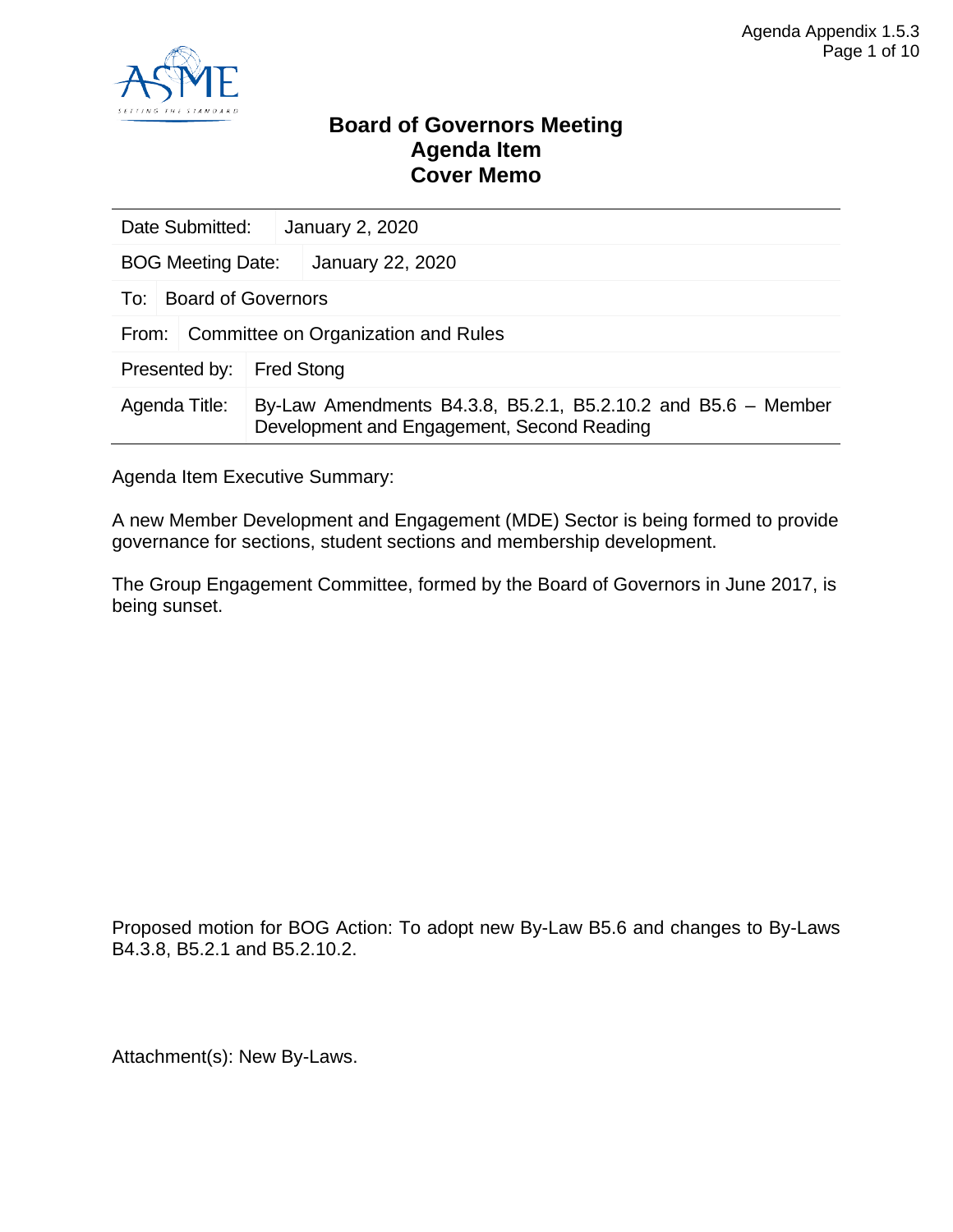#### **B5.6 MEMBER DEVELOPMENT AND ENGAGEMENT SECTOR**

- B5.6.1.1 The Member Development and Engagement Sector, under the direction of the Board of Governors, is responsible for providing governance for professional sections, student sections, membership development, and the Old Guard Committee. The Member Development and Engagement Sector will maintain a current Sector Operation Guide that will contain operational details of the Member Development and Engagement Sector that are not in these By-Laws.
- B5.6.1.2 The Member Development and Engagement Sector shall be led by a Council that consists of the following voting membership: a Senior Vice President as Chair; Chair, North American Regions; Chair, International Regions; Chair, Student Sections; Chair, Old Guard Committee; Communications and Tools Coordinator; Membership Development Coordinator; Finance Coordinator; and up to two members-at-large The Director, Section Support is a voting member of the Sector Management Committee but is a non-voting member of the Council.
- B5.6.1.3 The incoming Senior Vice President, Member Development and Engagement shall be nominated by the Member Development and Engagement Council from among its past or present volunteer members for appointment by the Board of Governors for a term of three years. In the event that a past or present volunteer member is not available from the Member Development and Engagement Council, then the Council shall defer to the Board of Governors for the selection.
- B5.6.2.1 The following Committees will report directly to the Member Development and Engagement Council: the North America Regions Committee, the International Regions Committee, and the Student Sections/Early Career Engagement Committee.
- B5.6.2.2 The North American Regions Committee, under the direction of the Member Development and Engagement Council, is responsible for the activities of the North American Sections. The Committee shall consist of the Chair, North American Regions, appointed by the Senior Vice President to a term of three years and the Northeast, Southeast, Midwest, Northwest, and Southwest Region Leaders.
- B5.6.2.3 The International Regions Committee, under the direction of the Member Development and Engagement Council, is responsible for the activities of the Sections outside North America. The Committee shall consist of the Chair, International Regions, appointed by the Senior Vice President to a term of three years and the Asia-Pacific; Europe; Latin America and Caribbean; and Middle East and Africa Region Leaders.
- B5.6.2.4 The Student Sections/Early Career Committee, under the direction of the Member Development and Engagement Council, is responsible for coordinating the Sector's activity with the Student and Early Career Development Sector. The Committee shall consist of the Chair, Student Sections, appointed by the Senior Vice President to a term of three years, and the Student Section Advisory Committee Chair, the Student Leader Training Chair, and the Early Career Programs Chair.
- B5.6.2.5 The members-at-large shall be appointed by the Board of Governors as recommended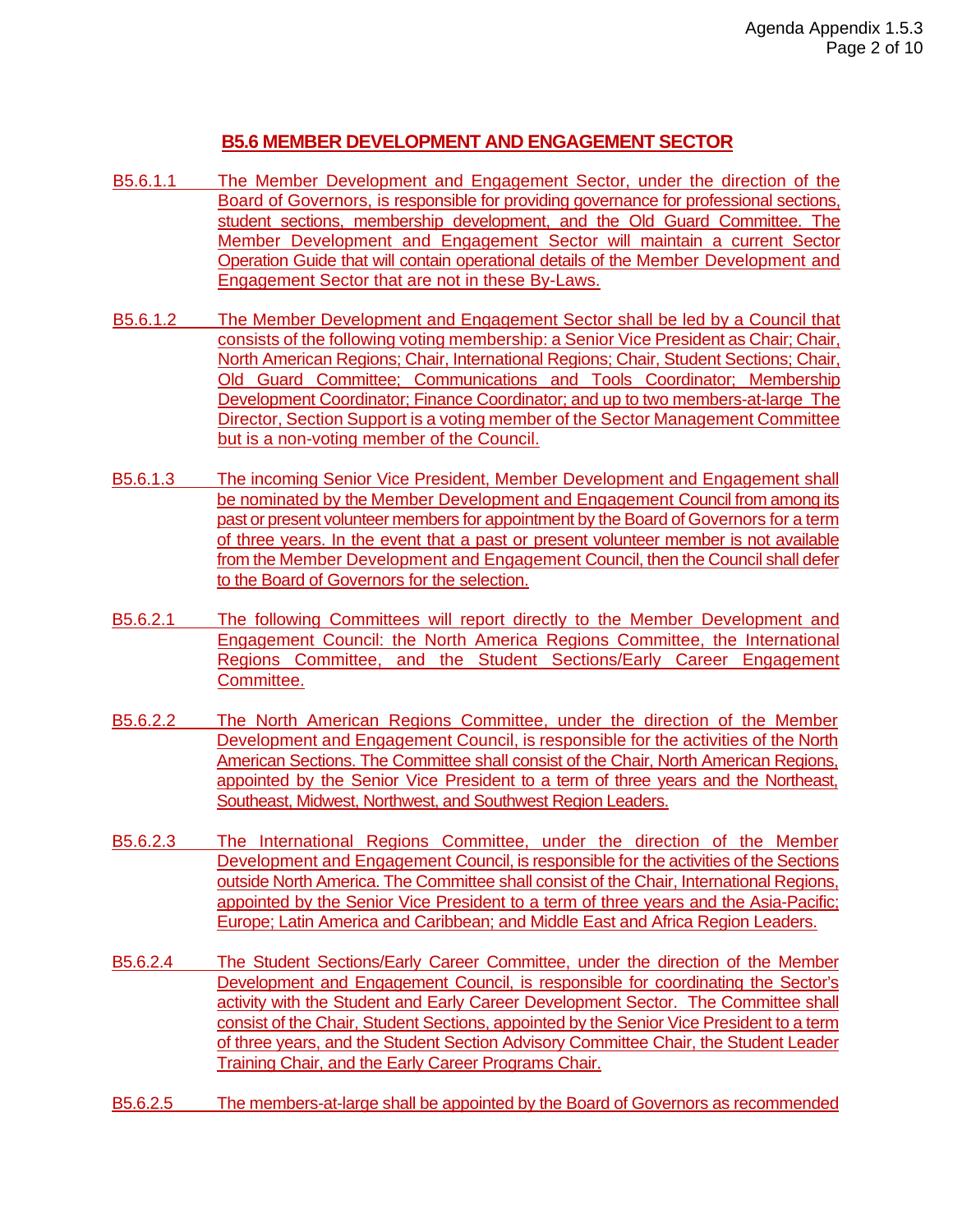by the Member Development and Engagement Sector Council. The term of the members-at-large shall be up to three years.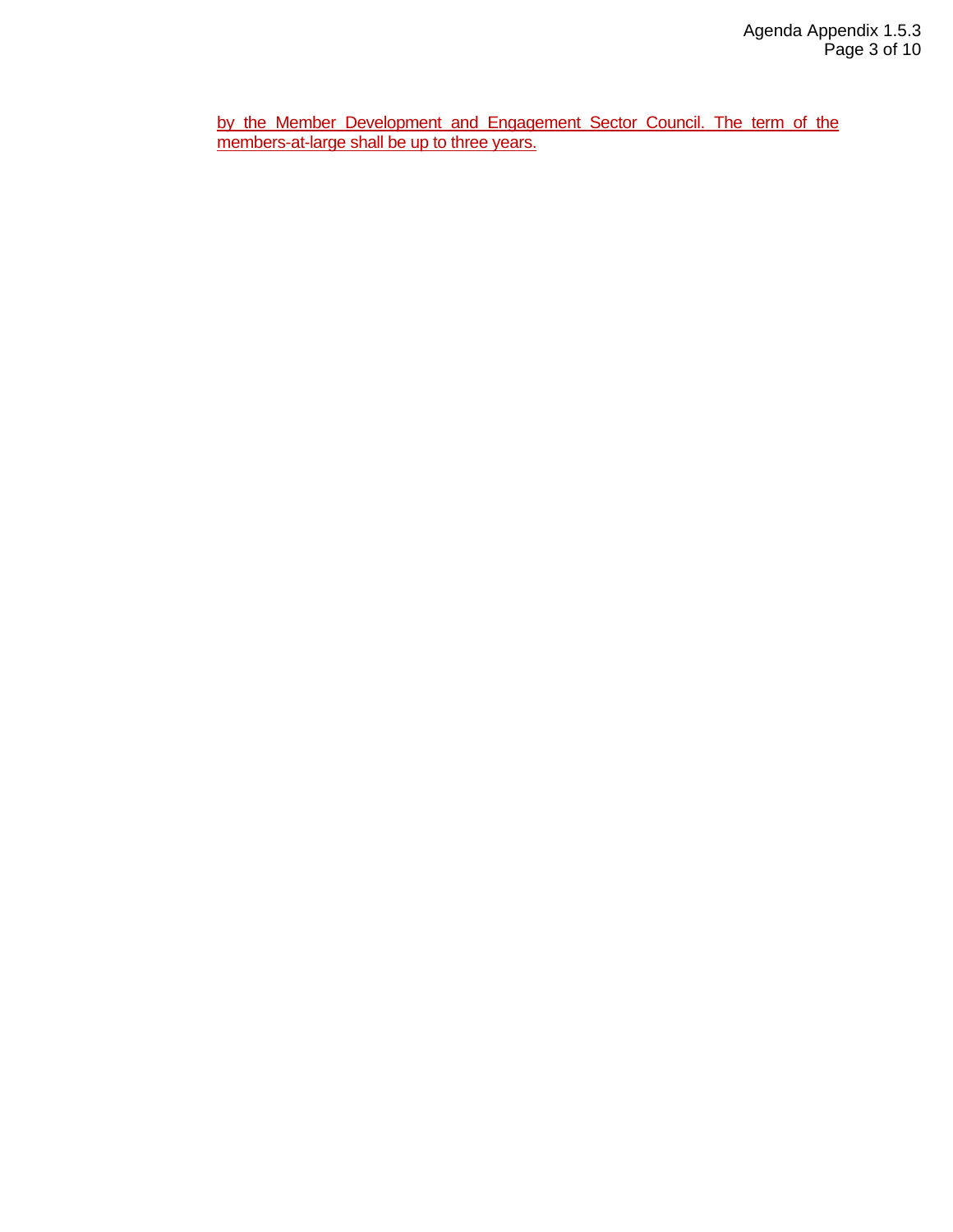#### **B4.3 OFFICERS**

- B4.3.1 The officers shall perform the duties regularly or customarily attached to their offices under the laws of the State of New York, and such other duties as may be required of them by the Board of Governors or the Constitution and By-Laws.
- B4.3.2 The President shall be the chief elected officer of the Society. They shall preside at all Business meetings of the Society and of the Board of Governors, and shall have such other powers and perform such other duties as the Board may from time to time prescribe. The President may not be an employee of the Society.

If the President is unable to preside at any meeting of the Board, the immediate past President shall preside. If that is not possible, the Board shall elect one of its voting members to be Chair of the meeting.

If the President is unable to preside at any Business Meeting of the Society, the immediate past President shall preside. If that is not possible, then the next most-recent available past President shall preside.

The term of the President shall begin at the close of the second Business Meeting of the fiscal year at a time designated by the Board.

- B4.3.3 Each senior vice president shall be appointed by, and report to, the Board of Governors. Each senior vice president shall have such powers and perform such duties as the Board of Governors may from time to time prescribe.
- B4.3.4.1 The Treasurer shall have such powers and perform such duties as the Board of Governors may from time to time prescribe. The Treasurer shall supervise, review and audit the activities of the Chief Financial Officer in carrying out the assigned duties as generally are incident to the position of Chief Financial Officer or as may be otherwise assigned to him or her by the Board of Governors. The Treasurer shall be a volunteer member of the Society.
- B4.3.4.2 The Chief Financial Officer shall have charge of all funds and securities of the Society, shall endorse the same for deposit or collection when necessary and deposit the same to the credit of the Society in such banks or depositories as the Board of Governors may authorize. The Chief Financial Officer may endorse all commercial documents requiring endorsements for or on behalf of the Society and may sign all receipts and vouchers for payments made to the Society. They shall have all such further powers and duties as generally are incident to the position of Chief Financial Officer or as may be assigned to them by the Treasurer or the Board of Governors. In the absence or inability to act of the Treasurer, the Chief Financial Officer may perform all the duties and exercise all the powers of the Treasurer. The performance of any such duty shall, in respect of any other person dealing with the Society, be conclusive evidence of their power to act. The Chief Financial Officer shall be an employee of the Society. The Chief Financial Officer shall be an employee of the Society whose compensation is set by the Executive Director/CEO.
- B4.3.4.3 The Assistant Treasurer shall have all such powers and duties as generally are incident to the position of Assistant Treasurer or as may be assigned to them by the Secretary or by the Board of Governors. In the absence or inability to act of the Secretary and the Chief Financial Officer, the Assistant Secretary may perform all the duties and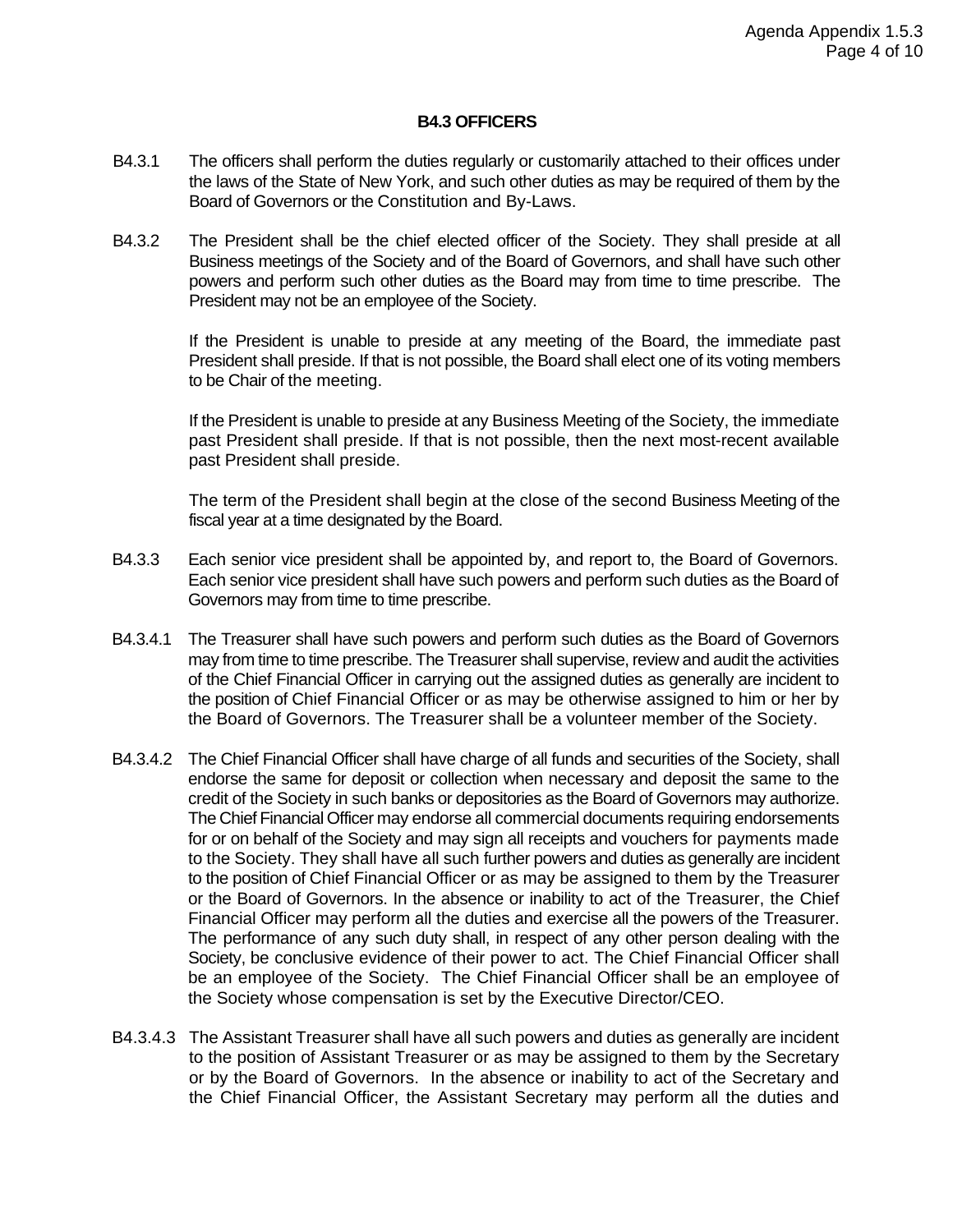exercise all the powers of the Secretary and the Chief Financial Officer. The performance of any such duties shall, in respect of any other person dealing with the Society, be conclusive evidence of their power to act. The Assistant Treasurer shall be an employee of the Society.

- B4.3.5 The Executive Director shall be an employee reporting directly to the Board, an ex officio member of the Board of Governors without vote and the chief executive officer of the Society. The Executive Director shall have supervision, direction and management of the business and affairs of the Corporation, including, but not limited to strategy, operations, finance, marketing, human resources and philanthropic efforts. The Executive Director shall have such powers and perform such duties as the Board of Governors may from time to time prescribe.
- B4.3.6.1 The Secretary shall have the responsibility for the records of the Society, and shall have such powers and perform such duties as the Board of Governors may from time to time prescribe. The Secretary shall supervise, review and audit the activities of the Assistant Secretary in carrying out the assigned duties as generally are incident to the position of Assistant Secretary or as may be otherwise assigned to him or her by the Secretary or the Board of Governors. The Secretary shall be a volunteer member of the Society.
- B4.3.6.2 The Assistant Secretary shall have all such powers and duties as generally are incident to the position of Assistant Secretary or as may be assigned to him or her by the Secretary or by the Board of Governors. In the absence or inability to act of the Secretary, the Assistant Secretary may perform all the duties and exercise all the powers of the Secretary. The performance of any such duties shall, in respect of any other person dealing with the Society, be conclusive evidence of his or her power to act. The Assistant Secretary shall be an employee of the Society.
- B4.3.7 The Executive Director shall receive a salary that shall be fixed by the Board of Governors.
- B4.3.8 Among the officers of the Society, there shall be the following senior vice presidents:

Senior Vice President for Public Affairs and Outreach

Senior Vice President for Standards and Certification

Senior Vice President for Student and Early Career Development

Senior Vice President for Membership Development and Engagement

Senior Vice President for Technical Events and Content

The term of each senior vice president shall be three years, beginning and ending at the second Business Meeting of the fiscal year. The terms of approximately one-third of the senior vice presidents shall end each year, according to a schedule approved by the Board of Governors.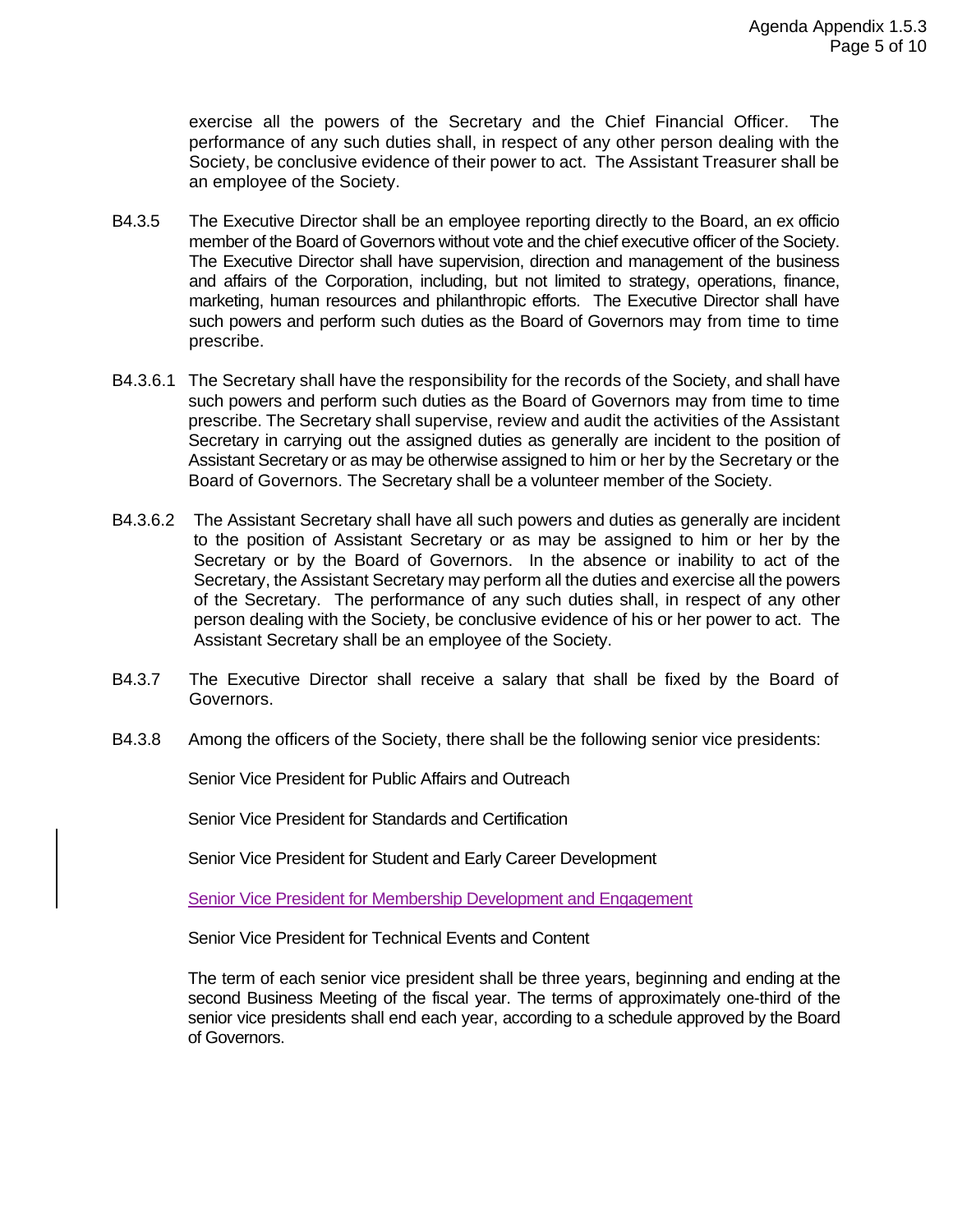#### **B5.2 SECTORS AND COMMITTEES REPORTING TO THE BOARD OF GOVERNORS**

B5.2.1 The sectors reporting to the Board of Governors shall be the Standards and Certification Sector, Technical Events and Content Sector, the Public Affairs and Outreach Sector, the Membership Development and Engagement Sector, and the Student and Early Career Development Sector.

> Each sector shall be led by a council. The council of each sector shall consist of such voting members as specified in the sector By-Laws. Individuals, as may be required or designated pursuant to any statute, regulation, or court order or consent decree may also be voting or non-voting members of a sector council. A member of the senior staff of the sector, if any, may be a voting member of the sector council. The sector council may designate both volunteer and staff non-voting members.

> The duties and responsibilities of the sectors shall be as designated from time to time by the Board of Governors. Each sector shall maintain its own operation guide as prescribed by Society Policy. Each sector shall be chaired by a senior vice president who shall serve a term of three years. Additional service as the same senior vice president may occur after an interruption of one or more years or following a partial term. Senior vice presidents shall attend meetings of the Board of Governors without vote.

- B5.2.2 The following Standing Committees shall report to the Board of Governors and shall be appointed by the Board as determined in the By-Laws: Committee on Organization and Rules, Committee on Finance and Investment, Audit Committee, Committee on Executive Director Evaluation and Staff Compensation, Strategy Advisory Committee, Committee on Honors, Committee of Past Presidents, the Sector Management Committee and the Philanthropy Committee. Each Standing Committee shall maintain its own operation guide as prescribed by Society Policy. If a Standing Committee includes individuals who are not Governors, it is not a committee of the Board and may not bind the Board; provided, however, that the Committee on Finance and Investment may bind the Board with respect to investment matters without regard to whether it includes individuals who are not Governors.
- B5.2.3.1 The Committee on Organization and Rules, under the direction of the Board of Governors, shall have responsibility for ensuring that the Society is organized and supplied with qualified leadership to serve the current and anticipated future needs of the membership, and shall reexamine regularly the Constitution, By-Laws and Policies of the Society.
- B5.2.3.2 The Committee on Organization and Rules shall select its own Chair and Vice Chair. Its membership shall be determined by the Board of Governors. The President-Elect may select a Governor to serve as Liaison to the Committee during their Presidential term.
- B5.2.4.1 The Committee on Finance and Investment, under the direction of the Board of Governors, shall have responsibility for supervising the financial and investment affairs of the Society, and supporting the Board and its committees by conducting an annual review of the Society's budgets.
- B5.2.4.2 The Committee on Finance and Investment shall select its own Chair.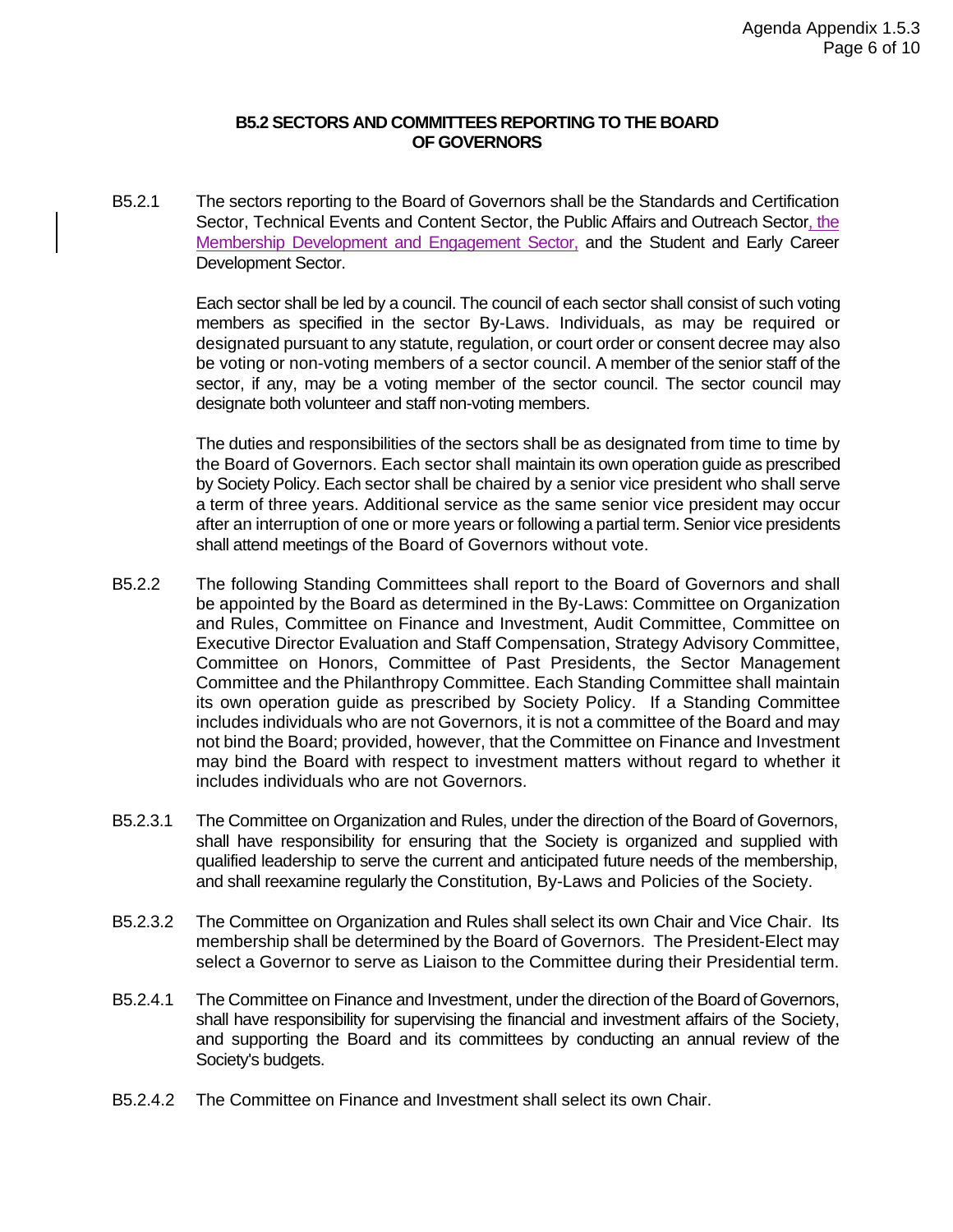The Treasurer shall be an ex officio member of the Committee with vote and shall serve as Vice Chair. The Chief Financial Officer and the Assistant Treasurer shall be ex officio members of the Committee without vote. Other members shall be determined by the Board of Governors. The President-Elect may select a Governor to serve as Liaison to the Committee during their Presidential term.

B5.2.5.1 The Committee on Executive Director Evaluation and Staff Compensation, under the direction of the Board of Governors, shall have responsibility for making recommendations to the Board regarding the Executive Director's performance planning and evaluation and for making recommendations to the Board regarding the Executive Director's compensation, including salary and bonus recommendations.

> The Committee shall also have the responsibility to advise the Board of Governors on activities of the Society's staff regarding: staff compensation, including bonus programs; volunteer/staff collaboration survey; staff planning and organization; staff training and development; staff and retiree benefit programs, including pension plans. The committee will also be responsible for staff related Society Policies P-7.1, (Recognition of Staff Members - 5 Years or More of Service) and P-7.2, (Staff Employment Guidelines).

> In addition, the Committee has oversight responsibilities for the Pension Plan Trustees and the Retirement Plan Committee.

B5.2.5.2 The Committee on Executive Director Evaluation and Staff Compensation shall consist of the President, the President-Nominee/Elect, the Immediate Past President and three current Board members at-large (serving staggered terms on the Board). The President and Immediate Past President are ex officio members of the committee with vote. The President-Nominee/Elect is an ex officio member of the Committee without vote. The Immediate Past President shall be the Chair. The incoming first-year Governor shall be selected by the President-Elect and approved by the Board of Governors.

> The term of each of the current Board members at-large expires when their Board term expires.

B5.2.5.3 The Pension Plan Trustees, under the direction of the Committee on Executive Director Evaluation and Staff Compensation, shall have responsibility, as specified in the American Society of Mechanical Engineers Pension Plan, for the investment and ultimate distribution of the funds and may also act as Plan agent for the service of legal process.

> The Pension Plan Trustees shall consist of up to seven members: the Treasurer of ASME; the Chief Financial Officer, and three to five at-large members recommended by the Committee on Executive Director Evaluation and Staff Compensation for appointment by the Board of Governors.

> The terms of the at-large members shall be three years ending at the close of the second Society-Wide Meeting on a schedule established by the Committee on Executive Director Evaluation and Staff Compensation. Except as provided in this section, a Pension Plan Trustee who is a member-at-large may serve no more than two consecutive full terms. To be eligible for additional full terms, a member-at-large must be nominated by the Committee on Executive Director Evaluation and Staff Compensation upon a finding by the Committee that specifies exceptional circumstances warranting the additional terms, and a written statement of such findings must accompany the nomination when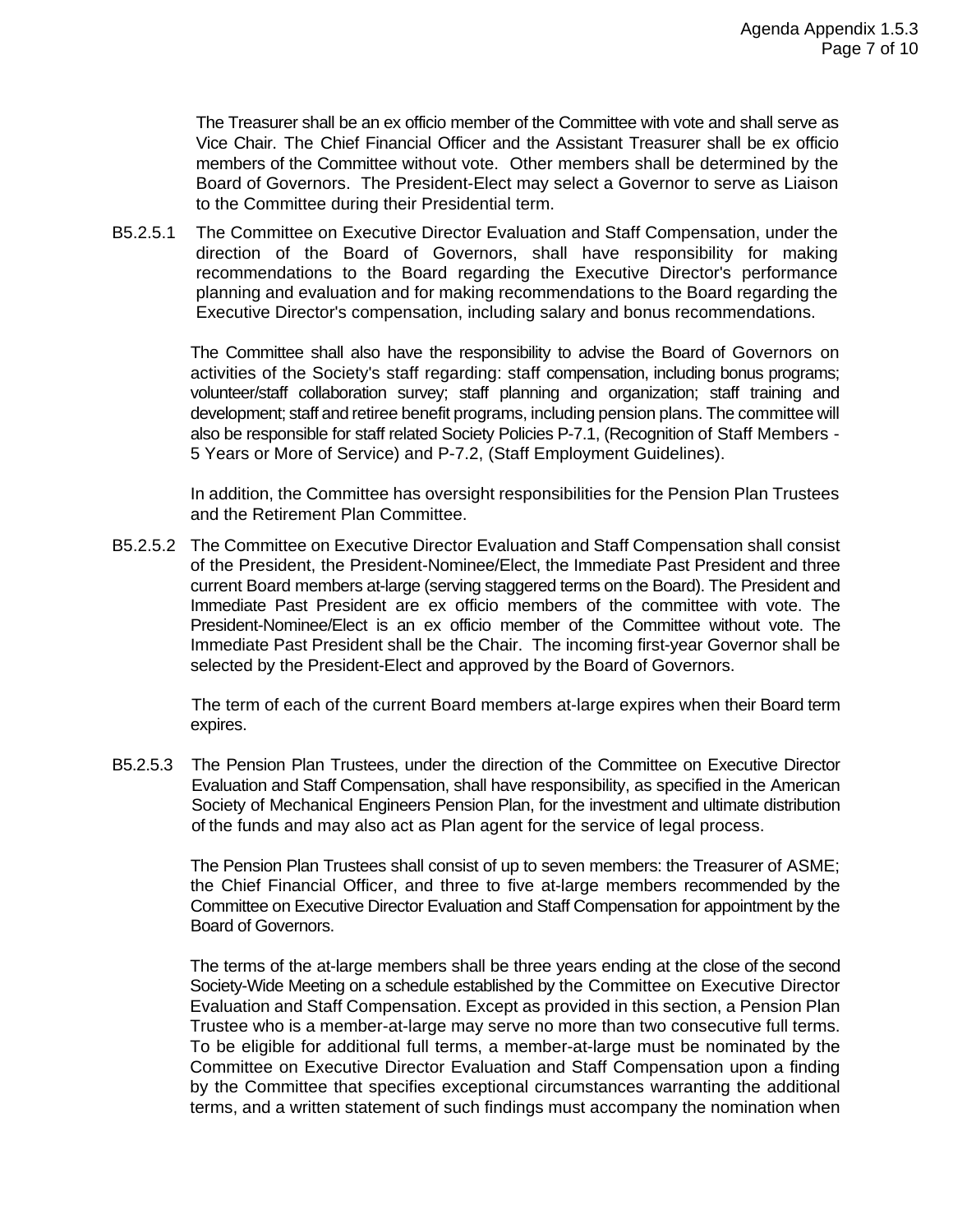it is communicated to the Board of Governors by the Chair of the Committee. The nominee may then be appointed only upon the affirmative vote of two-thirds of the entire Board of Governors.

B5.2.5.4 The Retirement Plan Committee, under the direction of the Committee on Executive Director Evaluation and Staff Compensation, shall have responsibility, as specified in the ASME Thrift Plan, the ASME Defined Contribution (DC) Plan, the ASME 457(b) Plan, and the ASME 401(k) Plan documents, including to act as Plan Administrator and Named Fiduciary for such plans and assume such responsibilities as developing investment policy statements, selecting and monitoring investment choices, benchmarking Plan administration expenses and investment plan administrators performance and selecting, appointing and retaining plan investment, governance and plan administration compliance advisors, as well as having the power to make ministerial and technically required plan amendments.

The Retirement Plan Committee shall consist of four members: two members of the Executive Management Team, one member of the Human Resources Department and one Volunteer member of the Pension Plan Trustees. The three staff members will be nominated by the Executive Director and appointed at the discretion of the EDESC. The pension plan trustee shall be recommended by the Pension Plan Trustees and may be appointed at the discretion of the EDESC.

The ASME Staff members of the Committee may be members with vote for as long as they hold the positions described in this By-Law B5.2.5.4. The Pension Plan Trustee member's term will be for as long as they are a member of the Pension Plan Trustees.

- B5.2.6.1 The Strategy Advisory Committee, under the direction of the Board of Governors, shall have responsibility for providing recommendations and guidance on tasks related to ASME's strategy and planning.
- B5.2.6.2 The Strategy Advisory Committee shall consist of the President, two current Board members-at-large (serving staggered terms, one second year and one third year), one representative from the Industry Advisory Board, and the senior staff member responsible for Strategy. The incoming second-year Governor shall be selected by the President-Elect and approved by the Board of Governors. The term of the Board members-at-large expires when their Board term expires. The representative from the Industry Advisory Board will be recommended annually by the Chair of the Industry Advisory Board and approved by the Board of Governors.
- B5.2.7.1 The Committee on Honors, under the direction of the Board of Governors, shall have responsibility for recommending properly selected candidates for honors, medals, Honorary Members, and awards, and as required shall recommend recipients of joint awards, all subject to approval by the Board of Governors. However, the Board may delegate to the Committee on Honors the power to approve candidates for any honor, medal or award other than Honorary Member or ASME Medalist.
- B5.2.7.2 The Committee on Honors shall select its own Chair and Vice Chair. Its membership shall be determined by the Board of Governors. The Chair of the General Awards Committee shall be an ex officio member with vote. The President-Elect may select a Governor to serve as Liaison to the Committee during their Presidential term.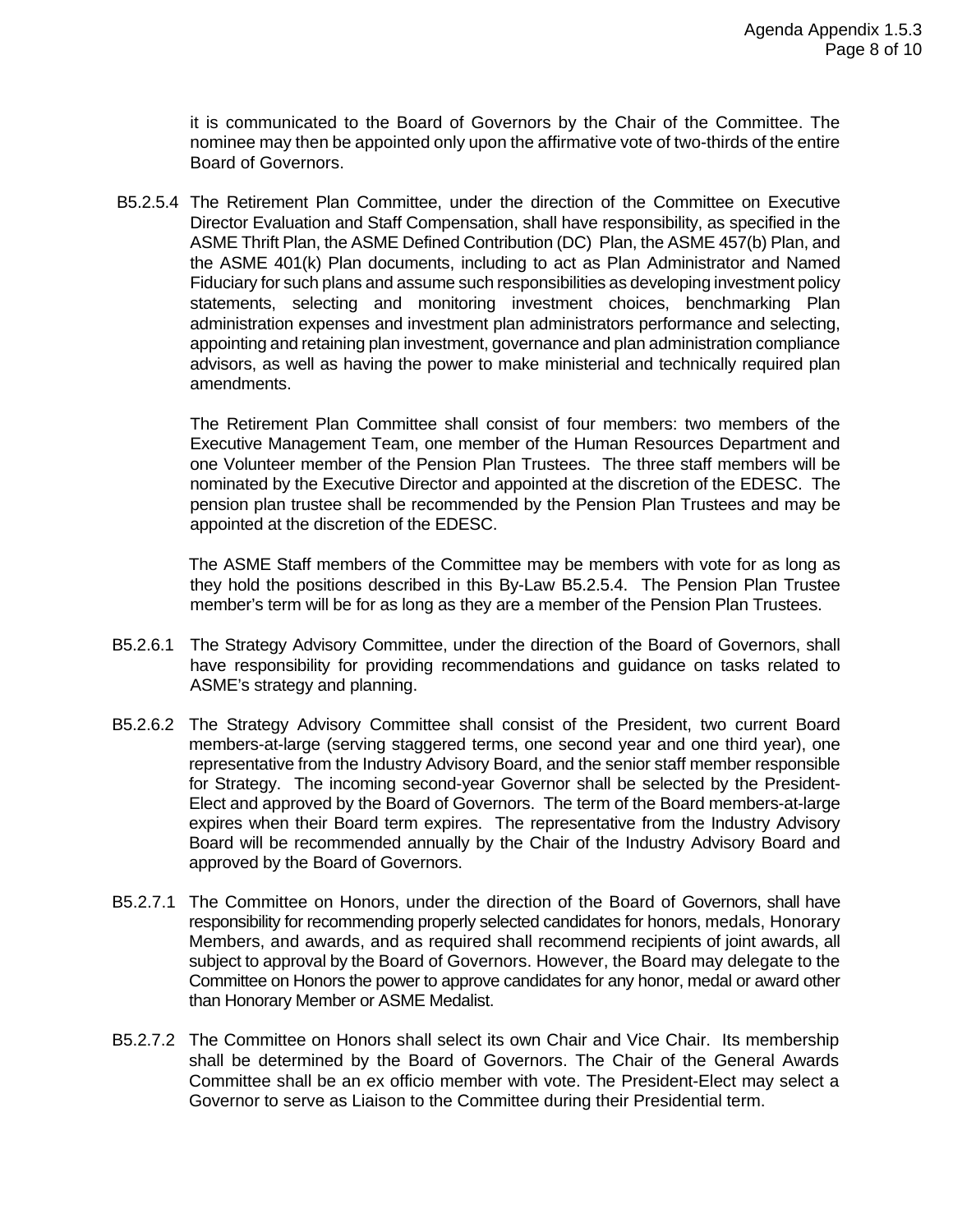B5.2.7.3 The General Awards Committee, under the direction of the Committee on Honors, shall seek candidates for all honors and awards except Honorary Members, the ASME Medal, and group-level awards, and shall screen nominations and make recommendations to the Committee on Honors.

> The General Awards Committee shall consist of a Chair, a Vice Chair and a membership as determined by the Committee on Honors.

- B5.2.7.4 Other Society award committees, including special award committees, shall in accordance with the policies and procedures administered by the Committee on Honors, seek nominees for honors in their several areas of interest, shall screen nominations, and make recommendations to the Committee on Honors.
- B5.2.8.1 The Committee of Past Presidents, under the direction of the Board of Governors, shall have responsibility for electing Fellows, overseeing the ethical practice of engineering, and providing guidance on matters where its experience may be useful, upon request by the President, Board of Governors, and other units of the Society.
- B5.2.8.2 The Committee of Past Presidents shall select its own Chair and Vice Chair. Its membership shall consist of all living Past Presidents.
- B5.2.9.1 The Audit Committee, under the direction of the Board of Governors, shall have responsibility for overseeing the accounting and financial reporting process of the Society and the audit of its financial statements and report its activities to the Board. The Committee will be responsible for overseeing the adoption and implementation of, and compliance with, the Society Policies on whistleblowers and conflicts of interest. The Committee will annually consider the performance and independence of the independent auditor and recommend retaining or renewing the retention of the independent auditor to the Board. The Committee will liaise with the independent auditor prior to the commencement of the audit and upon completion of the audit, review and discuss the audit results and any related management letter with the auditor, including:

(a) any material risks and weaknesses in internal controls identified by the auditor;

(b) any restrictions on the scope of the auditor's activities or access to requested information;

(c) any significant disagreements between the auditor and management; and

- (d) the adequacy of the Corporation's accounting and financial reporting processes.
- B5.2.9.2 The Audit Committee shall consist of three current Board members-at-large (serving staggered terms on the Board) who serve as voting members. The Committee membership is determined by the Board of Governors and consists solely of "independent" members of the Board as defined under Section 102(a) (21) of the New York Not-for-Profit Corporation Law. The Chair shall be the senior Governor and the Vice Chair shall be the second-most senior Governor.

The Treasurer shall be an ex officio member of the Committee without vote. The Chief Financial Officer and the Assistant Treasurer shall be ex officio members of the Committee without vote. The President-Elect makes the recommendation on the incoming first-year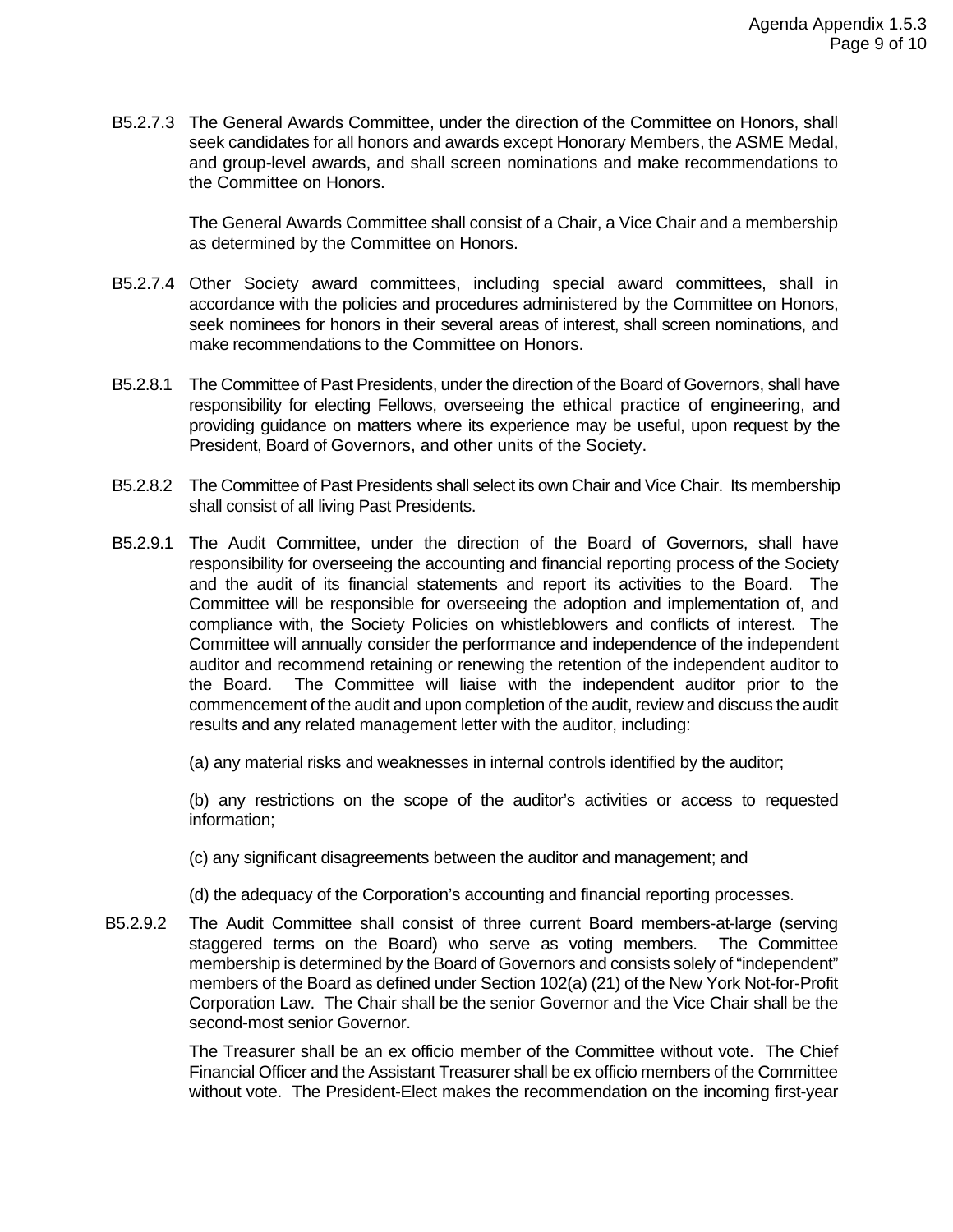Board member-at-large. The term of the Board members-at-large expires when their Board term expires.

- B5.2.10.1 The Sector Management Committee, under the direction of the Board of Governors, shall have responsibility for facilitating communication and collaboration among the Sectors. This includes coordination, integration, and facilitation for implementation of the enterprise strategy with the development, maintenance and execution of the Integrated Operating Plan,
- B5.2.10.2 The Sector Management Committee shall consist of the Senior Vice Presidents and the Chair of the Group Engagement Committee, their respective staff counterparts, and the staff member with overall responsibility for operations. The Co-Chairs of the Committee shall be the Senior Vice President in their third year and the staff member with overall responsibility for operations. The President-Nominee/elect will serve as an advisor to the Committee.
- B5.2.11.1 The Philanthropy Committee, under the direction of the Board of Governors, shall have responsibility for advising the Board of Governors and assisting the Society in connection with fundraising activities and philanthropic programs carried out using the Society's name or other resources.
- B5.2.11.2 The Philanthropy Committee shall select its own chair and vice chair. The ASME Executive Director, the ASME Managing Director of Philanthropy and the ASME Managing Director of Programs shall be ex officio members of the Committee without vote. Other members shall be determined by the Board of Governors. The President-Elect may select a Governor to serve as Liaison to the Committee during their Presidential term.

.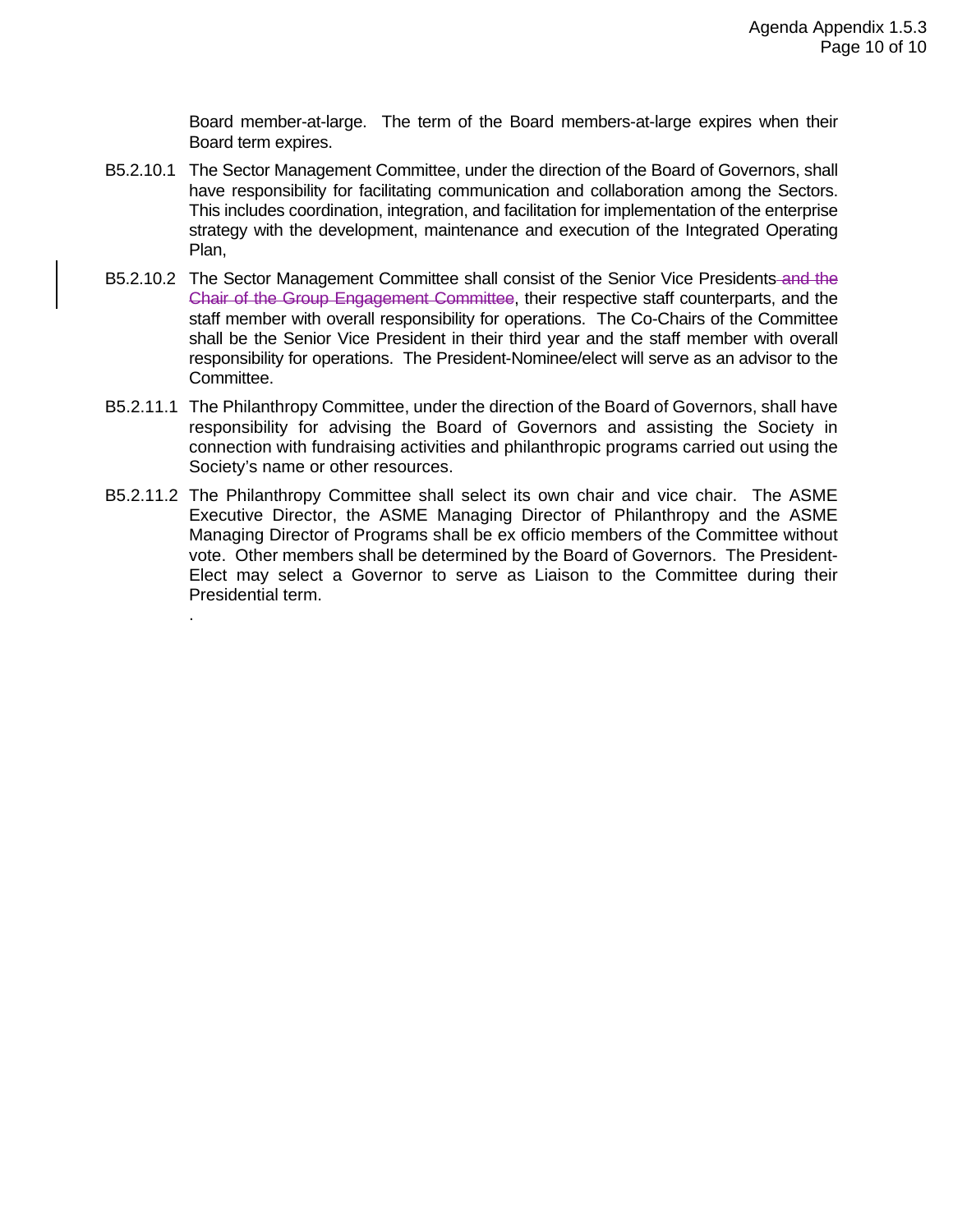

### **Board of Governors Meeting Agenda Item Cover Memo**

| Date Submitted:                              |                           |                   | <b>January 2, 2020</b>                                           |
|----------------------------------------------|---------------------------|-------------------|------------------------------------------------------------------|
| <b>BOG Meeting Date:</b>                     |                           |                   | January 22, 2020                                                 |
| To:                                          | <b>Board of Governors</b> |                   |                                                                  |
| Committee on Organization and Rules<br>From: |                           |                   |                                                                  |
| Presented by:                                |                           | <b>Fred Stong</b> |                                                                  |
| Agenda Title:                                |                           | Reading           | By-Law Amendment B5.2.8.2 – Committee of Past Presidents, Second |

Agenda Item Executive Summary:

Provisions for an individual to become and to remain a member of the Committee of Past Presidents are being added to B5.2.8.2.

Proposed motion for BOG Action: To adopt changes to By-Law B-5.2.8.2.

Attachment(s): By-Law changes.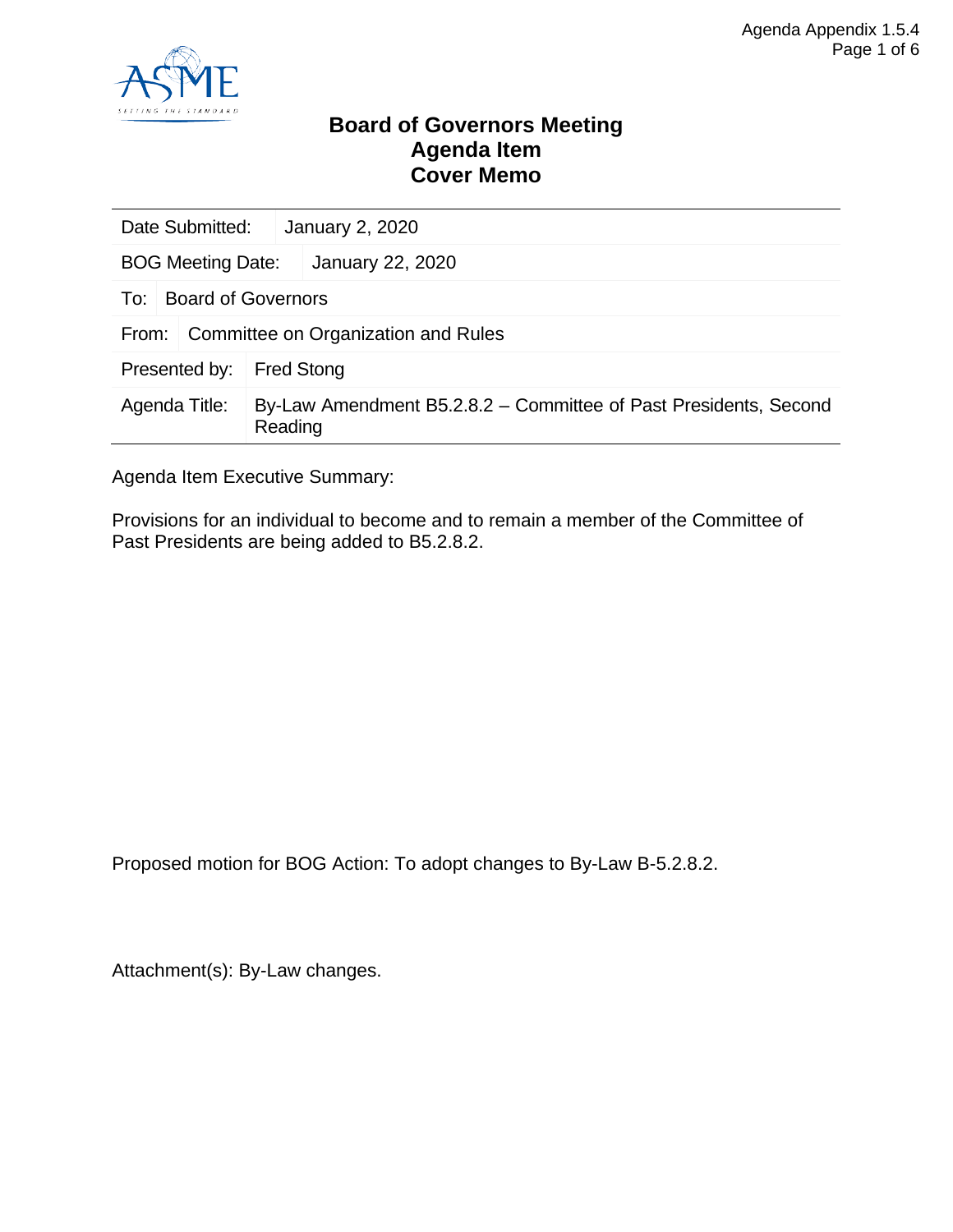#### **B5.2 SECTORS AND COMMITTEES REPORTING TO THE BOARD OF GOVERNORS**

B5.2.1 The sectors reporting to the Board of Governors shall be the Standards and Certification Sector, Technical Events and Content Sector, the Public Affairs and Outreach Sector and the Student and Early Career Development Sector.

> Each sector shall be led by a council. The council of each sector shall consist of such voting members as specified in the sector By-Laws. Individuals, as may be required or designated pursuant to any statute, regulation, or court order or consent decree may also be voting or non-voting members of a sector council. A member of the senior staff of the sector, if any, may be a voting member of the sector council. The sector council may designate both volunteer and staff non-voting members.

> The duties and responsibilities of the sectors shall be as designated from time to time by the Board of Governors. Each sector shall maintain its own operation guide as prescribed by Society Policy. Each sector shall be chaired by a senior vice president who shall serve a term of three years. Additional service as the same senior vice president may occur after an interruption of one or more years or following a partial term. Senior vice presidents shall attend meetings of the Board of Governors without vote.

- B5.2.2 The following Standing Committees shall report to the Board of Governors and shall be appointed by the Board as determined in the By-Laws: Committee on Organization and Rules, Committee on Finance and Investment, Audit Committee, Committee on Executive Director Evaluation and Staff Compensation, Strategy Advisory Committee, Committee on Honors, Committee of Past Presidents, the Sector Management Committee and the Philanthropy Committee. Each Standing Committee shall maintain its own operation guide as prescribed by Society Policy. If a Standing Committee includes individuals who are not Governors, it is not a committee of the Board and may not bind the Board; provided, however, that the Committee on Finance and Investment may bind the Board with respect to investment matters without regard to whether it includes individuals who are not Governors.
- B5.2.3.1 The Committee on Organization and Rules, under the direction of the Board of Governors, shall have responsibility for ensuring that the Society is organized and supplied with qualified leadership to serve the current and anticipated future needs of the membership, and shall reexamine regularly the Constitution, By-Laws and Policies of the Society.
- B5.2.3.2 The Committee on Organization and Rules shall select its own Chair and Vice Chair. Its membership shall be determined by the Board of Governors. The President-Elect may select a Governor to serve as Liaison to the Committee during their Presidential term.
- B5.2.4.1 The Committee on Finance and Investment, under the direction of the Board of Governors, shall have responsibility for supervising the financial and investment affairs of the Society, and supporting the Board and its committees by conducting an annual review of the Society's budgets.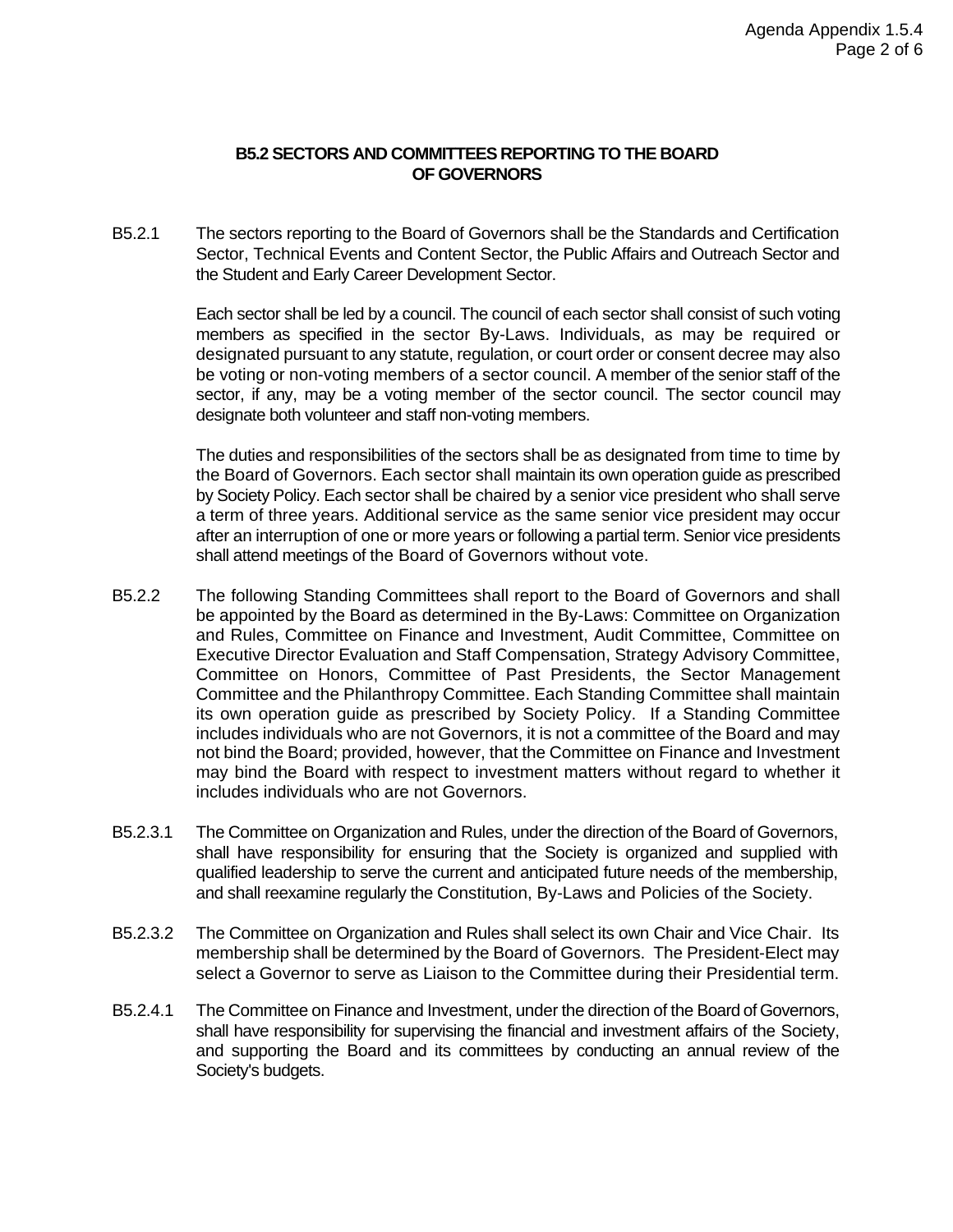B5.2.4.2 The Committee on Finance and Investment shall select its own Chair.

The Treasurer shall be an ex officio member of the Committee with vote and shall serve as Vice Chair. The Chief Financial Officer and the Assistant Treasurer shall be ex officio members of the Committee without vote. Other members shall be determined by the Board of Governors. The President-Elect may select a Governor to serve as Liaison to the Committee during their Presidential term.

B5.2.5.1 The Committee on Executive Director Evaluation and Staff Compensation, under the direction of the Board of Governors, shall have responsibility for making recommendations to the Board regarding the Executive Director's performance planning and evaluation and for making recommendations to the Board regarding the Executive Director's compensation, including salary and bonus recommendations.

> The Committee shall also have the responsibility to advise the Board of Governors on activities of the Society's staff regarding: staff compensation, including bonus programs; volunteer/staff collaboration survey; staff planning and organization; staff training and development; staff and retiree benefit programs, including pension plans. The committee will also be responsible for staff related Society Policies P-7.1, (Recognition of Staff Members - 5 Years or More of Service) and P-7.2, (Staff Employment Guidelines).

> In addition, the Committee has oversight responsibilities for the Pension Plan Trustees and the Retirement Plan Committee.

B5.2.5.2 The Committee on Executive Director Evaluation and Staff Compensation shall consist of the President, the President-Nominee/Elect, the Immediate Past President and three current Board members at-large (serving staggered terms on the Board). The President and Immediate Past President are ex officio members of the committee with vote. The President-Nominee/Elect is an ex officio member of the Committee without vote. The Immediate Past President shall be the Chair. The incoming first-year Governor shall be selected by the President-Elect and approved by the Board of Governors.

> The term of each of the current Board members at-large expires when their Board term expires.

B5.2.5.3 The Pension Plan Trustees, under the direction of the Committee on Executive Director Evaluation and Staff Compensation, shall have responsibility, as specified in the American Society of Mechanical Engineers Pension Plan, for the investment and ultimate distribution of the funds and may also act as Plan agent for the service of legal process.

> The Pension Plan Trustees shall consist of up to seven members: the Treasurer of ASME; the Chief Financial Officer, and three to five at-large members recommended by the Committee on Executive Director Evaluation and Staff Compensation for appointment by the Board of Governors.

> The terms of the at-large members shall be three years ending at the close of the second Society-Wide Meeting on a schedule established by the Committee on Executive Director Evaluation and Staff Compensation. Except as provided in this section, a Pension Plan Trustee who is a member-at-large may serve no more than two consecutive full terms. To be eligible for additional full terms, a member-at-large must be nominated by the Committee on Executive Director Evaluation and Staff Compensation upon a finding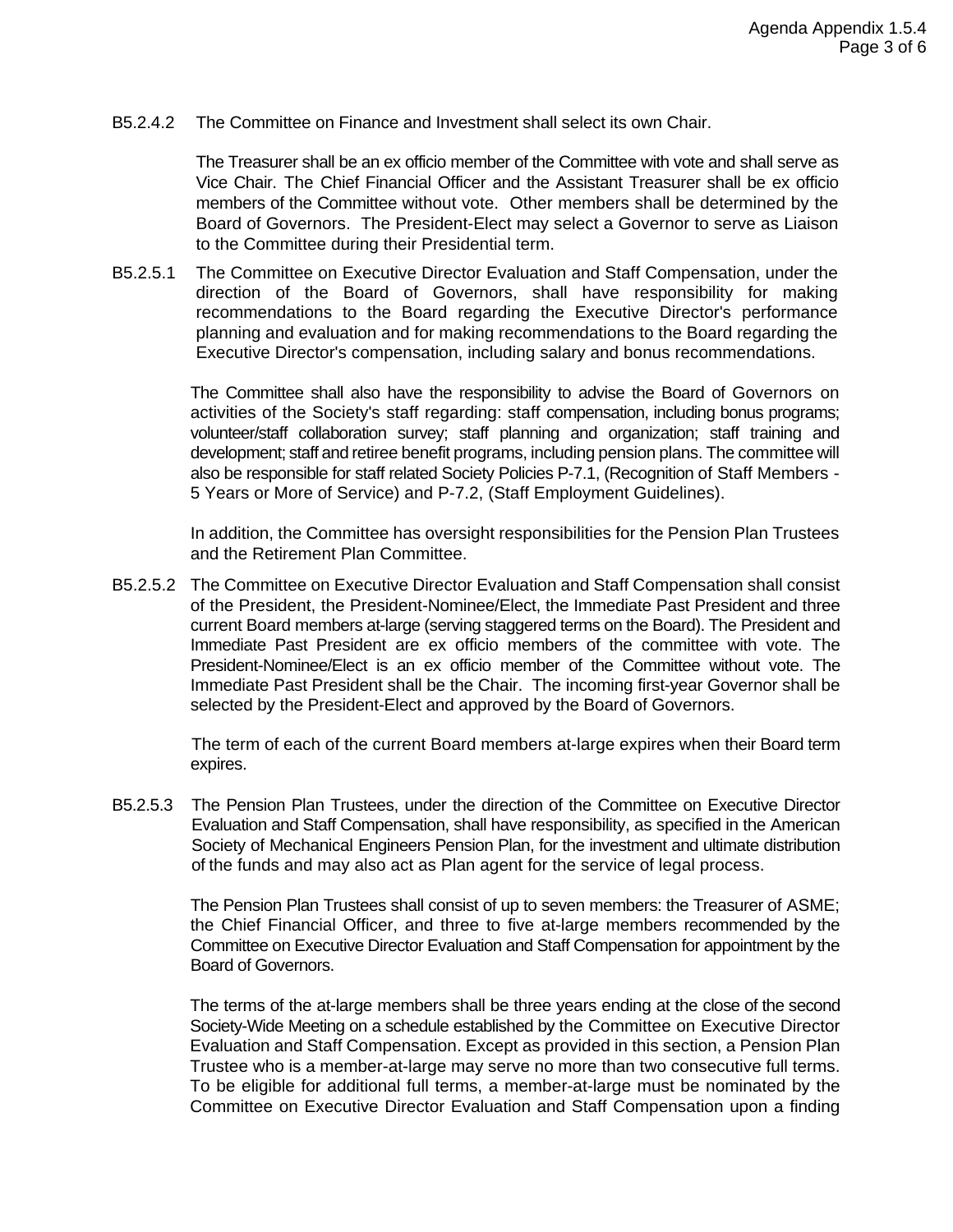by the Committee that specifies exceptional circumstances warranting the additional terms, and a written statement of such findings must accompany the nomination when it is communicated to the Board of Governors by the Chair of the Committee. The nominee may then be appointed only upon the affirmative vote of two-thirds of the entire Board of Governors.

B5.2.5.4 The Retirement Plan Committee, under the direction of the Committee on Executive Director Evaluation and Staff Compensation, shall have responsibility, as specified in the ASME Thrift Plan, the ASME Defined Contribution (DC) Plan, the ASME 457(b) Plan, and the ASME 401(k) Plan documents, including to act as Plan Administrator and Named Fiduciary for such plans and assume such responsibilities as developing investment policy statements, selecting and monitoring investment choices, benchmarking Plan administration expenses and investment plan administrators performance and selecting, appointing and retaining plan investment, governance and plan administration compliance advisors, as well as having the power to make ministerial and technically required plan amendments.

The Retirement Plan Committee shall consist of four members: two members of the Executive Management Team, one member of the Human Resources Department and one Volunteer member of the Pension Plan Trustees. The three staff members will be nominated by the Executive Director and appointed at the discretion of the EDESC. The pension plan trustee shall be recommended by the Pension Plan Trustees and may be appointed at the discretion of the EDESC.

The ASME Staff members of the Committee may be members with vote for as long as they hold the positions described in this By-Law B5.2.5.4. The Pension Plan Trustee member's term will be for as long as they are a member of the Pension Plan Trustees.

- B5.2.6.1 The Strategy Advisory Committee, under the direction of the Board of Governors, shall have responsibility for providing recommendations and guidance on tasks related to ASME's strategy and planning.
- B5.2.6.2 The Strategy Advisory Committee shall consist of the President, two current Board members-at-large (serving staggered terms, one second year and one third year), one representative from the Industry Advisory Board, and the senior staff member responsible for Strategy. The incoming second-year Governor shall be selected by the President-Elect and approved by the Board of Governors. The term of the Board members-at-large expires when their Board term expires. The representative from the Industry Advisory Board will be recommended annually by the Chair of the Industry Advisory Board and approved by the Board of Governors.
- B5.2.7.1 The Committee on Honors, under the direction of the Board of Governors, shall have responsibility for recommending properly selected candidates for honors, medals, Honorary Members, and awards, and as required shall recommend recipients of joint awards, all subject to approval by the Board of Governors. However, the Board may delegate to the Committee on Honors the power to approve candidates for any honor, medal or award other than Honorary Member or ASME Medalist.
- B5.2.7.2 The Committee on Honors shall select its own Chair and Vice Chair. Its membership shall be determined by the Board of Governors. The Chair of the General Awards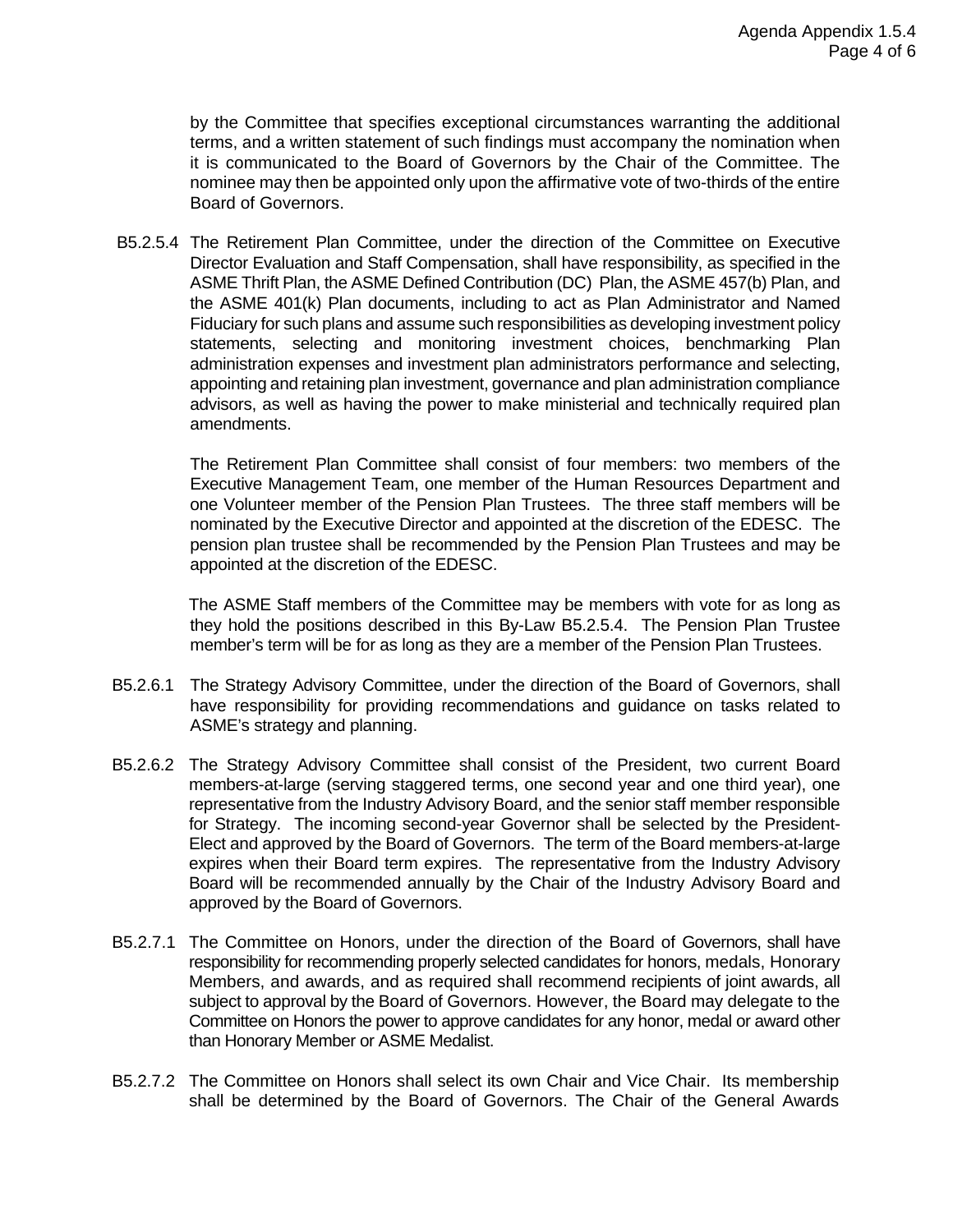Committee shall be an ex officio member with vote. The President-Elect may select a Governor to serve as Liaison to the Committee during their Presidential term.

B5.2.7.3 The General Awards Committee, under the direction of the Committee on Honors, shall seek candidates for all honors and awards except Honorary Members, the ASME Medal, and group-level awards, and shall screen nominations and make recommendations to the Committee on Honors.

> The General Awards Committee shall consist of a Chair, a Vice Chair and a membership as determined by the Committee on Honors.

- B5.2.7.4 Other Society award committees, including special award committees, shall in accordance with the policies and procedures administered by the Committee on Honors, seek nominees for honors in their several areas of interest, shall screen nominations, and make recommendations to the Committee on Honors.
- B5.2.8.1 The Committee of Past Presidents, under the direction of the Board of Governors, shall have responsibility for electing Fellows, overseeing the ethical practice of engineering, and providing guidance on matters where its experience may be useful, upon request by the President, Board of Governors, and other units of the Society.
- B5.2.8.2 The Committee of Past Presidents shall select its own Chair and Vice Chair. Its membership shall consist of all living Past Presidents unless the Board of Governors or the Ethics Committee makes a finding that results in censure, expulsion, suspension or other disciplinary action of a Past President involving the following conduct:
	- (a) violation or attempted violation of the ASME Ethics or Conflicts of Interest Policy, knowingly assisting or inducing another to violate or attempt to violate the ASME Ethics or Conflicts of Interest Policy, or doing so through the acts of another;
	- (b) illegal conduct that adversely reflects on the Past President's honesty, trustworthiness or fitness to serve ASME in a position of trust;
	- (c) conduct involving breach of fiduciary duty, dishonesty, fraud, deceit or misrepresentation; or
	- (d) other conduct that is or reasonably could be harmful to the reputation and administration of the Society.

Disciplinary action for conduct described in B5.2.8.2 (a) through (d) shall render a Past President ineligible for membership on the Committee of Past Presidents and shall result in the expulsion from the committee of any current member of the Committee of Past Presidents.

B5.2.9.1 The Audit Committee, under the direction of the Board of Governors, shall have responsibility for overseeing the accounting and financial reporting process of the Society and the audit of its financial statements and report its activities to the Board. The Committee will be responsible for overseeing the adoption and implementation of, and compliance with, the Society Policies on whistleblowers and conflicts of interest. The Committee will annually consider the performance and independence of the independent auditor and recommend retaining or renewing the retention of the independent auditor to the Board. The Committee will liaise with the independent auditor prior to the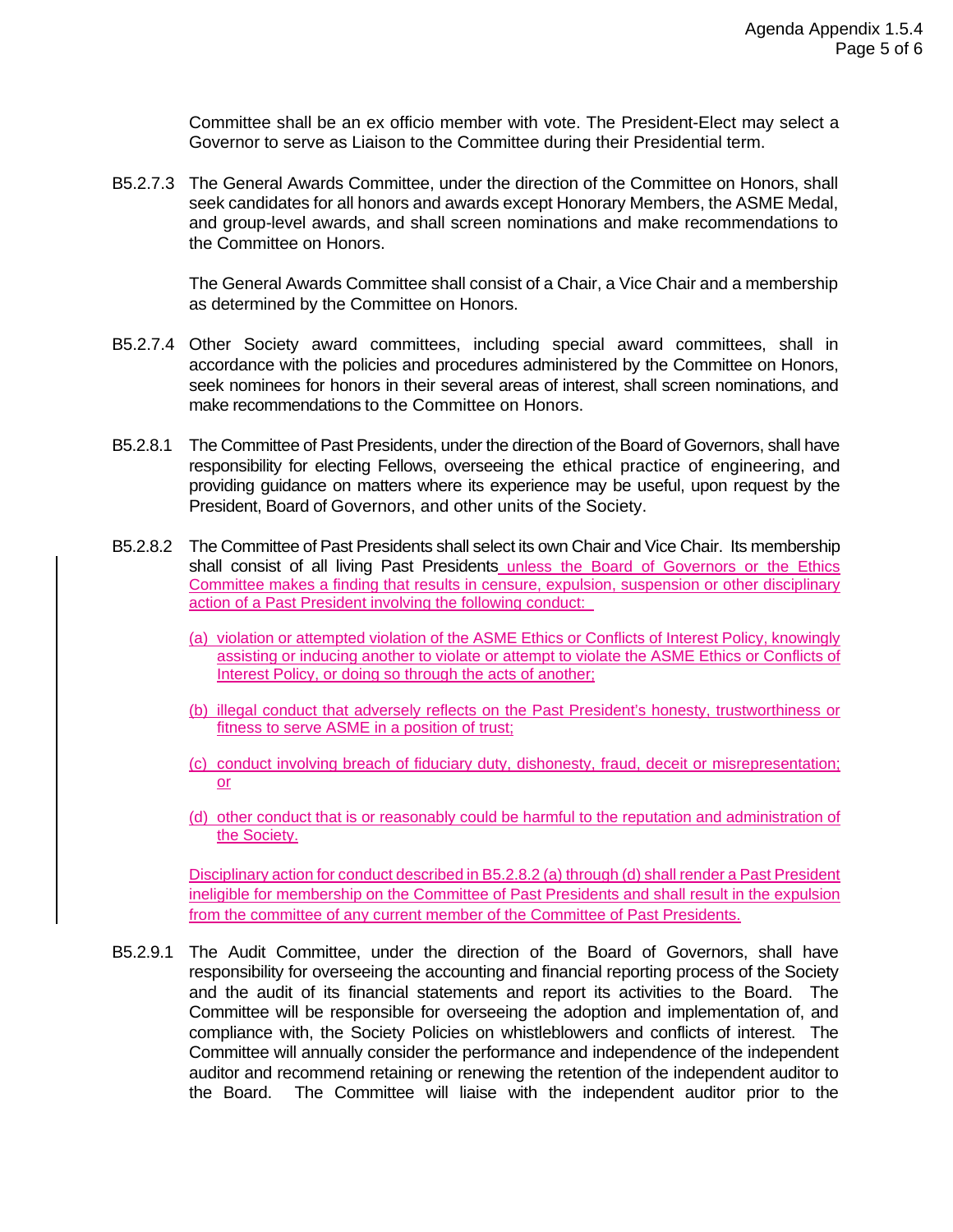commencement of the audit and upon completion of the audit, review and discuss the audit results and any related management letter with the auditor, including:

(a) any material risks and weaknesses in internal controls identified by the auditor;

(b) any restrictions on the scope of the auditor's activities or access to requested information;

(c) any significant disagreements between the auditor and management; and

(d) the adequacy of the Corporation's accounting and financial reporting processes.

B5.2.9.2 The Audit Committee shall consist of three current Board members-at-large (serving staggered terms on the Board) who serve as voting members. The Committee membership is determined by the Board of Governors and consists solely of "independent" members of the Board as defined under Section 102(a) (21) of the New York Not-for-Profit Corporation Law. The Chair shall be the senior Governor and the Vice Chair shall be the second-most senior Governor.

> The Treasurer shall be an ex officio member of the Committee without vote. The Chief Financial Officer and the Assistant Treasurer shall be ex officio members of the Committee without vote. The President-Elect makes the recommendation on the incoming first-year Board member-at-large. The term of the Board members-at-large expires when their Board term expires.

- B5.2.10.1 The Sector Management Committee, under the direction of the Board of Governors, shall have responsibility for facilitating communication and collaboration among the Sectors. This includes coordination, integration, and facilitation for implementation of the enterprise strategy with the development, maintenance and execution of the Integrated Operating Plan,
- B5.2.10.2 The Sector Management Committee shall consist of the Senior Vice Presidents and the Chair of the Group Engagement Committee, their respective staff counterparts, and the staff member with overall responsibility for operations. The Co-Chairs of the Committee shall be the Senior Vice President in their third year and the staff member with overall responsibility for operations. The President-Nominee/elect will serve as an advisor to the Committee.
- B5.2.11.1 The Philanthropy Committee, under the direction of the Board of Governors, shall have responsibility for advising the Board of Governors and assisting the Society in connection with fundraising activities and philanthropic programs carried out using the Society's name or other resources.
- B5.2.11.2 The Philanthropy Committee shall select its own chair and vice chair. The ASME Executive Director, the ASME Managing Director of Philanthropy and the ASME Managing Director of Programs shall be ex officio members of the Committee without vote. Other members shall be determined by the Board of Governors. The President-Elect may select a Governor to serve as Liaison to the Committee during their Presidential term.

.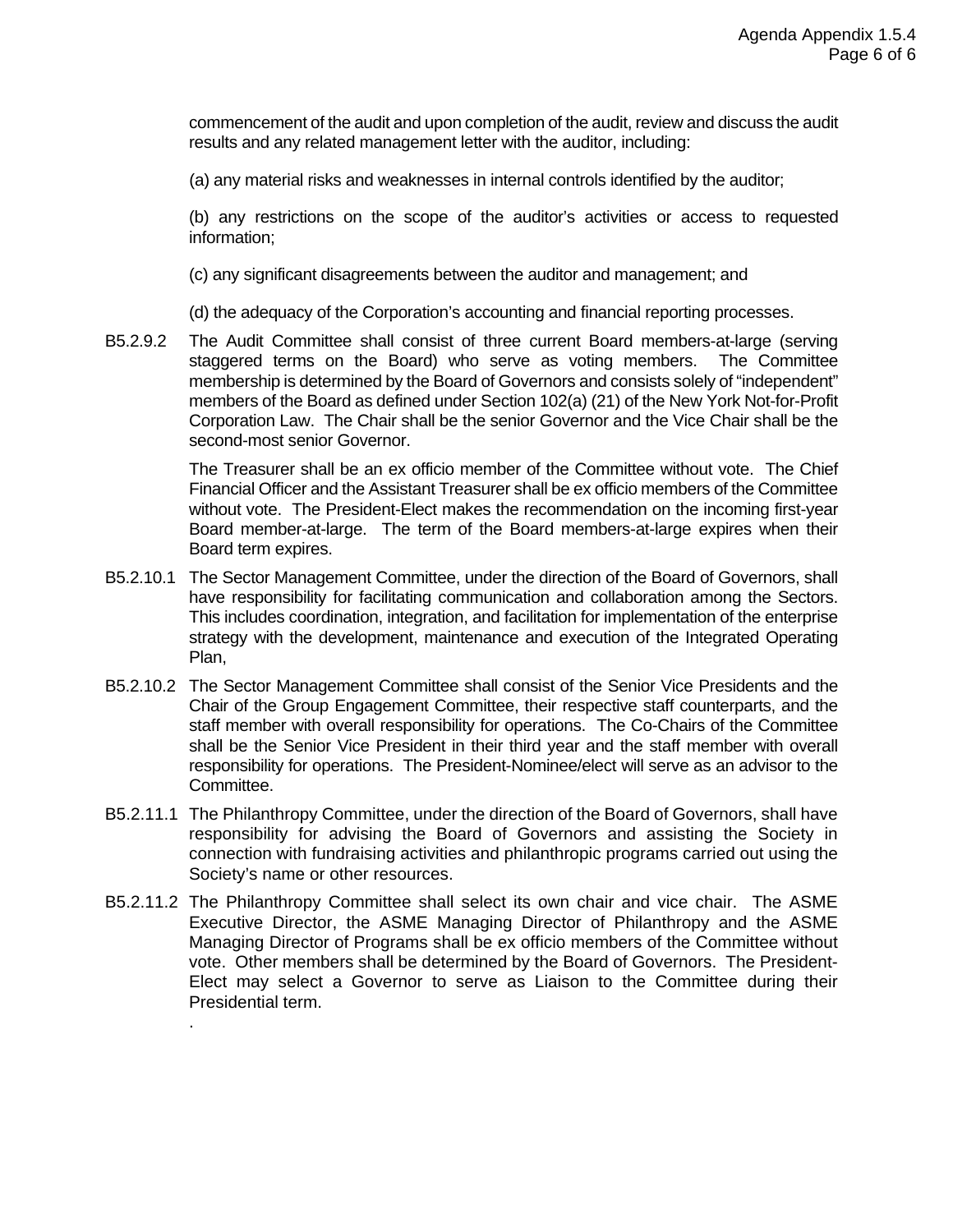

### **Board of Governors Meeting Agenda Item Cover Memo**

| Date Submitted:<br><b>January 2, 2020</b> |                                     |                                                                                                                                                                                                             |  |  |  |
|-------------------------------------------|-------------------------------------|-------------------------------------------------------------------------------------------------------------------------------------------------------------------------------------------------------------|--|--|--|
| <b>BOG Meeting Date:</b>                  |                                     | January 22, 2020                                                                                                                                                                                            |  |  |  |
| To:                                       | <b>Board of Governors</b>           |                                                                                                                                                                                                             |  |  |  |
| From:                                     | Committee on Organization and Rules |                                                                                                                                                                                                             |  |  |  |
| Presented by:<br><b>Fred Stong</b>        |                                     |                                                                                                                                                                                                             |  |  |  |
| Agenda Title:                             | $P - 4.4$                           | By-Law Amendments B5.2 and B5.3 – Diversity & Inclusion Strategy<br>Committee, Volunteer Orientation and Leadership Training Academy,<br>and the Industry Advisory Board, Second Reading and Society Policy |  |  |  |

Agenda Item Executive Summary:

It is proposed that the Diversity & Inclusion Strategy Committee, the Volunteer Orientation and Leadership Training Academy, and the Industry Advisory Board become Committees that Report to the Board of Governors.

These changes affect Society Policy P-4.4 and By-Laws B5.2 and B-5.3. The action to be taken is to adopt the changes to By-Laws B-5.2 and B-5.3 and to adopt the change to Society Policy P-4.4.

Proposed motion for BOG Action: To adopt the additions of By-Laws B5.2.12, B5.2.13, and B5.2.14 and changes to By-Laws B-5.2.2 and B-5.3 and to adopt changes to Society Policy P-4.4.

Attachment(s): Revised Society Policy and By-Laws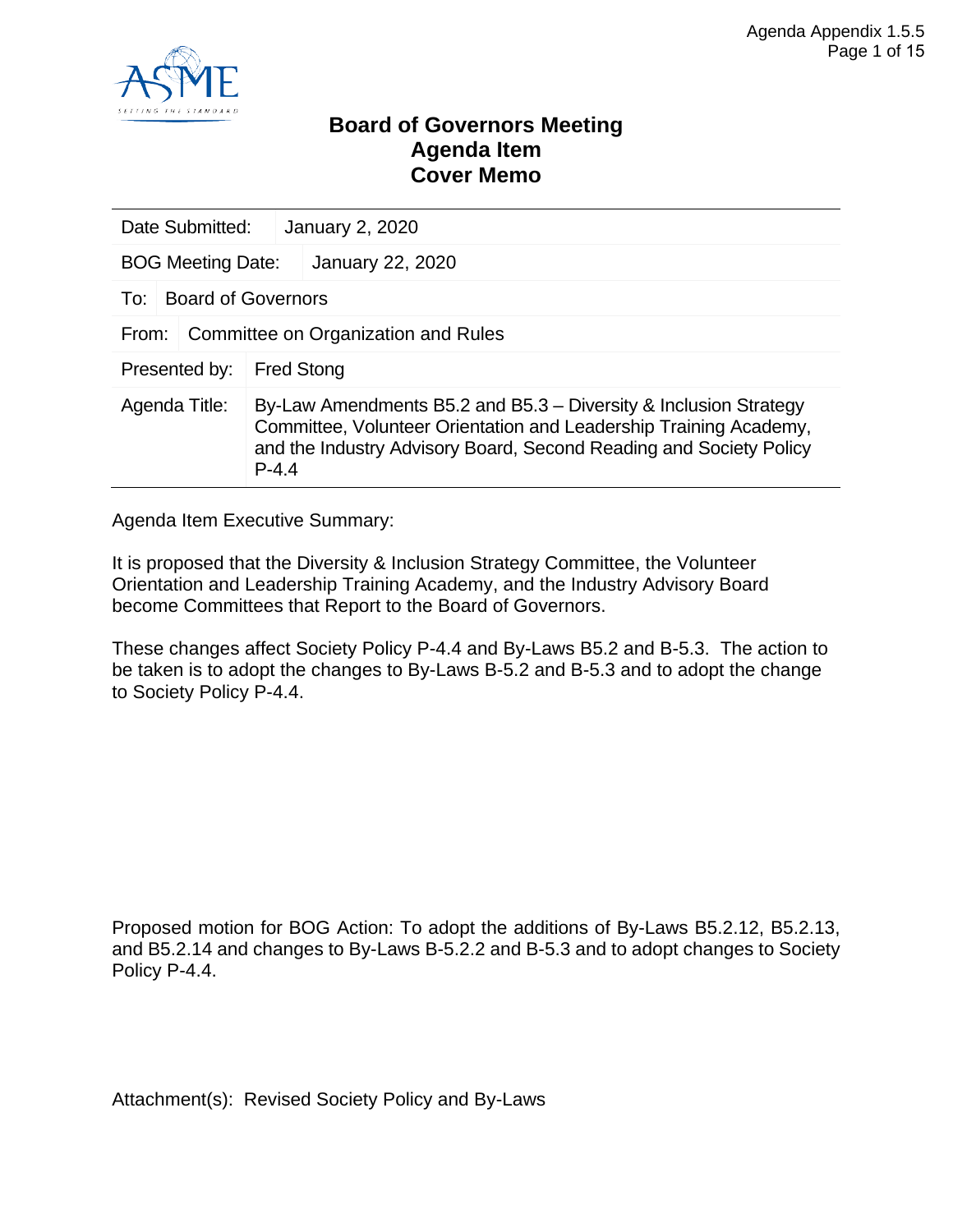

P-4.4 6/19 Agenda Appendix 1.5.5 Page 2 of 15

#### **SOCIETY POLICY**

#### **APPOINTMENT OF ASME VOLUNTEER PERSONNEL TO NON-ELECTED POSITIONS**

#### **I. PREFACE**

- A. Successful accomplishment of ASME objectives, and hence its standing in the eyes of the profession and the public, depends in large measure on the quality of the work of the Society's units and its volunteers.
- B. It is the responsibility of those charged with nominating personnel to units of the Society to seek out members of ASME who both are motivated to serve and are able to accept the responsibilities involved.
- C. This Policy relates to the nomination and appointment of non-elected volunteer positions.
- D. Society Policy P-4.3, Qualifications of ASME Elected Officers, covers the positions of elected officers.
- E. Society Policy P-15.11, Diversity and Inclusion, states in part, "ASME shall dedicate time and resources to ensure the active participation as well as leadership opportunities of talented individuals from all segments of society."
- F. By-Law B5.2.3.1 states in part, "The Committee on Organization and Rules, under the direction of the Board of Governors, shall have responsibility for ensuring that the Society is organized and supplied with qualified leadership to serve the current and anticipated future needs of the membership …"

#### **II. PURPOSE**

- A. To provide guides for selection and nomination of appointed volunteers relative to requirements of the position and term of service.
- B. To provide the procedure leading to appointment.

#### **III. POLICY**

- A. Sector Council, Board, or Committee Members.
	- 1. Qualifications
		- a. A full understanding of the purposes and objectives of the unit.
		- b. Experience, judgment, and motivation closely related to the work of the specific unit on which he or she is serving.
	- 2. Members-at-large of the Board of Governors should not serve as a member of any other unit except as specified in the By-Laws.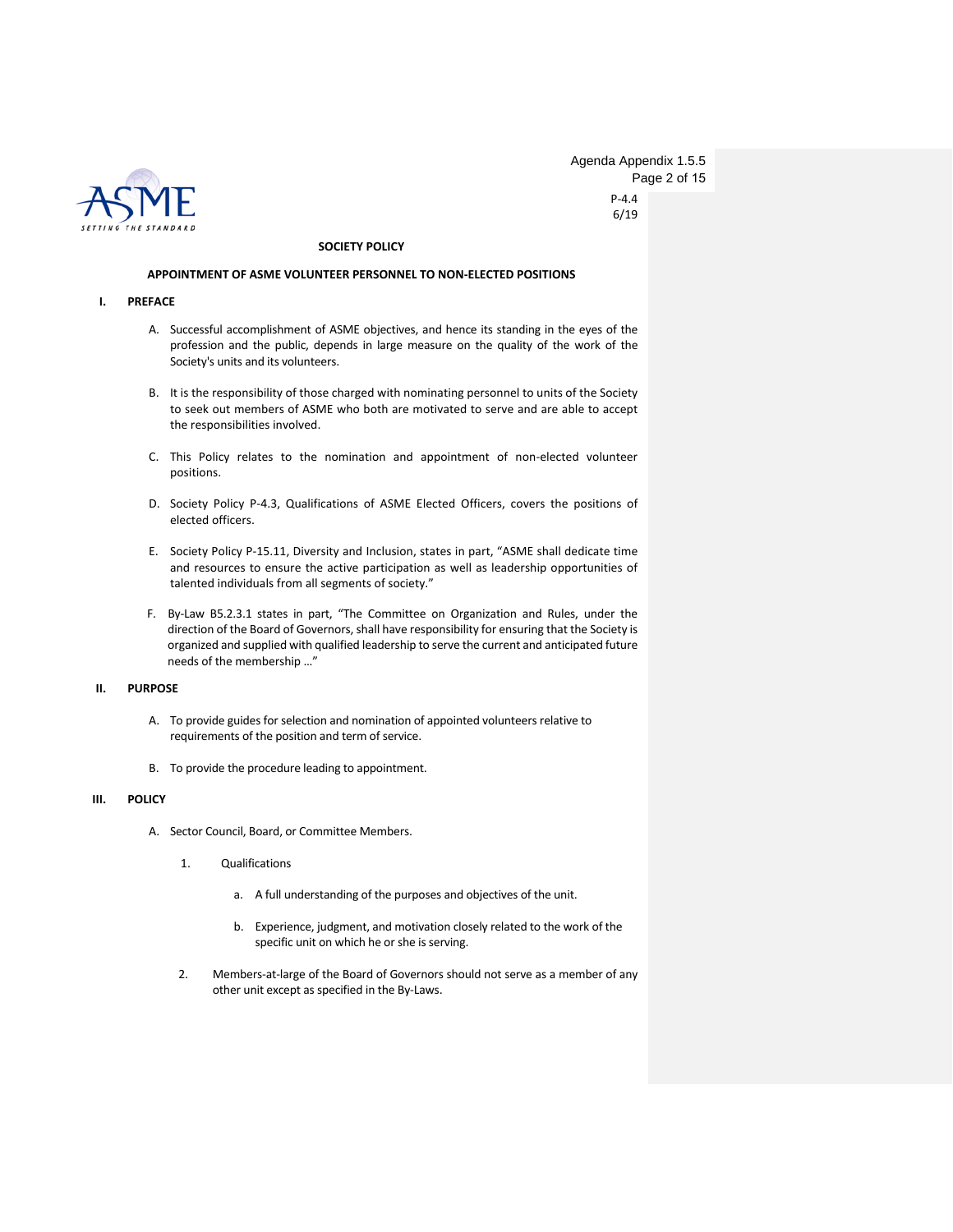Agenda Appendix 1.5.5 Page 3 of 15

> P-4.4 6/19

#### B. Standing Committees Reporting to the Board of Governors

- 1. Committee on Organization and Rules, Committee on Finance and Investment, and Committee on Honors, Diversity and Inclusion Strategy Committee, and Volunteer Orientation and Leadership Training Academy.
	- a. A full term on these committees is defined as three years; partial year terms are permitted. The combination of partial and full terms cannot exceed six years.
	- b. Additional service beyond six consecutive years will be permitted only after the passage of at least two years or in the event of ex-officio service.
	- c. In the event of a nomination for more than one Past President to serve on the committee, a statement must accompany the nomination setting forth specific reasons why this appointment is in the best interest of the Society. The term of the appointment is one year and must be approved by the Board of Governors, taking into consideration the feedback from the Committee on Organization and Rules.
	- d. An individual shall not serve on more than one Standing Committee Reporting to the Board at the same time unless service on one or both of them is in an ex-officio capacity.
- 2. Audit Committee and Committee on Executive Director Evaluation and Staff Compensation
	- a. The President-Elect nominates Governors-elect for service on the Audit Committee and Committee on Executive Director Evaluation and Staff Compensation.
	- b. The President and Immediate Past President are ex officio members of the Committee on Executive Director Evaluation and Staff Compensation with vote. The President-Nominee/Elect is an ex officio member without vote.
- 3. Committee of Past Presidents
	- a. Membership is for lifetime
- 4. Philanthropy Committee

a. The Philanthropy Committee members are permitted to serve on one additional Standing Committee Reporting to the Board. In the event of a nomination for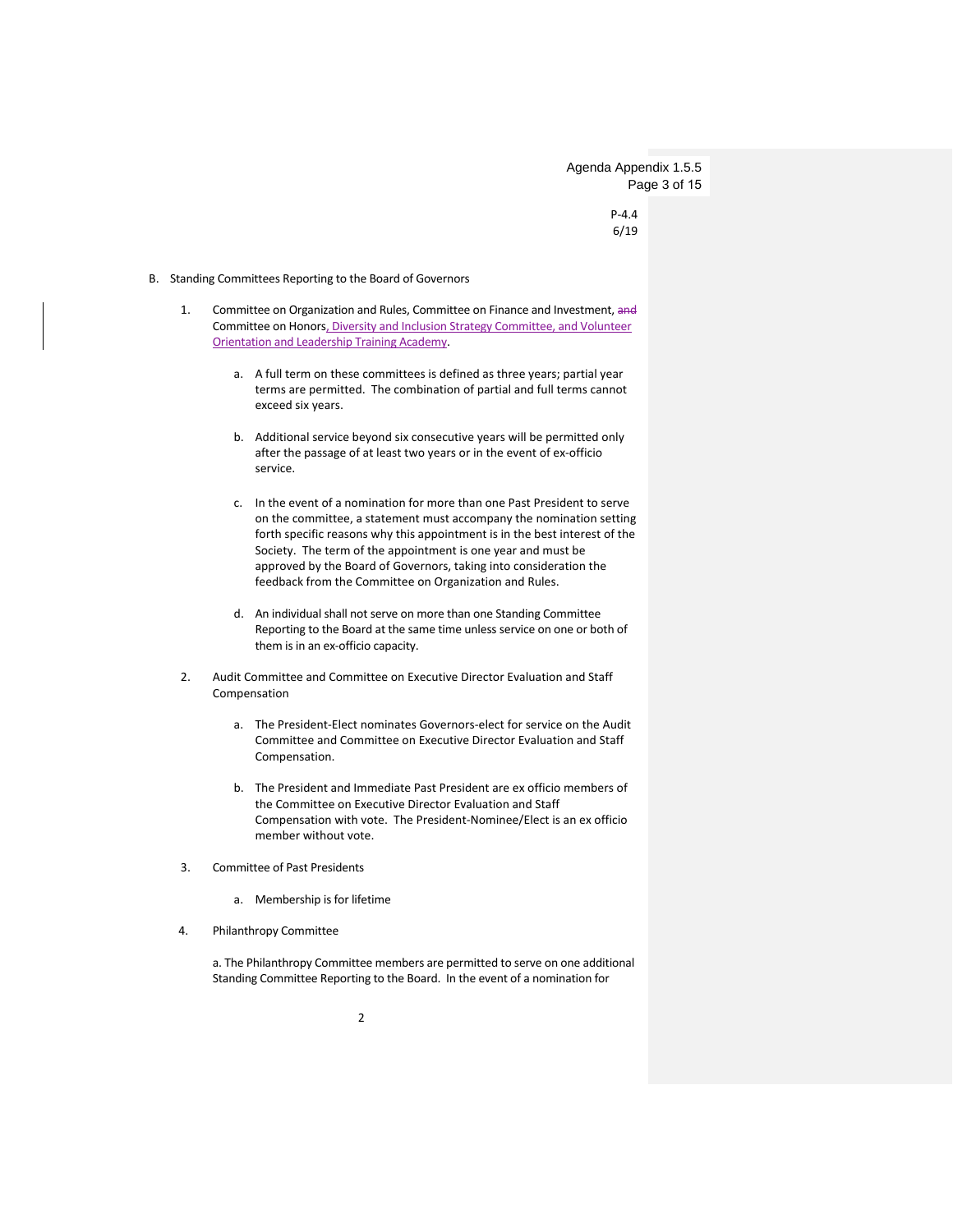|    | Agenda Appendix 1.5.5                                                                                                                                                                                                                                                                                                                                                                  |                                                        |
|----|----------------------------------------------------------------------------------------------------------------------------------------------------------------------------------------------------------------------------------------------------------------------------------------------------------------------------------------------------------------------------------------|--------------------------------------------------------|
|    | $P - 4.4$                                                                                                                                                                                                                                                                                                                                                                              | Page 4 of 15                                           |
|    | 6/19                                                                                                                                                                                                                                                                                                                                                                                   |                                                        |
|    | more than one Past President to serve on the committee, a statement must<br>accompany the nomination setting forth specific reasons why this appointment is<br>in the best interest of the Society. The term of the appointment is one year and<br>must be approved by the Board of Governors, taking into consideration the<br>feedback from the Committee on Organization and Rules. |                                                        |
|    | <b>Industry Advisory Board</b><br>5.                                                                                                                                                                                                                                                                                                                                                   |                                                        |
|    | The Industry Advisory Board membership shall be determined annually by the<br>Board of Governors. Industry Advisory Board members are permitted to serve on<br>one additional Standing Committee Reporting to the Board.                                                                                                                                                               | Formatted: Indent: First line: 0"                      |
|    | 6. The Operation Guides of all Standing Committees Reporting to the<br>5.<br>Board shall contain a specific leadership succession plan.                                                                                                                                                                                                                                                | Formatted: Indent: Left: 1.5", No bullets or numbering |
| C. | Guidelines                                                                                                                                                                                                                                                                                                                                                                             |                                                        |
|    | Units of the Society are encouraged to seek out volunteers to serve that are not<br>1.<br>already serving in other capacities, unless serving as a representative of a parent<br>unit or as a liaison.                                                                                                                                                                                 |                                                        |
|    | 2.<br>Units are encouraged to strive for diversity and inclusion in volunteer leadership<br>by making a conscious effort to take diversity and inclusion into account when<br>filling vacancies as provided in Society Policy P-15.11.                                                                                                                                                 |                                                        |
|    | 3.<br>Units are encouraged to continually solicit and train younger members in unit<br>work.                                                                                                                                                                                                                                                                                           |                                                        |
|    | D. Terms of Office                                                                                                                                                                                                                                                                                                                                                                     |                                                        |
|    | Unless otherwise specified in this policy, the term of office of a member of a sector,<br>1.<br>board, council or committee is specified in the respective Operation Guide.                                                                                                                                                                                                            |                                                        |
|    | 2.<br>Unless otherwise specified in this policy, individuals who have completed one or<br>more terms of service to a unit may be reappointed for an additional term.                                                                                                                                                                                                                   |                                                        |
|    | a. If the total continuous service in that position does not exceed two full<br>terms, then the justification for reappointment shall be similar to the<br>justification for the original appointment.                                                                                                                                                                                 |                                                        |
|    | b. In the event of a reappointment for which total service would exceed two<br>full terms, a statement must accompany the nomination setting forth<br>specific reasons why this appointment is critical to the well-being of the<br>unit, and the exceptional circumstances involved.                                                                                                  |                                                        |
|    | E. Membership                                                                                                                                                                                                                                                                                                                                                                          |                                                        |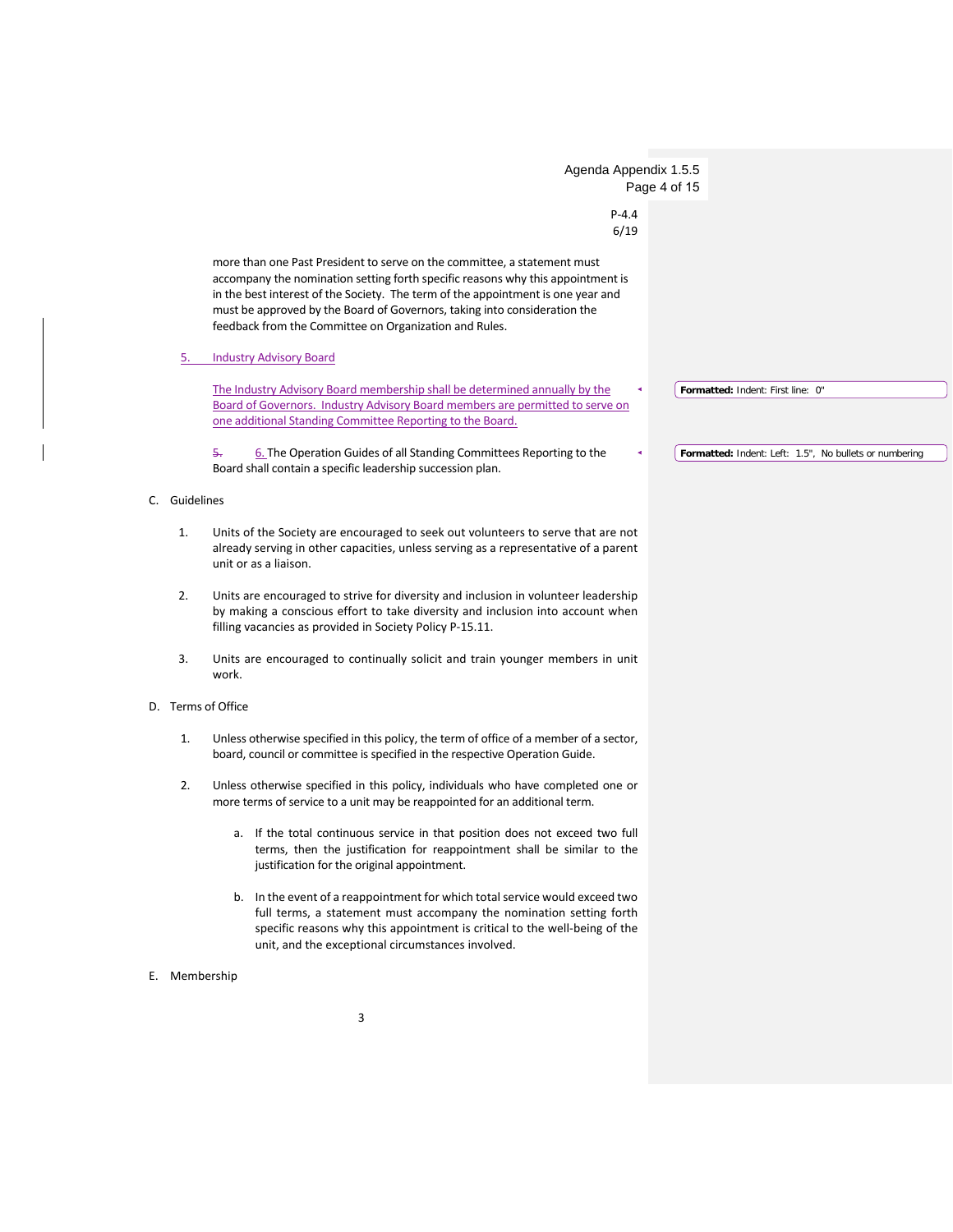Agenda Appendix 1.5.5 Page 5 of 15

> P-4.4 6/19

#### 1. All members of

- a. standing committees reporting to the Board of Governors,
- b. sector councils,
- c. boards,
- d. standing and special committees under committees, sector councils and boards,
- e. technical division and sub-division executive committees
- f. and all Society representatives to joint activities

shall be members of ASME.

- 2. Exceptions are permissible in those cases where non-members may be needed to serve on various technical committees and sub-committees or working groups to bring special skills to the task or to represent related organizations. When such nonmembers of ASME are nominated, the reasons for so doing must be set forth in making the proposal.
- F. Inter-Sector Committees

The procedure for appointments to such committees is the same as to any regular board or committee.

- G. Appointment and Nominating Responsibilities
	- 1. The Operation Guide of each unit shall define members of the nominating committee for their unit. In addition, each guide will list positions, including the qualifications (e.g. knowledge and skills) necessary for such positions, and terms of office required. Each nominating committee will provide suitable candidates for consideration at least six months prior to commencement of the term.
	- 2. The nominating responsibility can be achieved through direct nominations by the unit or by unit confirmation of nominating subcommittee recommendations.
	- 3. In the case of the standing committees reporting to the Board of Governors, the members of each unit shall have nominating responsibility.

#### **IV. PROCEDURE**

- A. Appointments Requiring Approval by the Board of Governors
	- 1. The Committee on Organization and Rules shall be responsible for reviewing proposed nominations to the Board of Governors and providing a statement to the Board as to whether the nomination helps to ensure that the Society is supplied with: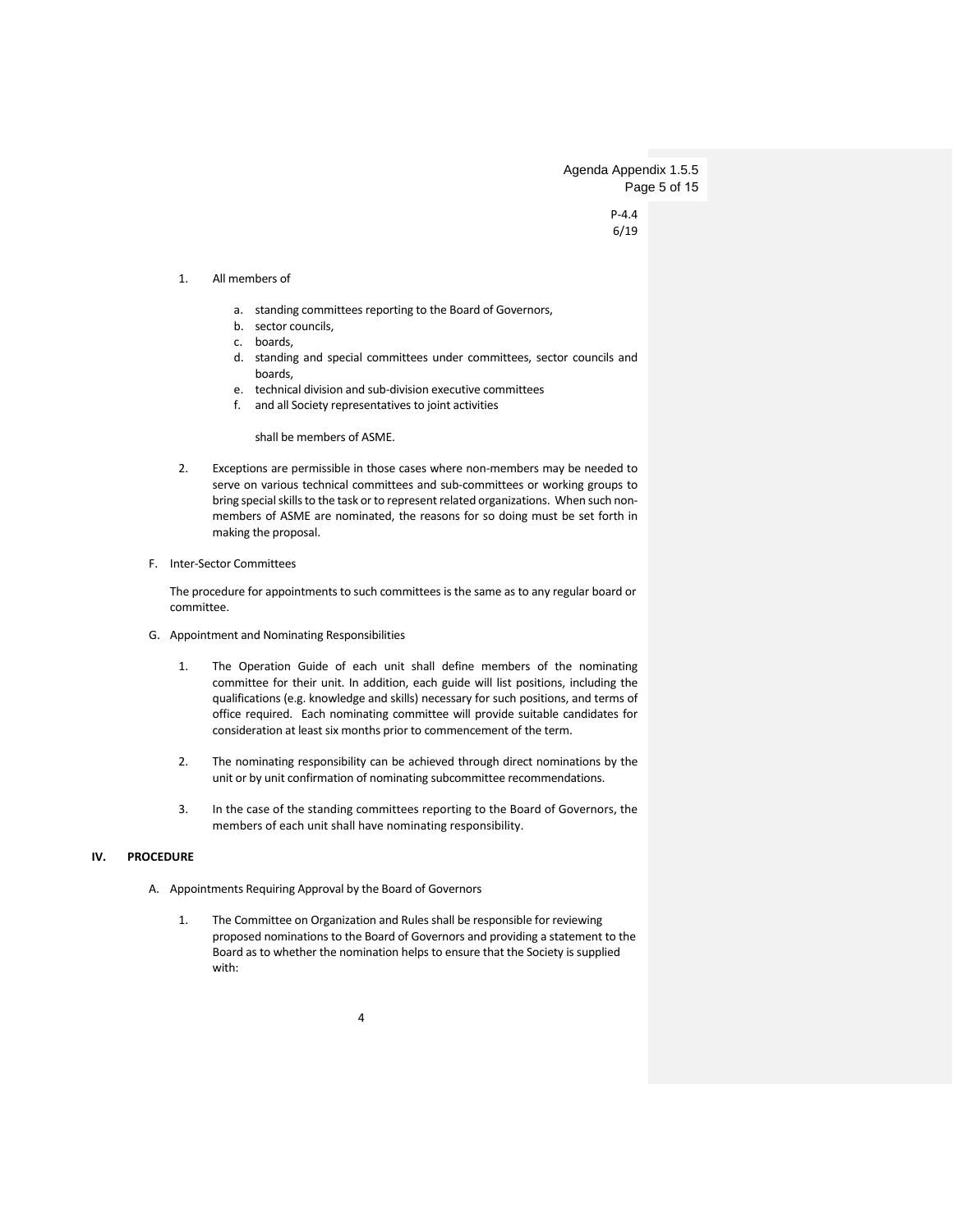Agenda Appendix 1.5.5 Page 6 of 15

> P-4.4 6/19

- a. qualified leadership to serve the current and future needs of the membership;
- b. the active participation, as well as leadership opportunities, of talented individuals from all segments of the Society
- 2. The statement from the Committee on Organization and Rules shall be provided prior to the appointments made by the Board of Governors, including all nonelected members of sector boards except for the position of senior vice president.
- 3. All nominations for appointments specified in IV.A.1 shall be submitted to the Committee on Organization and Rules on a special nomination form. Staff members may sign the form on instructions from the sector or committee and on its behalf.
- B. Appointments Delegated to the Sectors

Appointments to boards and committees under a sector are made by that sector's council.

- C. Nominations for Appointments Delegated to the Sectors
	- 1. Procedures for nominations will be included in each sector's operation guide.
	- 2. Units of the Society may find it beneficial to call on other units to provide recommendations for unit membership when needed expertise may be available from that area of the Society. Procedures for this option should be included in the operation guides of units.
- D. The nominee shall express his or her intent to serve for the entire appointment term involved.
- E. The nominee shall sign a statement of understanding of and compliance with Society Policies P-15.7 (Ethics), P-15.8 (Conflicts of Interest), and P-14.6 (Society Name, Logo, Seal ...).
- F. Appointed members who consistently do not attend meetings, reply to correspondence or carry out assigned tasks may be replaced at any time by the appointing unit using the above procedures.

#### Responsibility: Committee on Organization and Rules

| Adopted: | May 9, 1968                                                             |
|----------|-------------------------------------------------------------------------|
| Revised: | June 16-17, 1970<br>June 18, 1975<br>April 28, 1978<br>December 1, 1978 |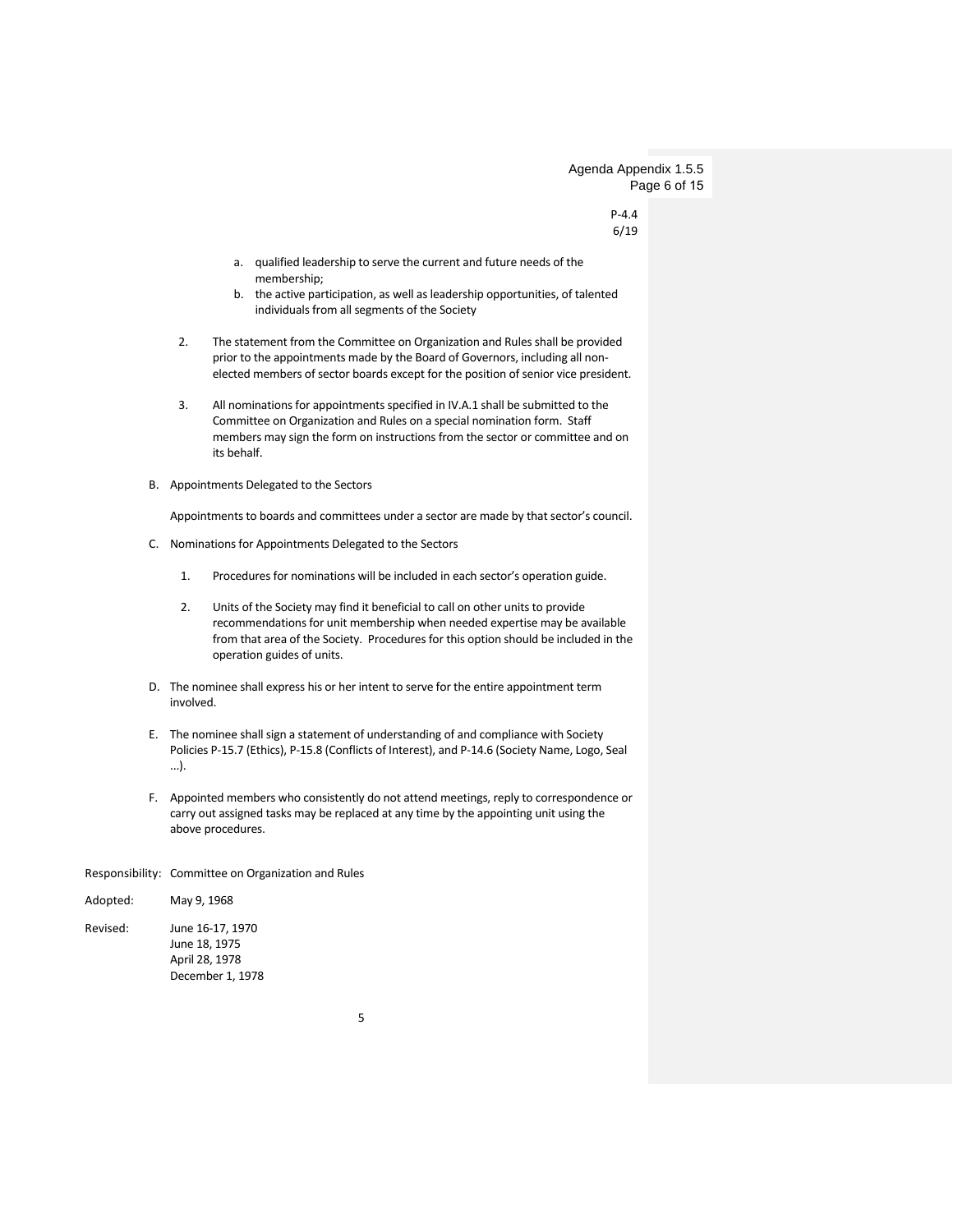P-4.4 6/19 Agenda Appendix 1.5.5 Page 7 of 15

June 25, 1980 March 21, 1984 (editorial changes 3/85) November 21, 1985 (editorial changes 6/87) September 8, 1988 (editorial changes 4/89) (editorial changes 9/89) June 14, 1995 (editorial changes 1/96) (editorial changes 9/98) (editorial changes 3/01) November 16, 2001 June 1, 2005 June 8, 2008 June 14, 2009 (editorial changes 7/12) (editorial changes 3/13) (editorial changes 8/13) (editorial changes 8/14) (editorial changes 6/17) June 3, 2018 June 5, 2019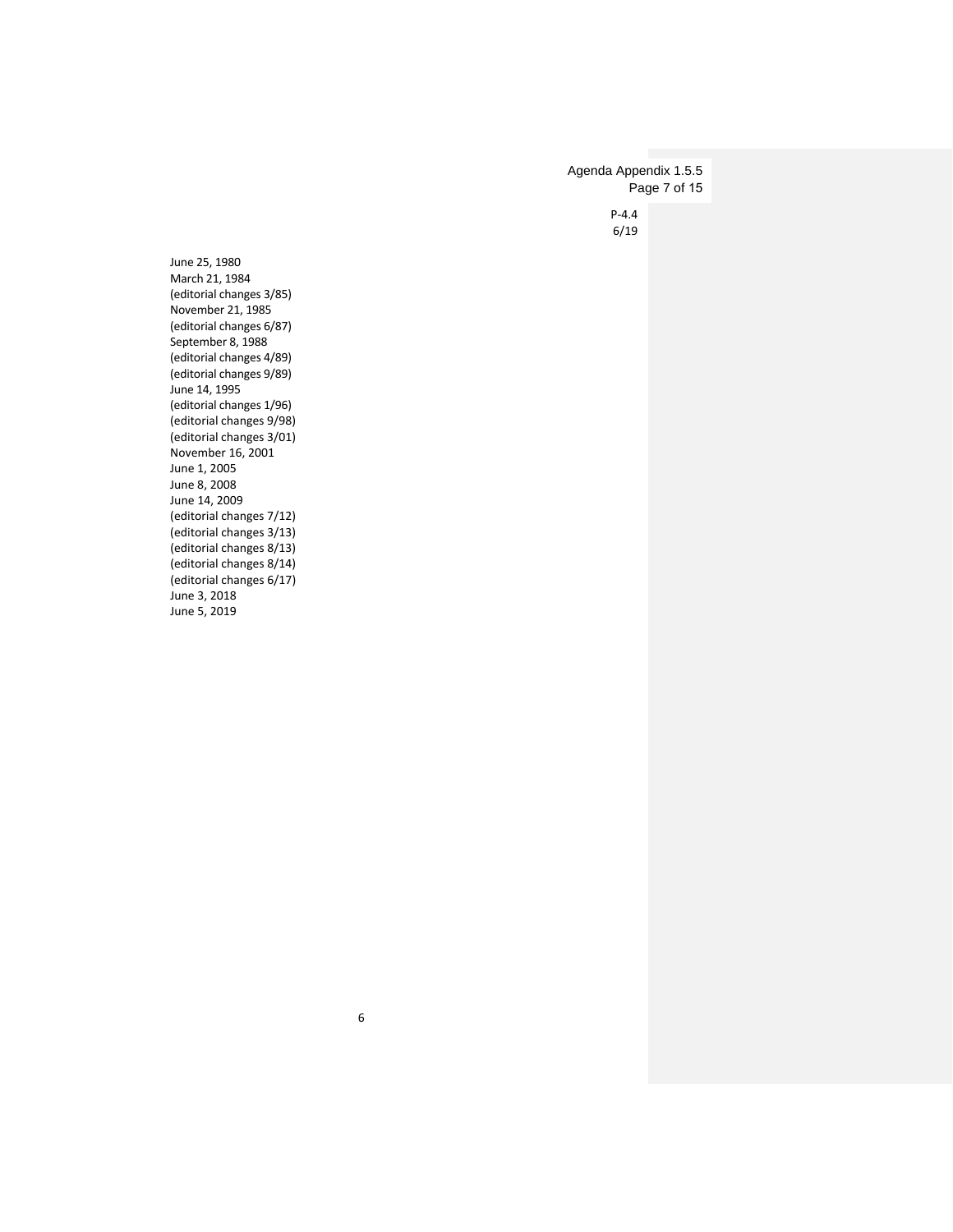#### **B5.2 SECTORS AND COMMITTEES REPORTING TO THE BOARD OF GOVERNORS**

B5.2.1 The sectors reporting to the Board of Governors shall be the Standards and Certification Sector, Technical Events and Content Sector, the Public Affairs and Outreach Sector and the Student and Early Career Development Sector.

> Each sector shall be led by a council. The council of each sector shall consist of such voting members as specified in the sector By-Laws. Individuals, as may be required or designated pursuant to any statute, regulation, or court order or consent decree may also be voting or non-voting members of a sector council. A member of the senior staff of the sector, if any, may be a voting member of the sector council. The sector council may designate both volunteer and staff non-voting members.

> The duties and responsibilities of the sectors shall be as designated from time to time by the Board of Governors. Each sector shall maintain its own operation guide as prescribed by Society Policy. Each sector shall be chaired by a senior vice president who shall serve a term of three years. Additional service as the same senior vice president may occur after an interruption of one or more years or following a partial term. Senior vice presidents shall attend meetings of the Board of Governors without vote.

- B5.2.2 The following Standing Committees shall report to the Board of Governors and shall be appointed by the Board as determined in the By-Laws: Committee on Organization and Rules, Committee on Finance and Investment, Audit Committee, Committee on Executive Director Evaluation and Staff Compensation, Strategy Advisory Committee, Committee on Honors, Committee of Past Presidents, the Sector Management Committee, and the Philanthropy Committee, Diversity and Inclusion Strategy Committee, Industry Advisory Board, and Volunteer Orientation and Leadership Training Academy. Each Standing Committee shall maintain its own operation guide as prescribed by Society Policy. If a Standing Committee includes individuals who are not Governors, it is not a committee of the Board and may not bind the Board; provided, however, that the Committee on Finance and Investment may bind the Board with respect to investment matters without regard to whether it includes individuals who are not Governors.
- B5.2.3.1 The Committee on Organization and Rules, under the direction of the Board of Governors, shall have responsibility for ensuring that the Society is organized and supplied with qualified leadership to serve the current and anticipated future needs of the membership, and shall reexamine regularly the Constitution, By-Laws and Policies of the Society.
- B5.2.3.2 The Committee on Organization and Rules shall select its own Chair and Vice Chair. Its membership shall be determined by the Board of Governors. The President-Elect may select a Governor to serve as Liaison to the Committee during their Presidential term.
- B5.2.4.1 The Committee on Finance and Investment, under the direction of the Board of Governors, shall have responsibility for supervising the financial and investment affairs of the Society, and supporting the Board and its committees by conducting an annual review of the Society's budgets.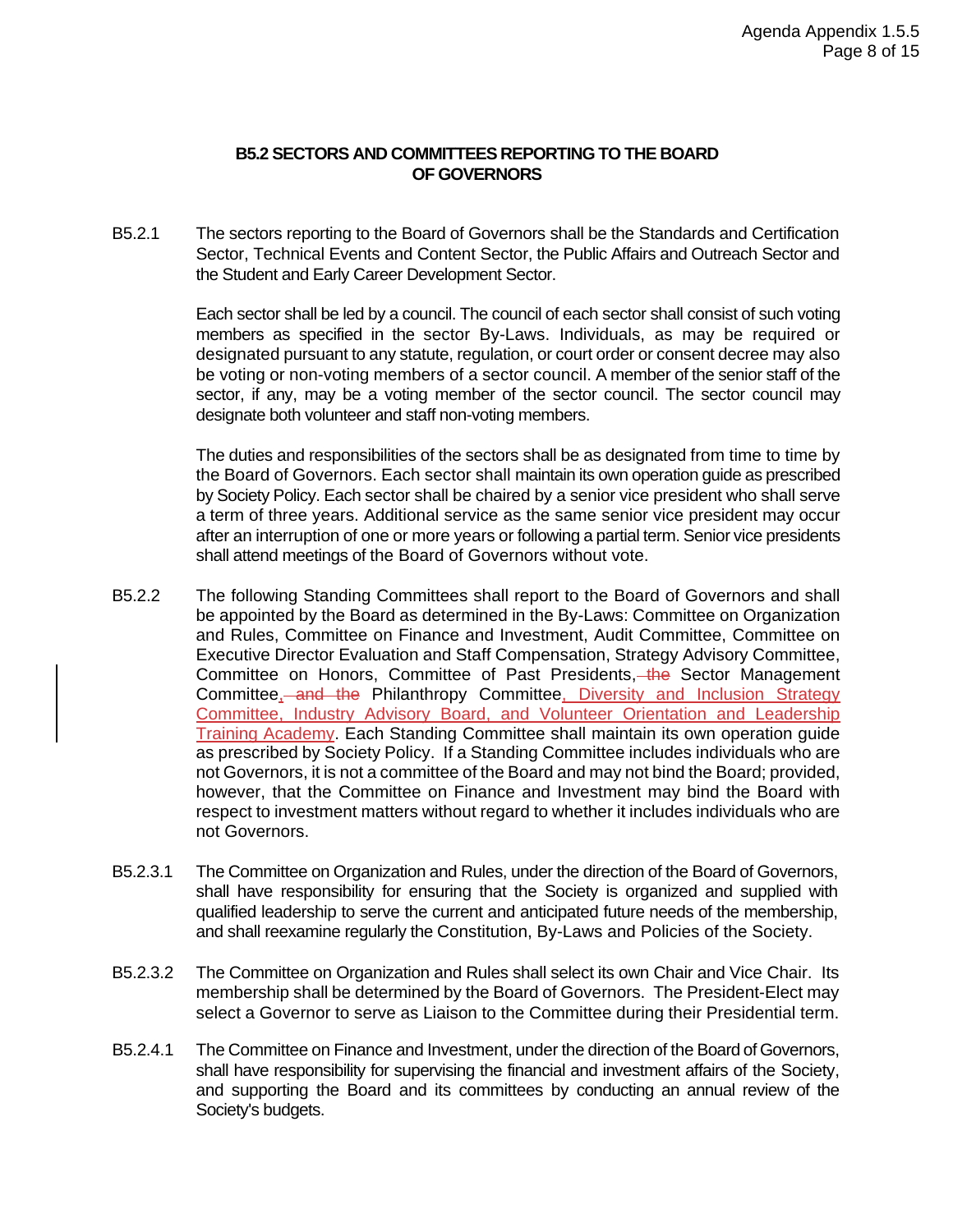B5.2.4.2 The Committee on Finance and Investment shall select its own Chair.

The Treasurer shall be an ex officio member of the Committee with vote and shall serve as Vice Chair. The Chief Financial Officer and the Assistant Treasurer shall be ex officio members of the Committee without vote. Other members shall be determined by the Board of Governors. The President-Elect may select a Governor to serve as Liaison to the Committee during their Presidential term.

B5.2.5.1 The Committee on Executive Director Evaluation and Staff Compensation, under the direction of the Board of Governors, shall have responsibility for making recommendations to the Board regarding the Executive Director's performance planning and evaluation and for making recommendations to the Board regarding the Executive Director's compensation, including salary and bonus recommendations.

> The Committee shall also have the responsibility to advise the Board of Governors on activities of the Society's staff regarding: staff compensation, including bonus programs; volunteer/staff collaboration survey; staff planning and organization; staff training and development; staff and retiree benefit programs, including pension plans. The committee will also be responsible for staff related Society Policies P-7.1, (Recognition of Staff Members - 5 Years or More of Service) and P-7.2, (Staff Employment Guidelines).

> In addition, the Committee has oversight responsibilities for the Pension Plan Trustees and the Retirement Plan Committee.

B5.2.5.2 The Committee on Executive Director Evaluation and Staff Compensation shall consist of the President, the President-Nominee/Elect, the Immediate Past President and three current Board members at-large (serving staggered terms on the Board). The President and Immediate Past President are ex officio members of the committee with vote. The President-Nominee/Elect is an ex officio member of the Committee without vote. The Immediate Past President shall be the Chair. The incoming first-year Governor shall be selected by the President-Elect and approved by the Board of Governors.

> The term of each of the current Board members at-large expires when their Board term expires.

B5.2.5.3 The Pension Plan Trustees, under the direction of the Committee on Executive Director Evaluation and Staff Compensation, shall have responsibility, as specified in the American Society of Mechanical Engineers Pension Plan, for the investment and ultimate distribution of the funds and may also act as Plan agent for the service of legal process.

> The Pension Plan Trustees shall consist of up to seven members: the Treasurer of ASME; the Chief Financial Officer, and three to five at-large members recommended by the Committee on Executive Director Evaluation and Staff Compensation for appointment by the Board of Governors.

> The terms of the at-large members shall be three years ending at the close of the second Society-Wide Meeting on a schedule established by the Committee on Executive Director Evaluation and Staff Compensation. Except as provided in this section, a Pension Plan Trustee who is a member-at-large may serve no more than two consecutive full terms. To be eligible for additional full terms, a member-at-large must be nominated by the Committee on Executive Director Evaluation and Staff Compensation upon a finding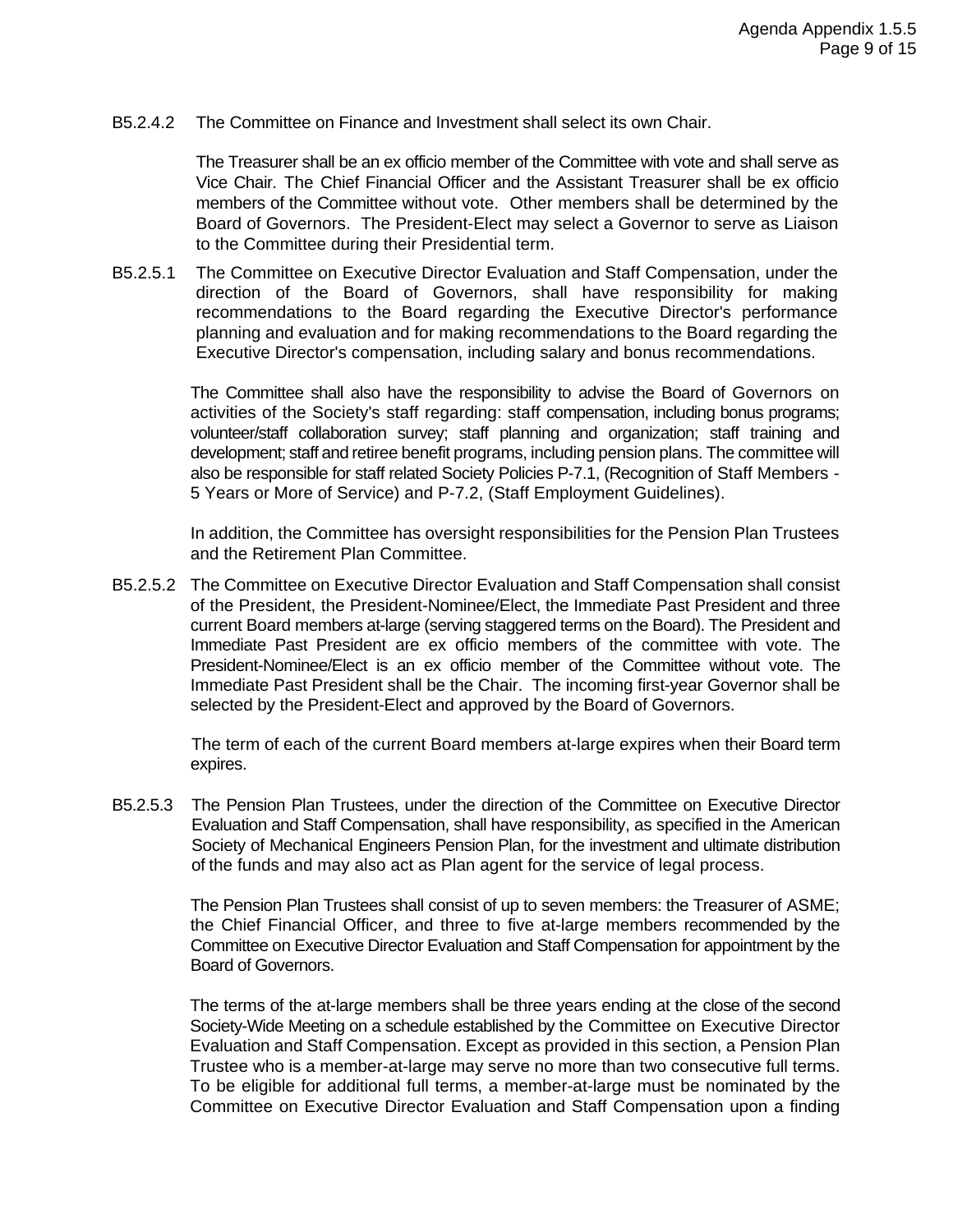by the Committee that specifies exceptional circumstances warranting the additional terms, and a written statement of such findings must accompany the nomination when it is communicated to the Board of Governors by the Chair of the Committee. The nominee may then be appointed only upon the affirmative vote of two-thirds of the entire Board of Governors.

B5.2.5.4 The Retirement Plan Committee, under the direction of the Committee on Executive Director Evaluation and Staff Compensation, shall have responsibility, as specified in the ASME Thrift Plan, the ASME Defined Contribution (DC) Plan, the ASME 457(b) Plan, and the ASME 401(k) Plan documents, including to act as Plan Administrator and Named Fiduciary for such plans and assume such responsibilities as developing investment policy statements, selecting and monitoring investment choices, benchmarking Plan administration expenses and investment plan administrators performance and selecting, appointing and retaining plan investment, governance and plan administration compliance advisors, as well as having the power to make ministerial and technically required plan amendments.

The Retirement Plan Committee shall consist of four members: two members of the Executive Management Team, one member of the Human Resources Department and one Volunteer member of the Pension Plan Trustees. The three staff members will be nominated by the Executive Director and appointed at the discretion of the EDESC. The pension plan trustee shall be recommended by the Pension Plan Trustees and may be appointed at the discretion of the EDESC.

The ASME Staff members of the Committee may be members with vote for as long as they hold the positions described in this By-Law B5.2.5.4. The Pension Plan Trustee member's term will be for as long as they are a member of the Pension Plan Trustees.

- B5.2.6.1 The Strategy Advisory Committee, under the direction of the Board of Governors, shall have responsibility for providing recommendations and guidance on tasks related to ASME's strategy and planning.
- B5.2.6.2 The Strategy Advisory Committee shall consist of the President, two current Board members-at-large (serving staggered terms, one second year and one third year), one representative from the Industry Advisory Board, and the senior staff member responsible for Strategy. The incoming second-year Governor shall be selected by the President-Elect and approved by the Board of Governors. The term of the Board members-at-large expires when their Board term expires. The representative from the Industry Advisory Board will be recommended annually by the Chair of the Industry Advisory Board and approved by the Board of Governors.
- B5.2.7.1 The Committee on Honors, under the direction of the Board of Governors, shall have responsibility for recommending properly selected candidates for honors, medals, Honorary Members, and awards, and as required shall recommend recipients of joint awards, all subject to approval by the Board of Governors. However, the Board may delegate to the Committee on Honors the power to approve candidates for any honor, medal or award other than Honorary Member or ASME Medalist.
- B5.2.7.2 The Committee on Honors shall select its own Chair and Vice Chair. Its membership shall be determined by the Board of Governors. The Chair of the General Awards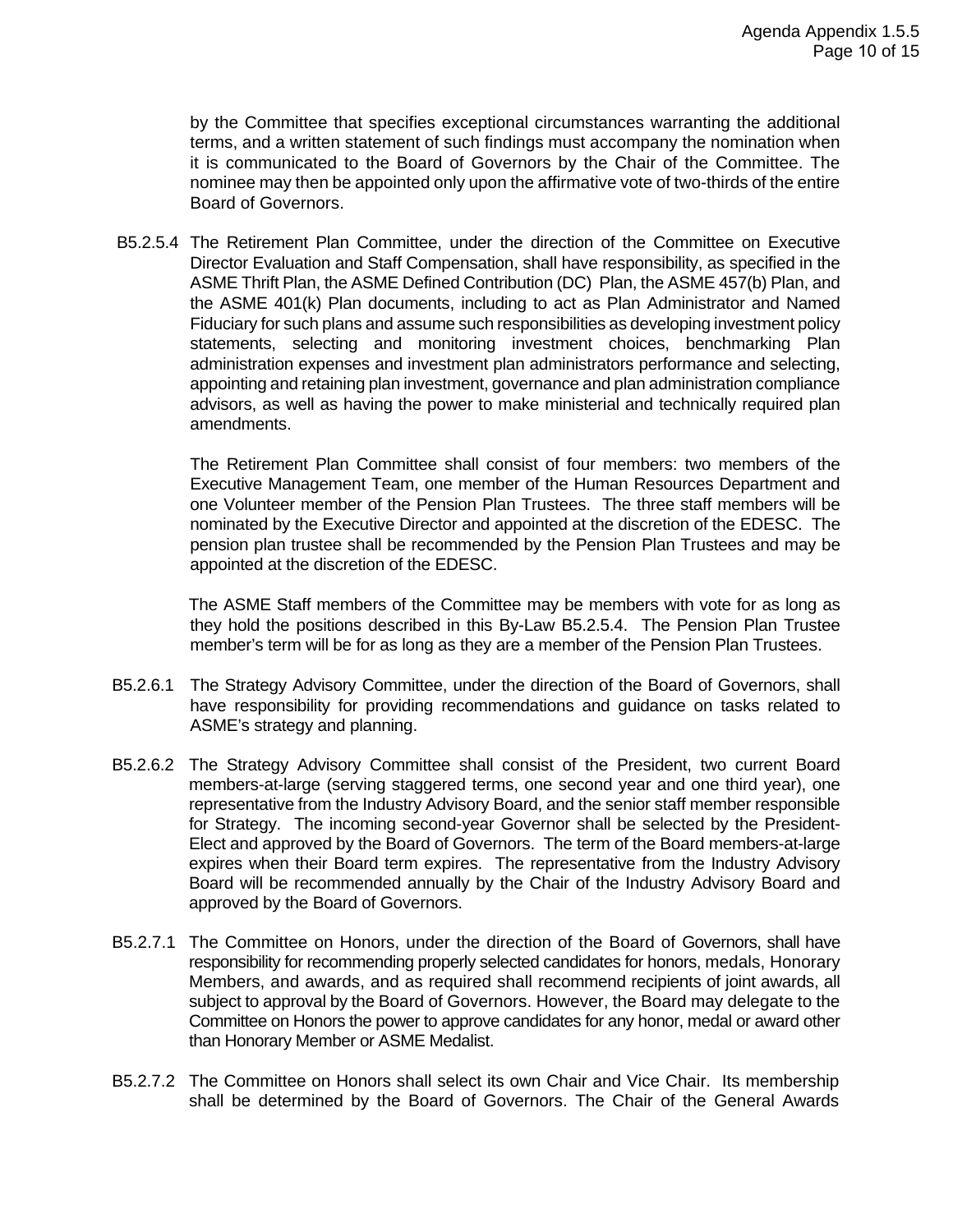Committee shall be an ex officio member with vote. The President-Elect may select a Governor to serve as Liaison to the Committee during their Presidential term.

B5.2.7.3 The General Awards Committee, under the direction of the Committee on Honors, shall seek candidates for all honors and awards except Honorary Members, the ASME Medal, and group-level awards, and shall screen nominations and make recommendations to the Committee on Honors.

> The General Awards Committee shall consist of a Chair, a Vice Chair and a membership as determined by the Committee on Honors.

- B5.2.7.4 Other Society award committees, including special award committees, shall in accordance with the policies and procedures administered by the Committee on Honors, seek nominees for honors in their several areas of interest, shall screen nominations, and make recommendations to the Committee on Honors.
- B5.2.8.1 The Committee of Past Presidents, under the direction of the Board of Governors, shall have responsibility for electing Fellows, overseeing the ethical practice of engineering, and providing guidance on matters where its experience may be useful, upon request by the President, Board of Governors, and other units of the Society.
- B5.2.8.2 The Committee of Past Presidents shall select its own Chair and Vice Chair. Its membership shall consist of all living Past Presidents.
- B5.2.9.1 The Audit Committee, under the direction of the Board of Governors, shall have responsibility for overseeing the accounting and financial reporting process of the Society and the audit of its financial statements and report its activities to the Board. The Committee will be responsible for overseeing the adoption and implementation of, and compliance with, the Society Policies on whistleblowers and conflicts of interest. The Committee will annually consider the performance and independence of the independent auditor and recommend retaining or renewing the retention of the independent auditor to the Board. The Committee will liaise with the independent auditor prior to the commencement of the audit and upon completion of the audit, review and discuss the audit results and any related management letter with the auditor, including:

(a) any material risks and weaknesses in internal controls identified by the auditor;

(b) any restrictions on the scope of the auditor's activities or access to requested information;

- (c) any significant disagreements between the auditor and management; and
- (d) the adequacy of the Corporation's accounting and financial reporting processes.
- B5.2.9.2 The Audit Committee shall consist of three current Board members-at-large (serving staggered terms on the Board) who serve as voting members. The Committee membership is determined by the Board of Governors and consists solely of "independent" members of the Board as defined under Section 102(a) (21) of the New York Not-for-Profit Corporation Law. The Chair shall be the senior Governor and the Vice Chair shall be the second-most senior Governor.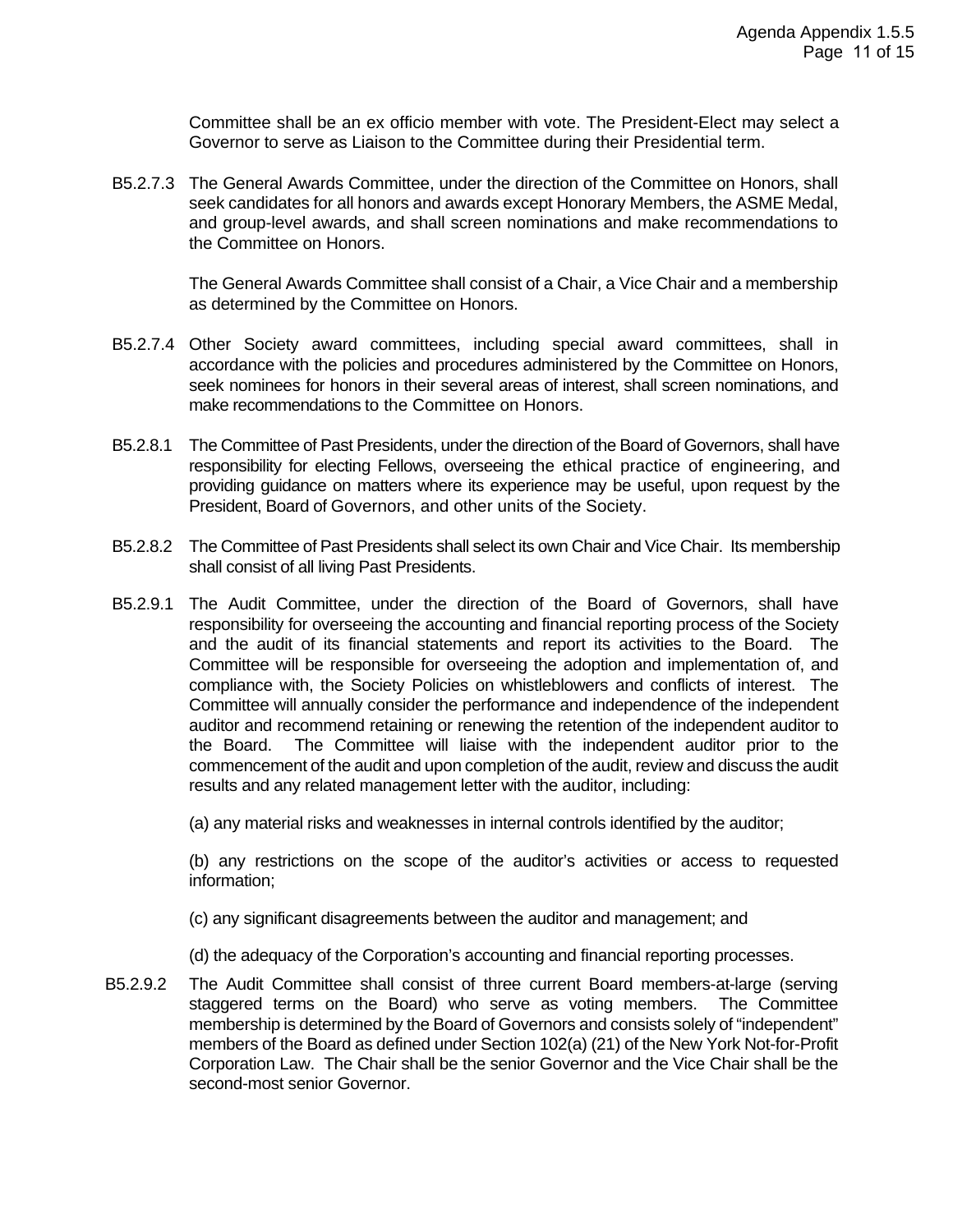The Treasurer shall be an ex officio member of the Committee without vote. The Chief Financial Officer and the Assistant Treasurer shall be ex officio members of the Committee without vote. The President-Elect makes the recommendation on the incoming first-year Board member-at-large. The term of the Board members-at-large expires when their Board term expires.

- B5.2.10.1 The Sector Management Committee, under the direction of the Board of Governors, shall have responsibility for facilitating communication and collaboration among the Sectors. This includes coordination, integration, and facilitation for implementation of the enterprise strategy with the development, maintenance and execution of the Integrated Operating Plan,
- B5.2.10.2 The Sector Management Committee shall consist of the Senior Vice Presidents and the Chair of the Group Engagement Committee, their respective staff counterparts, and the staff member with overall responsibility for operations. The Co-Chairs of the Committee shall be the Senior Vice President in their third year and the staff member with overall responsibility for operations. The President-Nominee/elect will serve as an advisor to the Committee.
- B5.2.11.1 The Philanthropy Committee, under the direction of the Board of Governors, shall have responsibility for advising the Board of Governors and assisting the Society in connection with fundraising activities and philanthropic programs carried out using the Society's name or other resources.
- B5.2.11.2 The Philanthropy Committee shall select its own chair and vice chair. The ASME Executive Director, the ASME Managing Director of Philanthropy and the ASME Managing Director of Programs shall be ex officio members of the Committee without vote. Other members shall be determined by the Board of Governors. The President-Elect may select a Governor to serve as Liaison to the Committee during their Presidential term.
- B5.2.12.1 The Diversity and Inclusion Strategy Committee, under the direction of the Board of Governors, shall have responsibility for providing insight and advice into promoting diversity and inclusion within ASME and mechanical engineering.
- B5.2.12.2 The Diversity and Inclusion Strategy Committee shall select its own Chair and Vice Chair. Its membership shall be determined by the Board of Governors. The President-Elect may select a Governor to serve as Liaison to the Committee during their Presidential term.
- B5.2.13.1 The Industry Advisory Board, under the direction of the Board of Governors, shall have responsibility for providing a voice for industry within ASME through the communication of the needs of engineers that are engaged in industry.
- B5.2.13.2 The Industry Advisory Board shall select its own Chair and Vice Chair. Its membership shall be determined annually by the Board of Governors. The President-Elect may select a Governor to serve as Liaison to the Board during their Presidential term.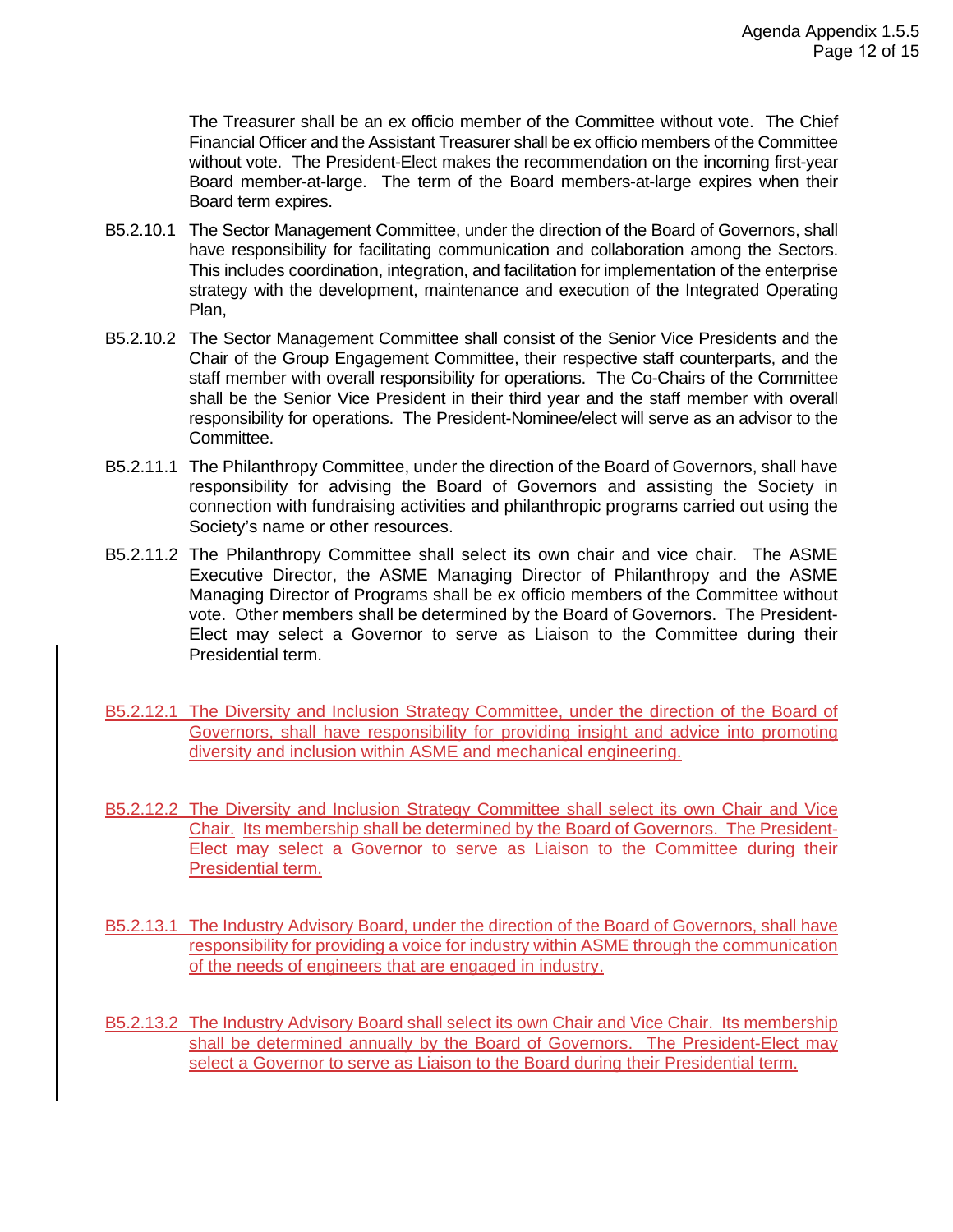- B5.2.14.1 The Volunteer Orientation and Leadership Training Academy, under the direction of the Board of Governors, shall have responsibility for developing ASME's volunteer leadership. VOLT's programmatic offerings extend to volunteers serving throughout the Society at all levels.
- B5.2.14.2 The Volunteer Orientation and Leadership Training Academy shall select its own Chair and Vice Chair. Its membership shall be determined by the Board of Governors. The President-Elect may select a Governor to serve as Liaison to the Academy during their Presidential term.

.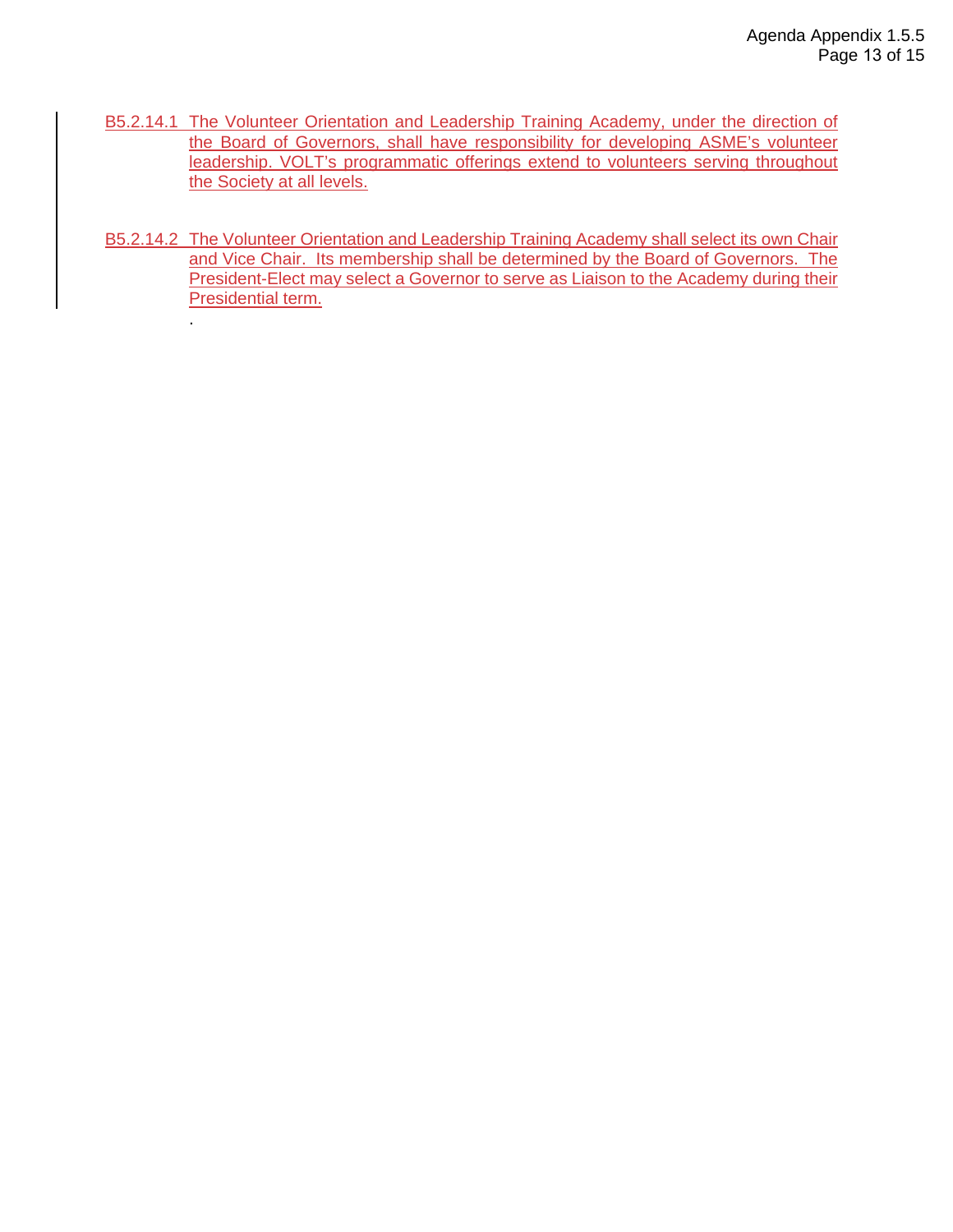#### **B5.3 PUBLIC AFFAIRS AND OUTREACH SECTOR**

- B5.3.1.1 The Public Affairs and Outreach Sector, under the direction of the Board of Governors, is responsible for the coordinated outreach to industry, government, education, and the public. It is responsible for initiatives that address diversity and humanitarian programs. The Public Affairs and Outreach Sector will maintain a current Sector Operation Guide that will contain operational details of the Public Affairs and Outreach Sector that are not in these By-Laws.
- B5.3.1.2 The Public Affairs and Outreach Sector shall be led by a Council that consists of the following voting membership: a Senior Vice President as Chair; three membersat-large; and the Chairs for the following Board and Committees: Engineering Education Committee, Government Relations Committee, Industry Advisory Board, Engineering for Global Development Committee, and Pre-College Education Committee, and Diversity and Inclusion Strategy Committee. The Managing Director, Government Relations and Engineering Education, is a non-voting member.
- B5.3.1.3 The incoming Senior Vice President, Public Affairs and Outreach shall be nominated by the Public Affairs and Outreach Council from among its past or present volunteer members for appointment by the Board of Governors for a term of three years. In the event that a past or present volunteer member is not available from the Public Affairs and Outreach Council, then the Council shall defer to the Board of Governors for the selection. Chairs who have been elected to a term that extends more than one year into a new term of the Senior Vice President of Public Affairs and Outreach are not eligible to become the Senior Vice President.
- B5.3.1.4 The members-at-large shall be appointed by the Board of Governors, as recommended by the Public Affairs and Outreach Council. The term of the membersat-large shall be one year and they may be re-appointed for up to three terms.
- B5.3.2.1 The following Board and Committees will report directly to the Public Affairs and Outreach Council: the Engineering Education Committee, the Government Relations Committee, the Industry Advisory Board, the Engineering for Global Development Committee, and the Pre-College Education Committee, and the Diversity and Inclusion Strategy Committee.
- B5.3.2.2 The Engineering Education Committee, under the direction of the Public Affairs and Outreach Council, is responsible for the activities of the Society that relate to engineering education. The Committee shall consist of a Chair, Engineering Education and a membership as determined by the Public Affairs and Outreach Council.
- B5.3.2.3 The Government Relations Committee, under the direction of the Public Affairs and Outreach Council, is responsible for the development of programs for interaction between the Society and government at all levels. The Committee shall consist of a Chair, Government Relations and a membership as determined by the Public Affairs and Outreach Council. The Government Relations Committee shall recommend policies and procedures, and supervise activities that involve Society interaction with government entities.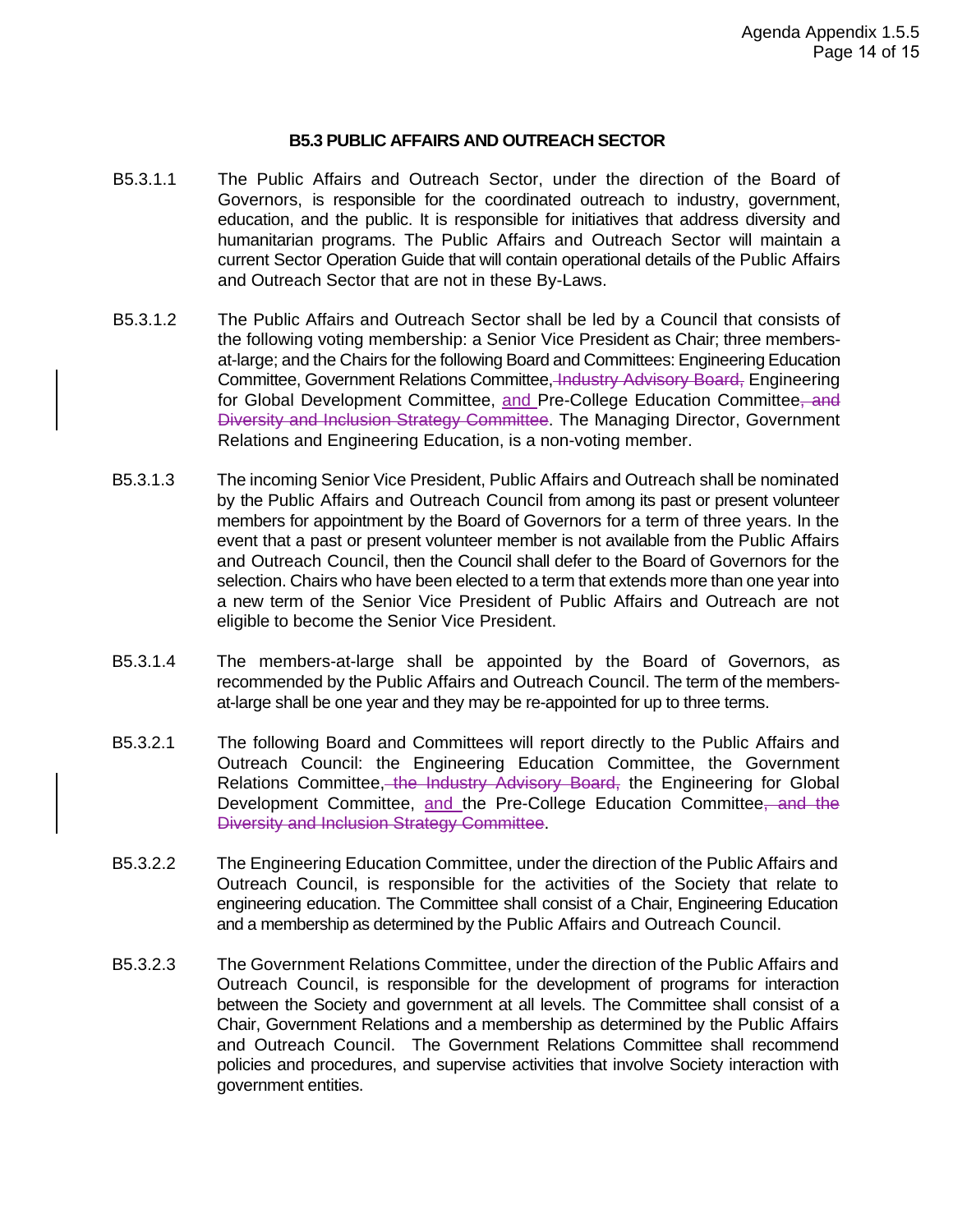- B5.3.2.4 The Industry Advisory Board, under the direction of the Public Affairs and Outreach Council, is responsible for providing a voice for industry within ASME through the communication and advocacy of industry needs. The Industry Advisory Board shall consist of a Chair and Vice Chair, appointed by the Senior Vice President of the Public Affairs and Outreach Council and a membership, as determined by the Public Affairs and Outreach Council.
- B5.3.2.45 The Engineering for Global Development Committee, under the direction of the Public Affairs and Outreach Council, shall be responsible for the collaboration among the engineering and global development stakeholders to create avenues and opportunities within ASME and mechanical engineering around the world to meet the challenges faced by under-served communities. The Committee shall consist of a Chair, appointed by the Senior Vice President, Public Affairs and Outreach, and a membership, as determined by the Public Affairs and Outreach Council.
- B5.3.2.56 The Pre-College Education Committee, under the direction of the Public Affairs and Outreach Council, shall be responsible for educational activities aimed at enhancing pre-college science, technology, engineering, and mathematics education. The Committee shall consist of a Chair, appointed by the Senior Vice President, Public Affairs and Outreach, and a membership, as determined by the Public Affairs and Outreach Council.
- B5.3.2.7 The Diversity and Inclusion Strategy Committee, under the direction of the Public Affairs and Outreach Council, shall provide insight and advice into promoting diversity within ASME and mechanical engineering. The Committee will consist of a Chair, appointed by the Senior Vice President, Public Affairs and Outreach and a membership, as determined by the Public Affairs and Outreach Council.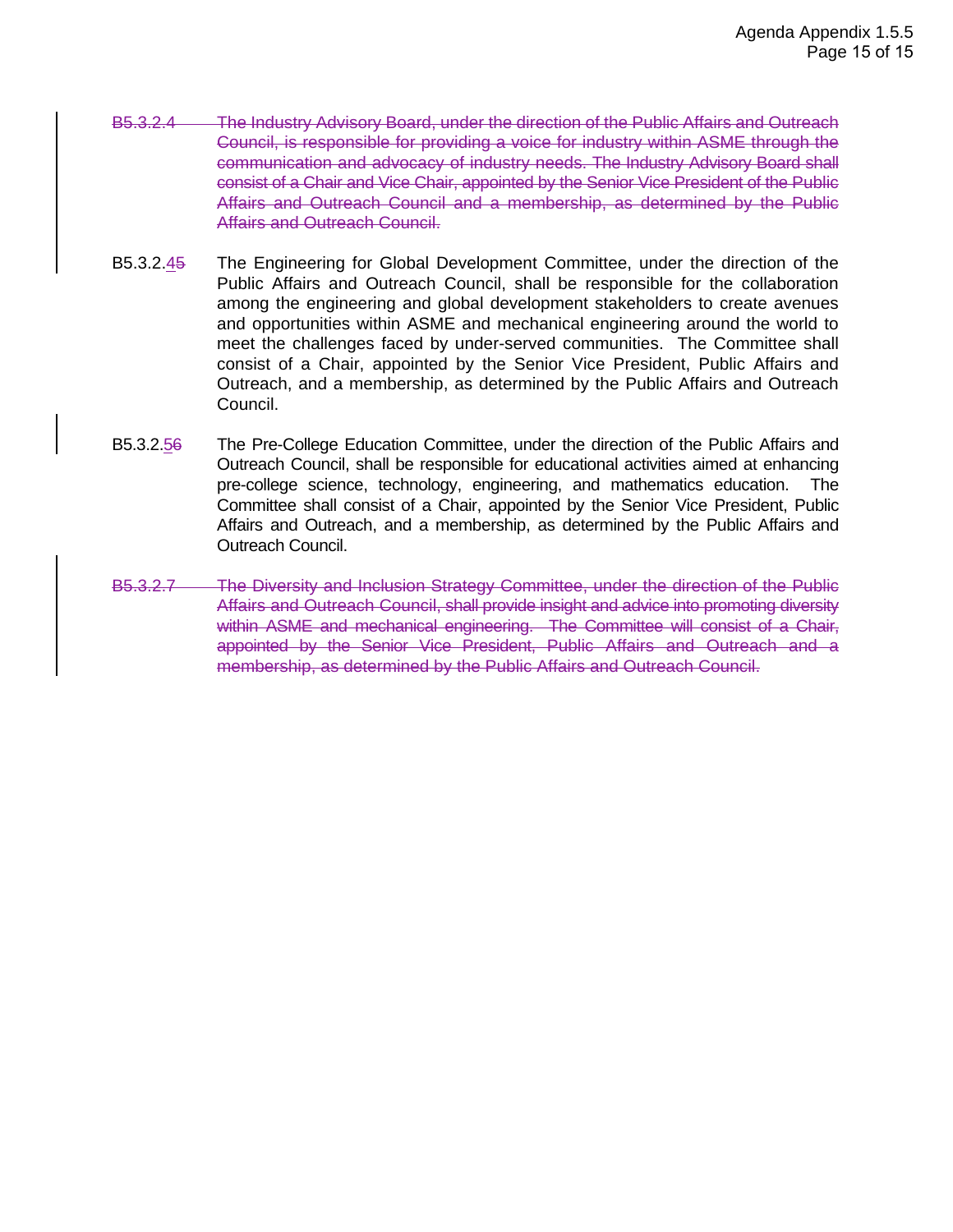

### **Board of Governors Meeting Agenda Item Cover Memo**

| Date Submitted:          |                                                               |  | January 6, 2020                                                    |
|--------------------------|---------------------------------------------------------------|--|--------------------------------------------------------------------|
| <b>BOG Meeting Date:</b> |                                                               |  | January 22, 2020                                                   |
| To: I                    | <b>Board of Governors</b>                                     |  |                                                                    |
| From:                    | Connie Lausten, Chair, ASME Committee on Government Relations |  |                                                                    |
| Presented by:            |                                                               |  | Paul Fakes, Senior Manager, Government Relations                   |
| Agenda Title:            |                                                               |  | Energy Policy Guiding Principles - ASME General Position Statement |

Agenda Item Executive Summary: This statement from the ASME Committee on Government Relations' Energy Public Policy Task Force provides an overview of recent trends in the U.S. energy sector and recommends that the five following principles be applied to the development of U.S. energy policies:

- 1. The goal of United States energy policy should be to provide energy that is affordable, reliable, and sustainable.
- 2. All decisions regarding energy generation and usage in the United States should be based on viewing energy as an integrated system.
- 3. Energy efficiency, and not just the generation and movement of energy, is part of a sound national energy policy.
- 4. Aggressive federal, state, and private investments on energy technology should be complemented by policies that allow these technologies to reach the market, and support the development of a broad energy economy.
- 5. Changing technology will require substantial and sustained investment in an educated work force.

Proposed motion for BOG Action: Endorsement as a General Position Paper of ASME.

Attachment(s): ASME Energy Policy Guiding Principles Position Paper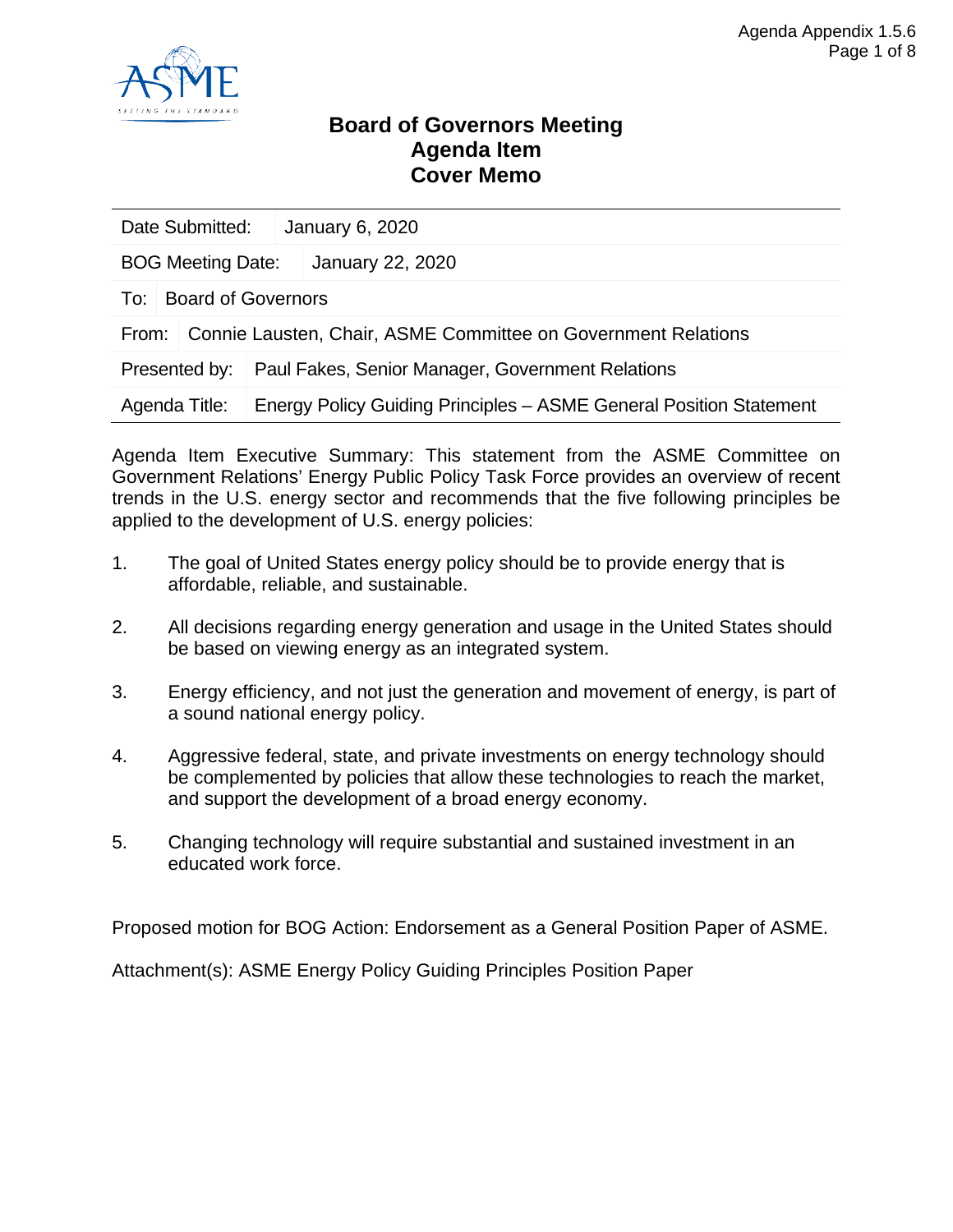

1828 L Street, N.W. Suite 510 Washington, D.C. 20036 Tel 202.785.3756 Fax 202.429.9417 www.asme.org

### **\*\*\*DRAFT – NOT FOR PUBLICATION\*\*\* Energy Policy Guiding Principles**

Energy technology is currently undergoing the most rapid technological change since the replacement of gas streetlights with electric lighting and the horse with the internal combustion engine. The widespread adoption of renewable electrical generation, the deployment of electrical vehicles, increased production of natural gas, and the development of grid-level energy storage are some of the most visible aspects of this technological transformation. Because of the impact of these technology changes on national priorities, it is in the national interest that third-party organizations provide accurate and unbiased technical advice to policy makers.

Energy policy decisions should incorporate science and technological analysis that show the impacts of policy decisions over the entire energy system using approaches that incorporate life cycle analysis from procurement and construction through operation and decommissioning, as well as any longer-term impacts. These analyses should be coupled with sound economic analysis that translates these impacts into economic and societal costs and benefits.

The ASME recommends that the five following principles be applied to the development of U.S. energy policy:

- *1. The goal of United States energy policy should be to provide energy that is affordable, reliable, and sustainable.*
- *2. All decisions regarding energy generation and usage in the United States should be based on viewing energy as an integrated system.*
- *3. Energy efficiency, and not just the generation and movement of energy, is part of a sound national energy policy.*
- *4. Aggressive federal, state, and private investments on energy technology should be complemented by policies that allow these technologies to reach the market, and support the development of a broad energy economy.*
- *5. Changing technology will require substantial and sustained investment in an educated work force.*

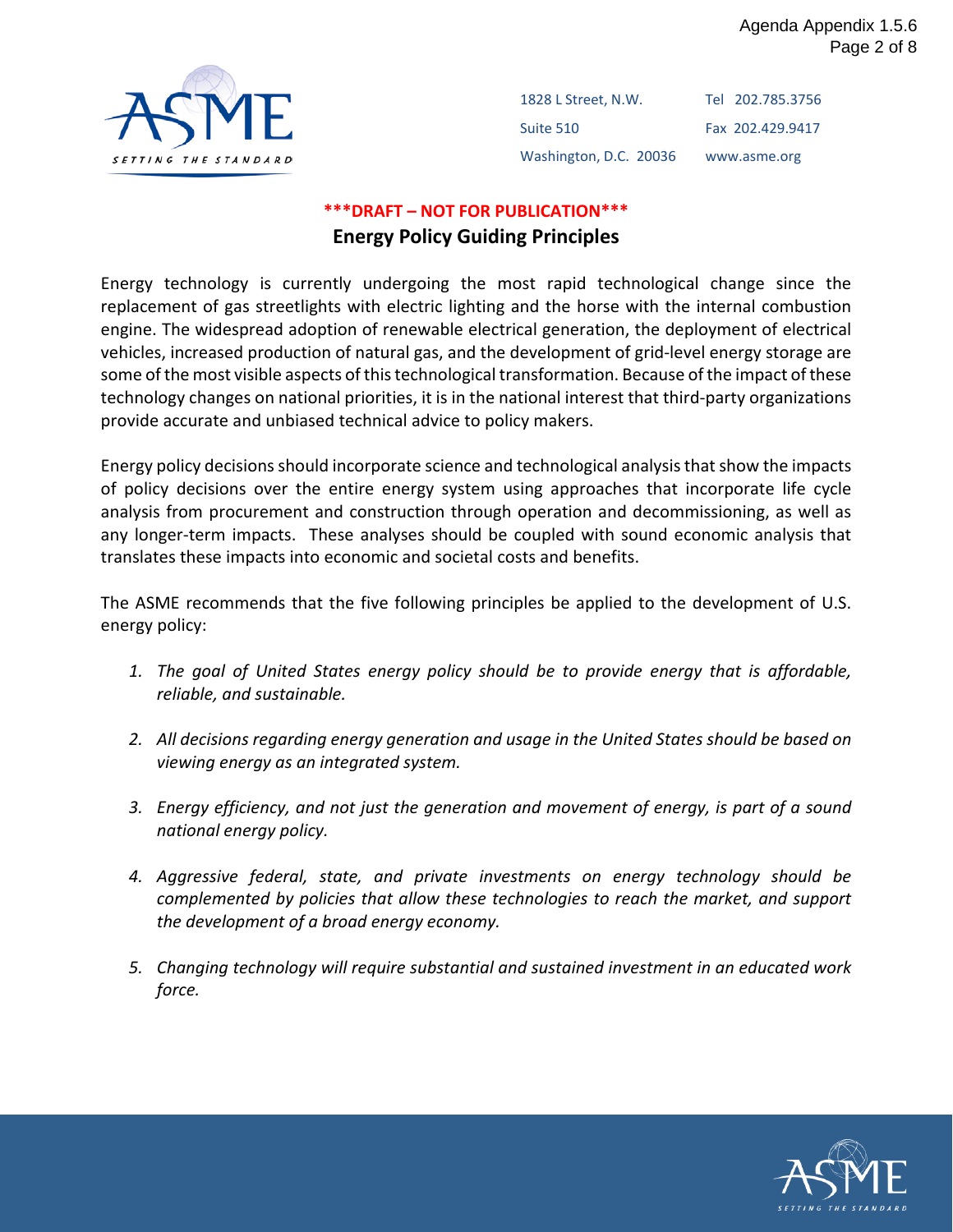### **Guiding Principles in Focus**

#### *1. The goal of United States energy policy should be to provide energy that is affordable, reliable, and sustainable.*

*Affordable energy* impacts United States economic competitiveness and standards of living. In many manufactured products, energy is a major cost. These costs are highest in the seven industries classified as "energy-intensive": food, pulp and paper, basic chemicals, refining, iron and steel, and nonferrous metals (such as aluminum, and nonmetallic minerals such as cement). In steelmaking, energy accounts for 27 percent of total costs. In cement-making, among the most energy-intensive industry, energy accounts for as much as 40 percent of the total costs<sup>[1](#page-39-0)</sup>. Because these industries often provide the raw materials for other economic sectors ranging from auto-making to household goods, these costs cascade throughout the economy. Energy costs are seen even in economic sectors not traditionally associated with energy usage, such as agriculture. Numbers from the USDA show that the combined costs of fuel, electricity, and energy-intensive fertilizers accounted for more than half the cost of a bushel of wheat<sup>[2](#page-39-1)</sup>.

The average American household spent \$1,340 on electricity, \$644 on natural gas, propane, and other heating fuels and \$1,977 on gasoline in 2017, accounting for 6.5 percent of household income (CITATION). In many households, persons living in older less efficient housing and living on fixed incomes, energy expenses are a much larger share of household budgets.

*Reliable energy* traditionally has been defined in terms of the ability of electric generation to match demand and to remain resilient to meet challenges such as mechanical failure. Americans expect on-demand electricity for their homes and businesses. This definition of reliability also includes timely distribution of non-electric energy sources, such as gasoline and natural gas, to their point of use. Reliability has changed significantly in the past decade. Mechanical reliability must be complimented by resiliency: the ability of an energy system to both avoid, and rapidly recover from, events that may compromise power delivery.

The aftermath of Hurricane Maria on Puerto Rico illustrates the challenges of resiliency. Hurricane Maria was the first Category Five hurricane to strike Puerto Rico in recorded history, and the island's aging energy infrastructure was heavily damaged by the storm. The physical factors of rugged terrain and lack of connection to the electrical grid of the continental United States complicated restoration of power, with more than 10 months passing until full power was restored. Future energy systems should be designed and maintained to better withstand natural disasters, to minimize the consequences of local failures, and to recover more quickly.



<span id="page-39-0"></span><sup>&</sup>lt;sup>1</sup>As noted later in this document, the ASME believes that energy costs should be assessed as part of a life-cycle analysis. This means that, for both industrial and agricultural energy use, the ASME uses estimates that take into account capital costs, and not just operating costs. Therefore, the values quoted for energy use as a percentage of total costs in these contexts is lower than values quoted that look only at operating costs.

<span id="page-39-1"></span><sup>2</sup> USDA 2013 [Agricultural Resource Management Survey](http://ers.usda.gov/data-products/arms-farm-financial-and-crop-production-practices.aspx#.VCLYCfldWCm) (ARMS)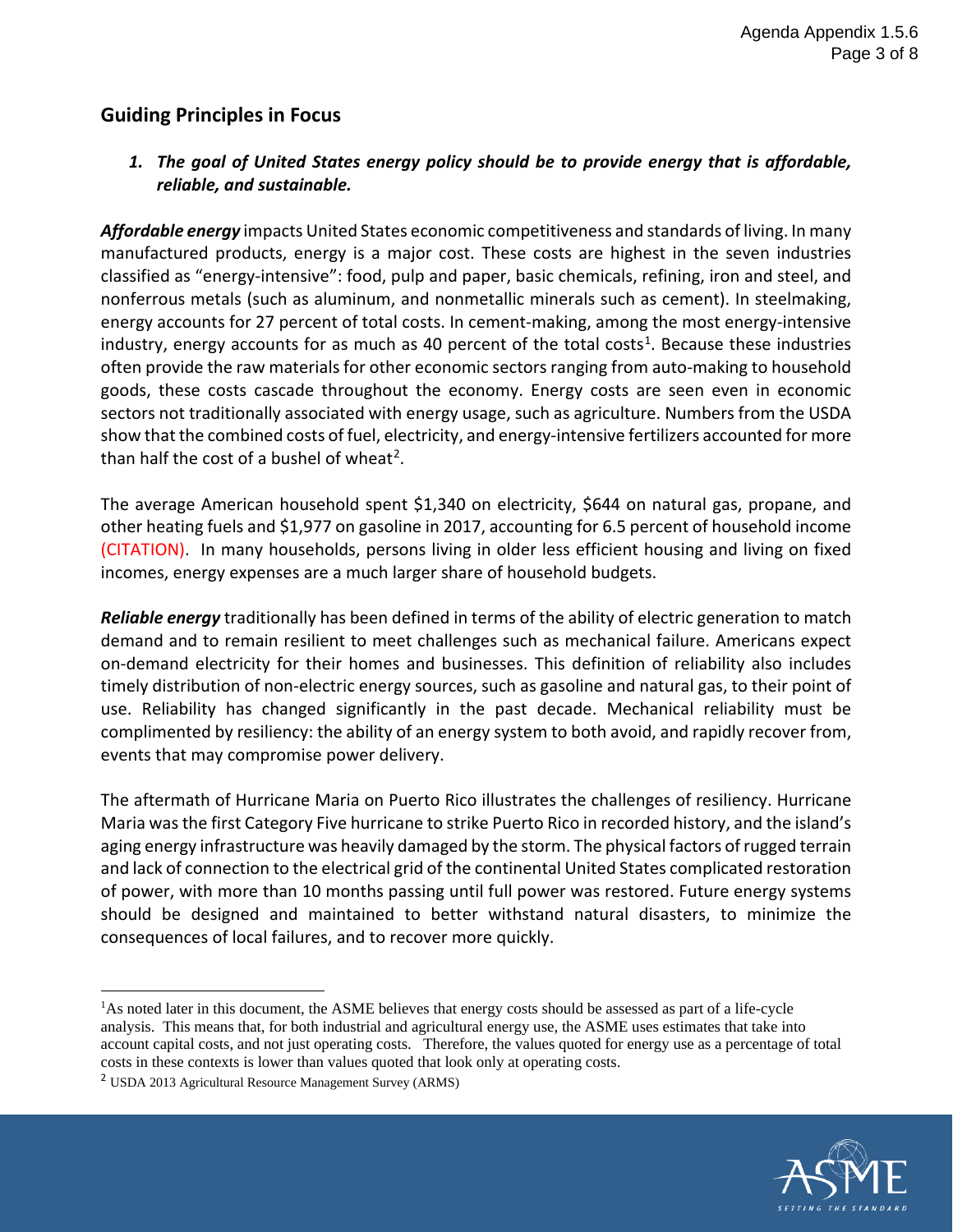Natural disasters are not the only point of vulnerability in energy systems. As an example, the 2015 cyber-attack on Ukraine's electrical system demonstrated the vulnerability of electrical generation to attack by both state and non-state actors. These vulnerabilities are not confined to the electrical generation and distribution systems: they are present in all energy systems. Given the complexity of these systems, it is clear that they will never be invulnerable: instead they must be able to recover rapidly.

*Sustainable energy* is the most challenging of these three energy goals to define. The impact of the energy system on human health and the environment should not be minimized. Energy production is most strongly associated with air pollution from combusting gases, which include: particulates, organic compounds, carbon monoxide, carbon dioxide, nitrogen oxides, and sulfur oxides. Other forms of air pollution, including methane, may be released during fossil fuel production. Energy production also contributes to water pollution, and creates solid waste such as coal ash.

Air pollution is not the only sustainability issue tied to the energy system: concerns about the environmental impact of rare earth metals used in energy storage and the effects of all forms of electric generation on the environment. Energy is also a major user of water, an increasingly scarce resource. Energy production and transmission have an impact on wildlife, including loss of birds to wind turbines, pipelines interfering with migration routes, and the environmental damage associated with petroleum spills during production or transmission. In this context, minimizing the impact of any energy technology over its life cycle, and not just the time and point of use, becomes a major engineering challenge.

#### *2. All decisions regarding energy generation and usage in the United States should be based on viewing energy as an integrated system.*

Changes made in one component of the energy generation network to meet the goals of affordable, reliable and sustainable energy will also have other impacts. For instance, widespread adoption of electric vehicles will change the requirements of electric generation. The scale of increased electric generation has the potential to be massive: current road vehicles use the equivalent of about 20 percent of current US electric generation. This shift will only be economical, reliable, and sustainable if the expanded electrical production and transmission is also economical, reliable, and sustainable.

Vehicle owners may wish to utilize electricity generated using intermittent renewables such as solar or wind. Changes will be needed to the electric grid to manage new patterns of electricity usage. Production of electric vehicles will also require the production of energy storage materials which will impact the manufacturing economy as well as increasing demand for heavy earth metals. Policy makers must take a holistic view of the energy system to ensure that decisions made to encourage new technologies do not have undesirable impacts elsewhere in the energy system.

The technological challenges of integrating electrical vehicles into the US electrical grid are only one example of the technological challenges in energy integration. Achieving the goal of 100 percent renewable energy use set by many state and local governments, or supplying the energy needs of

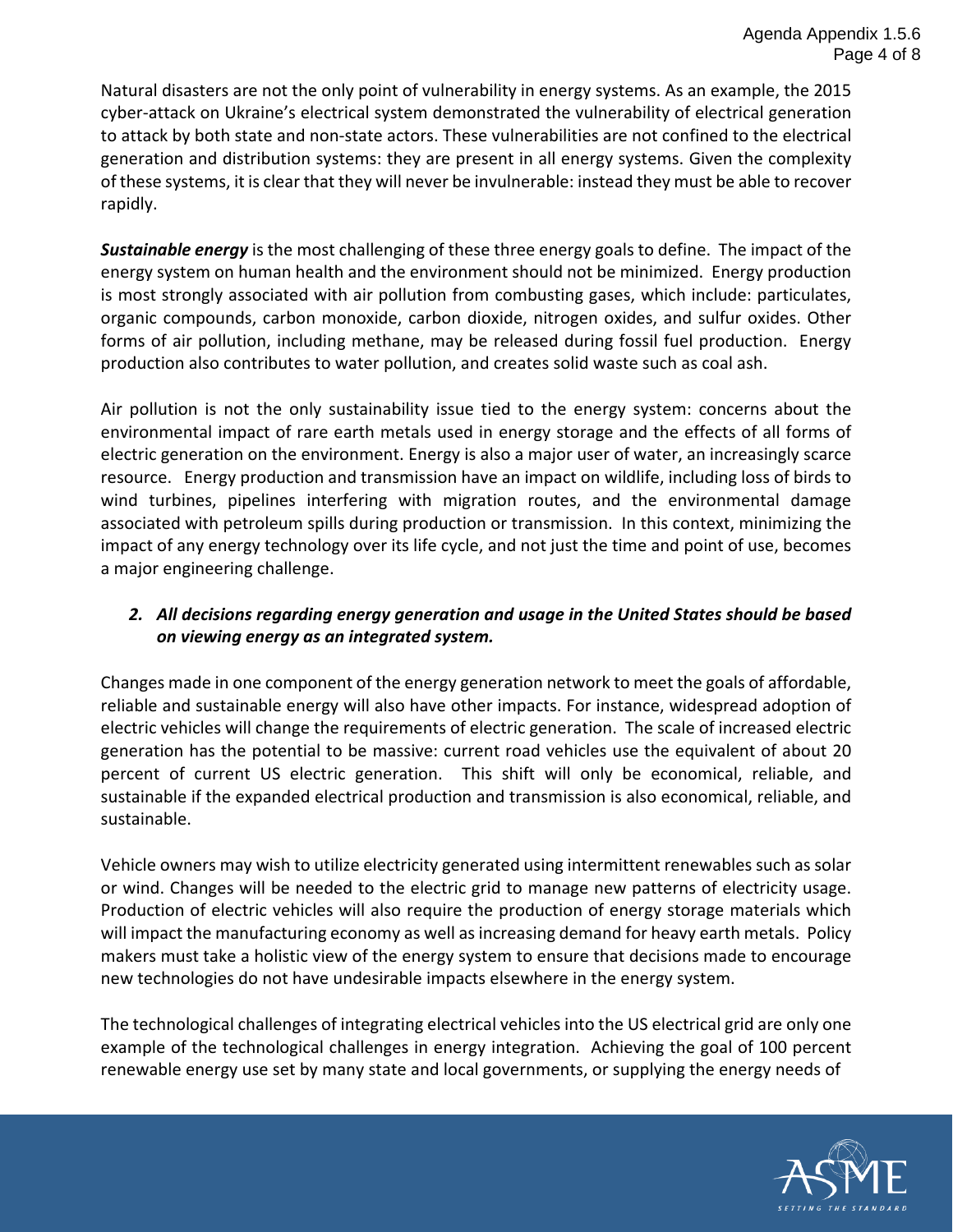companies committed to using renewable energy, will require massive changes to the United States electrical grid. Because of both technological development and financial incentives such as tax credits, wind and solar dominate renewable electricity generation. Managing the intermittency of these resources as they become a larger percentage of US electrical production will require both grid-scale storage, and smarter grid management. Grid-scale energy storage solutions will be different than storage solutions currently used in electrical vehicles, but will still create a need for new materials, whose mining and manufacturing will have environmental impacts. Active management of the electrical grid creates new vulnerabilities, including cyber-security challenges.

Policy makers can work to ensure that technological change results in increased affordability and sustainability while maintaining reliability in several ways. These include ensuring the availability of a broader range of renewable energy technologies by leveling tax incentives across renewable energy technologies to allow the use of the best technological solutions. They can provide appropriate incentives for storage and effective grid management, while encouraging effective cybersecurity. Finally, policies should use life-cycle analysis to ensure the goal of increased sustainability is truly met.

#### *3. Energy efficiency, and not just the generation and movement of energy, is part of a sound national energy policy.*

Because there is no "zero impact" energy, energy efficiency is not only more sustainable, but more economically competitive. As shown earlier in this discussion, energy costs are a significant portion of both United States industrial and agricultural costs, and a significant drain on household finances. In many cases, opportunities for improved energy efficiency are lost either due to a lack of information, or a failure to properly consider life-cycle energy costs. Metrics for measuring energy efficiency are crucial to enabling efficient use of energy.

The potential savings can be shown by looking at a single example of energy consumption: US data center energy usage, which accounts for 73 billion kilowatt-hours (kW-hrs.) of annual energy use. A major challenge in data centers is the amount of power that goes into ventilation and cooling of the electronics. For conventional data centers, for every 1000 Watts of power that go to the electronics and generates economic value, 600 Watts are spent on cooling. For highly efficient "hyper-scale" centers which are already being deployed, this amount can be reduced to around 100 Watts. Research systems designed to maximize cooling efficiency through technologies such as liquid cooling and waste heat recovery have demonstrated that this amount can be reduced to 20 Watts. This shows that systems engineering, and consideration of life-cycle costs can reduce the amount of wasted energy in data centers by a factor of six in existing commercial systems, and as much as a factor of 30 in next-generation systems. This is captured by a metric for data center energy efficiency; the Power Usage Efficiency, or PUE, which allows direct comparison of data center efficiency.

While not every technology offers the opportunities for improved energy efficiency seen in data centers, the basic principles of clear metrics for energy efficiency as well as consideration of life cycle energy impacts can be applied across the entire range of economic sectors that use energy.

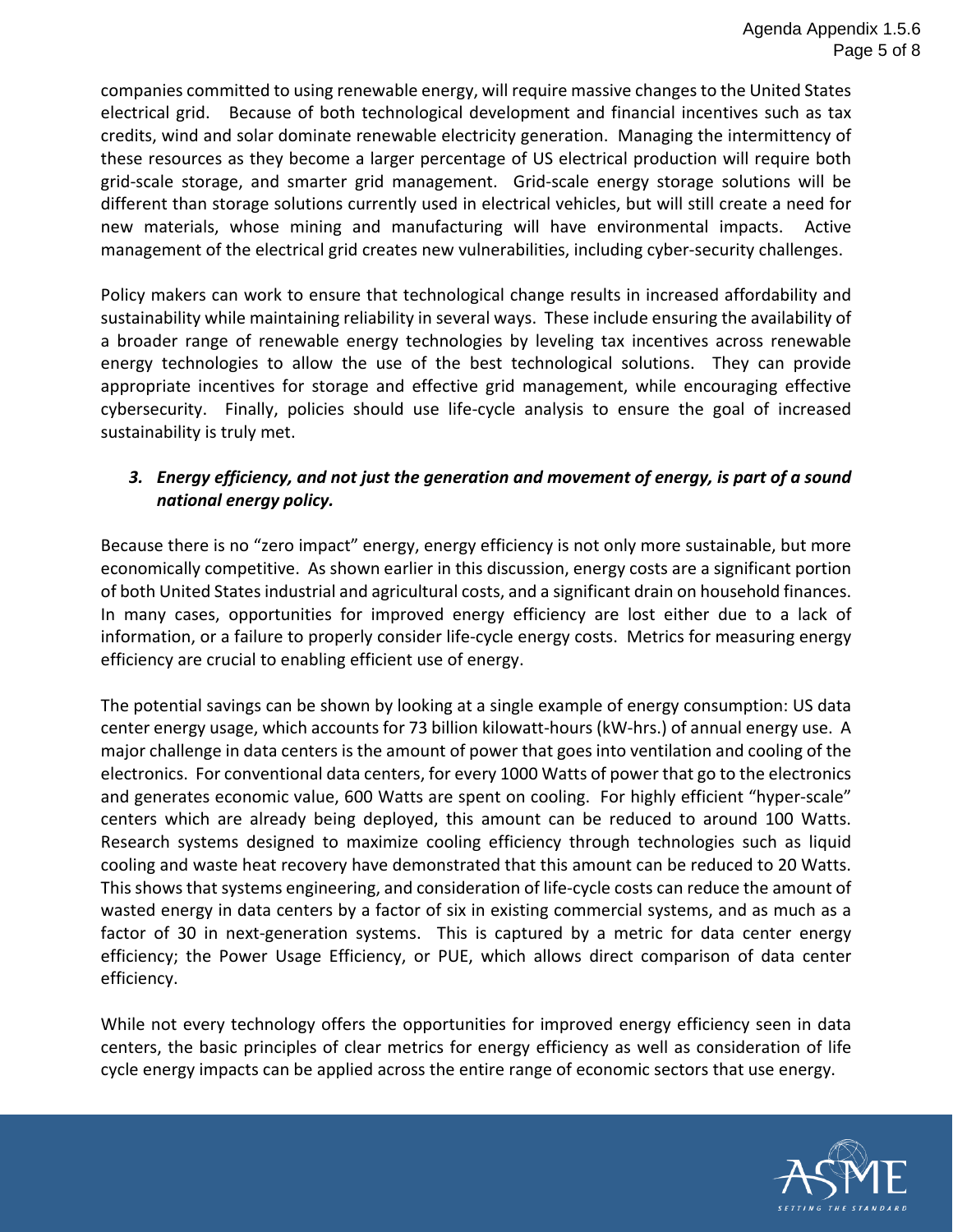This includes home energy efficiency, the efficiency of both private and commercial vehicles, and the development of industrial processes.

#### *4. Aggressive federal, state, and private investments on energy technology should be complemented by policies that allow these technologies to reach the market, and support the development of a broad energy economy.*

Transformative new energy systems are needed to reach the goal of reliable, affordable, and sustainable energy to support the needs of our growing global population. This goal requires energy research and development programs that progress from the fundamental research led by agencies such as the National Science Foundation (NSF) and the Department of Energy's Office of Science through applied research led by the Department of Energy's technology-focused programs. This should include not only investments in new generation technologies, but enabling technologies such as smart grids and energy storage. There is a role for rapid, high-risk energy technology investments that may not fit neatly into any of conventional categories, such as the work supported by the Advanced Research Projects Agency-Energy (ARPA-E.)

While research investments in renewable energy technologies have been the most publicized successes of energy programs, technology investments in fossil and nuclear power generation have also led to improvements in efficiency, reliability, and sustainability. For instance, new hightemperature materials, advanced combustion processes, and new pollutant removal technologies have improved the efficiency of coal and natural gas plants while reducing their environmental impact. Continued research investments in renewables, fossil energy, and nuclear energy will lead to additional gains in these areas.

Energy planning for the future requires a portfolio approach to investments that enhances all energy technologies and is sometimes referred to as an "all of the above" strategy. This approach mitigates the risk of any one technology not achieving desired goals. It also recognizes that energy choices are influenced by geography, including the solar resource in the Southwest, the hydropower resources throughout the U.S., wind resources of the Great Plains, and concentrations of coal, oil, and natural gas. Movement of fuel and electricity to areas of greater demand requires added infrastructure, leading to increased cost and environmental impact.

Innovative ideas for new or improved energy technologies can be readily studied at laboratory and bench scales to evaluate their promise for further development into a deployable energy system. Equipment and financial support needs are small at these scales. Validation experiments need not address how the proposed technology would integrate with the overall system. However, practice has shown that a prototype at a scale representative of a commercial system must be built and operated successfully to attract financial support to further advance the technology toward deployment in the marketplace.

Development costs and technical risks are large for demonstrating advanced energy technologies. Private investors will not usually fully fund such endeavors. Aggressive federal, state, and private investments, complemented by policies that reduce investment and deployment risks, are needed

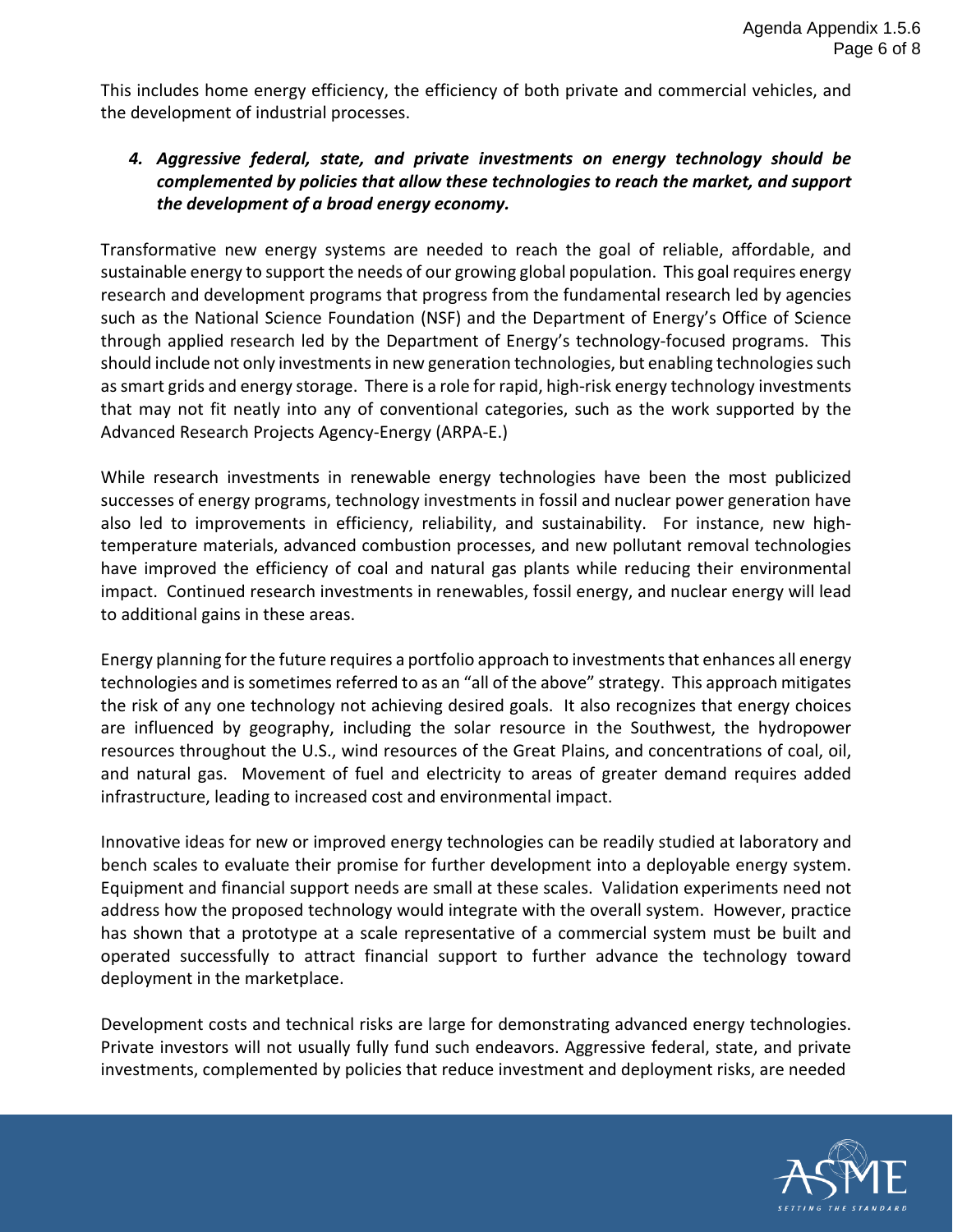to enable new technologies to successfully pass through the demonstration phases to reach the market. In consideration of the above challenges, technology demonstration and commercialization policies should reflect the following attributes:

- a) The US Department of Energy should dedicate programmatic funding support to sustain a continually updated portfolio of candidate scale-up and demonstration projects that will lead to the commercialization of new energy technologies.
- b) The federal government should co-invest with private partners, using flexible cost share guidelines where appropriate, to support the large-scale demonstration of promising technologies for commercialization in domestic and international markets.
- c) A range of financial incentives, including Federal loan programs, investment tax credits, production tax credits, commercial lending practices / repayment guarantees, and similar programs should be enacted to promote new investments in viable technologies.

However, the long-term consequences of tax credits as technologies mature should also be considered. As noted earlier, current tax credits are not evenly distributed among mature renewable energy technologies, which may affect arriving at the most effective grid-scale solutions.

Due to the costs associated with operating large-scale demonstration projects, the Department of Energy should maintain effective management procedures to cancel unsuccessful projects on a timely basis, develop funding cycles that promote continual updating of the demonstration program portfolio, and work collaboratively with other federal agencies to share the costs of energy demonstration projects.

#### *5. Changing technology will require substantial and sustained investment in an educated work force.*

The rapid changes in energy technology require a workforce that is capable of designing, deploying, and maintaining increasingly complex technology and mastering new skills such as cybersecurity, robotics, and artificial intelligence (AI) while retaining the institutional knowledge needed to maintain and update systems that may be decades old. The potential loss of institutional knowledge goes beyond dealing with existing systems. As engineers with experience in designing power plants retire and leave the workforce without passing on their expertise, the ability to design safe and affordable plants may be lost. The loss of skills goes beyond the engineering work force: skilled trades needed in the energy industry such as machining and specialized welding are also at risk.

The United States has an aging workforce in the engineering and non-engineering energy areas with the median age of 55 years old. Strategies for combatting the potential loss of knowledge are being developed throughout the country in order to try to capture and disseminate this information before it is lost. Successful college students can earn Associate, Bachelors and Master's degrees in the energy field. There are also apprentice and operator certification programs to train the incoming classes of power plant operators. New energy technologies require a more educated work force at

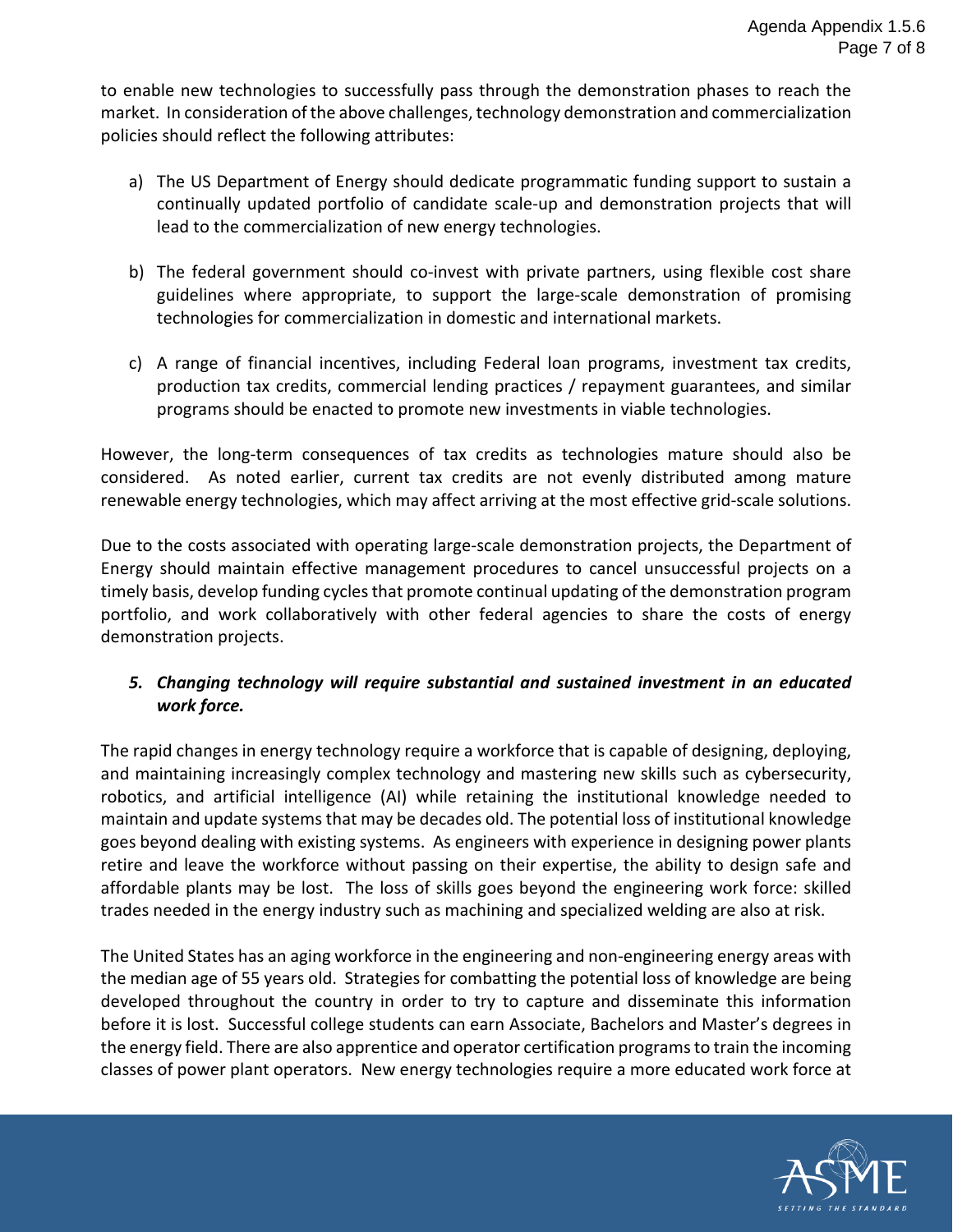all levels, from the trades to advanced engineering degrees.

The rapid rate of technology change makes energy an appealing area to many students. As Brian Malone, a student recently quoted in an NSF report, stated:

"Distributed energy resources; smart grid, electric vehicle charging, data analytics, cybersecurity, molten salt reactors, power electronics and all of the challenges in power make it impossible to be bored or complacent in this field. The best part is I am only scratching the surface and there is a lifetime of work ahead."

The U.S. needs to channel this enthusiasm and move forward with the education and technology needed incorporating workforce development policies and action across the board. In addition to changes in educational policy, changes in trade, taxation, regulation, and fiscal and monetary policy should be considered.

The federal, state, and local governments, businesses, and educational institutions should work together to develop power universities, vocational schools, community colleges, apprenticeship and operator training programs to ensure that the incoming workforce is trained and ready to take on future challenges in power, AI, robotics, and all forms of renewable energy sources. This will lead to the internationally competitive work force needed to achieve the goals of affordable, reliable, and sustainable energy, as well as an internationally competitive US economy.

*\*\*\**

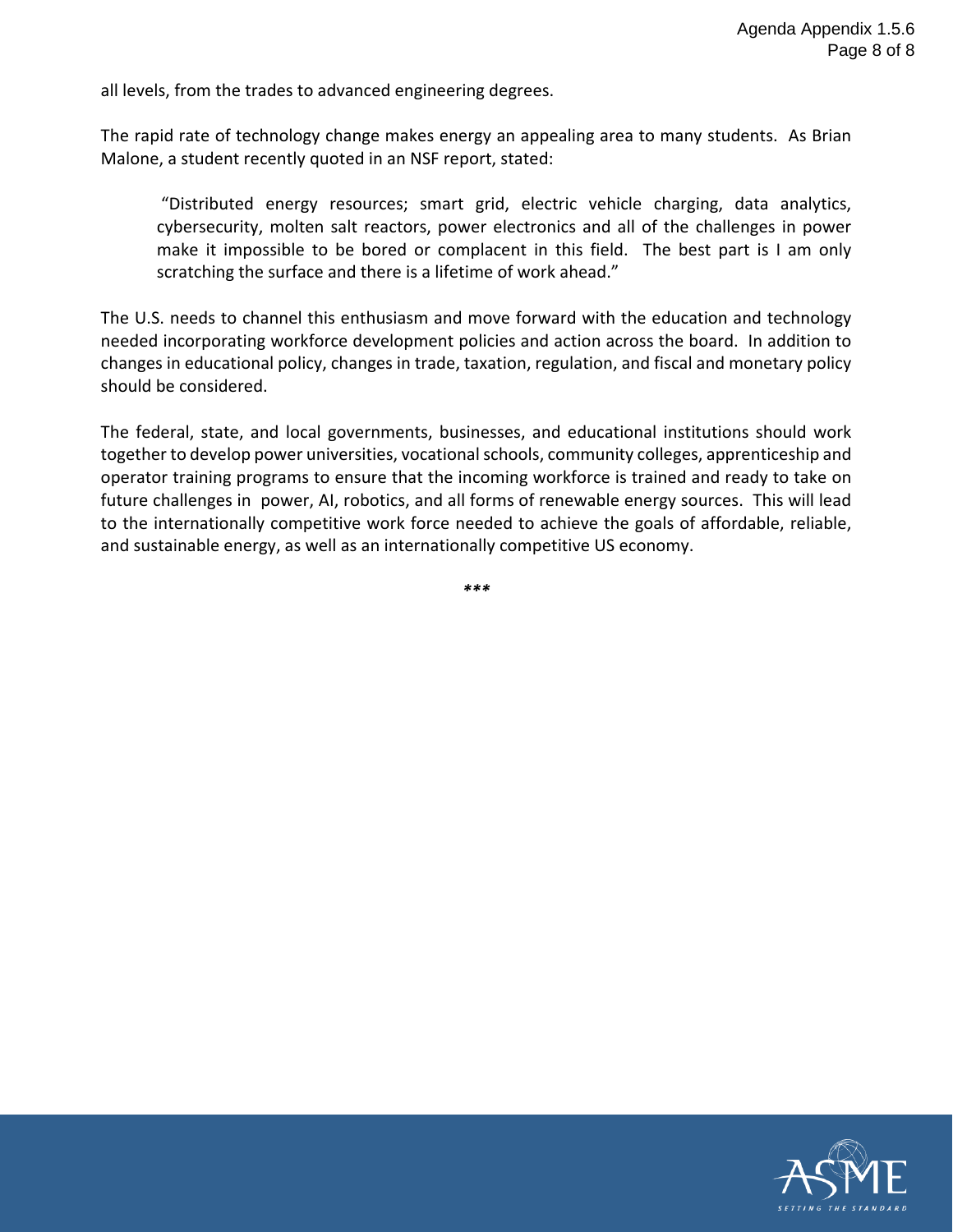### **ASME Board of Governors Agenda Item Cover Memo**

**Date Submitted**: January 6, 2020 **BOG Meeting Date:** January 22, 2020

**To: Board of Governors From: Committee on Finance and Investment Presented by:** William Garofalo **Agenda Title:** ASME Pension Plan Funding

**Agenda Item Executive Summary:**

**Attached is a motion for the BOG that authorizes the transfer of funds to a 3rd party insurance carrier selected by the Pension Plan Trustees in order to transfer the pension obligation.**

#### **Proposed motion for BOG Action:**

The Board of Governors hereby authorizes the Executive Director/CEO to transfer funds in a range between \$15-20 million dollars to the third-party insurance carrier selected by the Pension Plan Trustees on or before January 28, 2020.

#### **Attachments:**

Pension Plan Funding Motion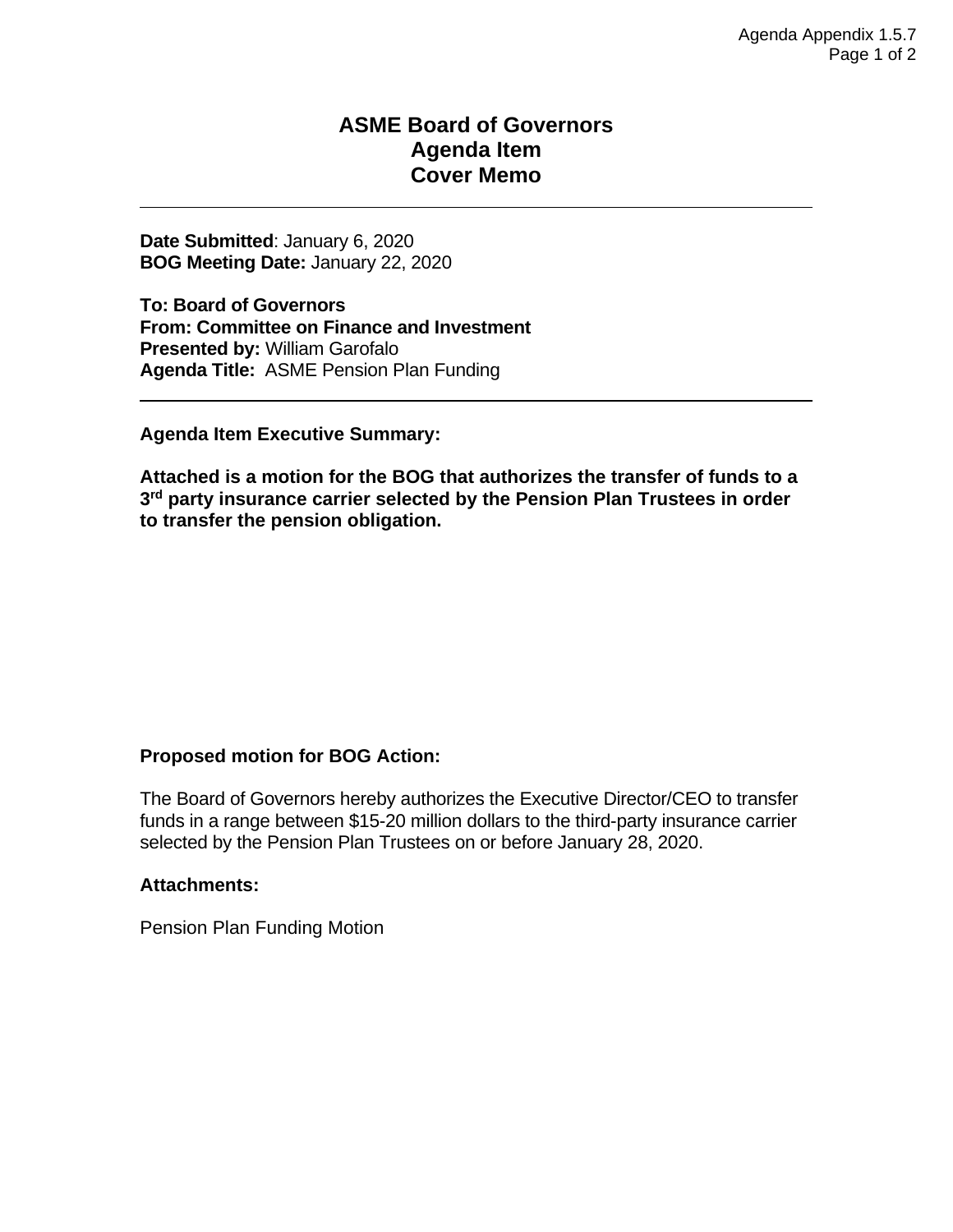# Pension Plan Funding Motion

- Whereas the Board of Governors voted on November 10, 2018 to transfer the ASME Pension Plan obligation to a third-party insurance carrier;
- Whereas it is necessary to liquidate some of the investments of the Society in order to satisfy the Pension Plan Termination Liability;
- Whereas an estimate of the funds necessary to satisfy the Pension Plan Termination Liability will be received by the Pension Plan Trustees on January 13, 2020;
- Whereas the exact amount of funds necessary to fully fund the Pension Plan obligation and to satisfy the expenses attendant to the Pension Plan transfer ("Transfer Costs") cannot be identified by the Pension Plan Trustees until January 23, 2020;
- Whereas it is necessary that COFI liquidate Society investments to satisfy the Transfer Costs prior to January 28, 2020;
- Whereas COFI will liquidate investments in the amount plus a reasonable additional margin of the estimated costs identified on January 13, 2020;

## **Motion for BOG:**

The Board of Governors hereby authorizes the Executive Director/CEO to transfer funds in a range between \$15-20 million dollars to the third-party insurance carrier selected by the Pension Plan Trustees on or before January 28, 2020.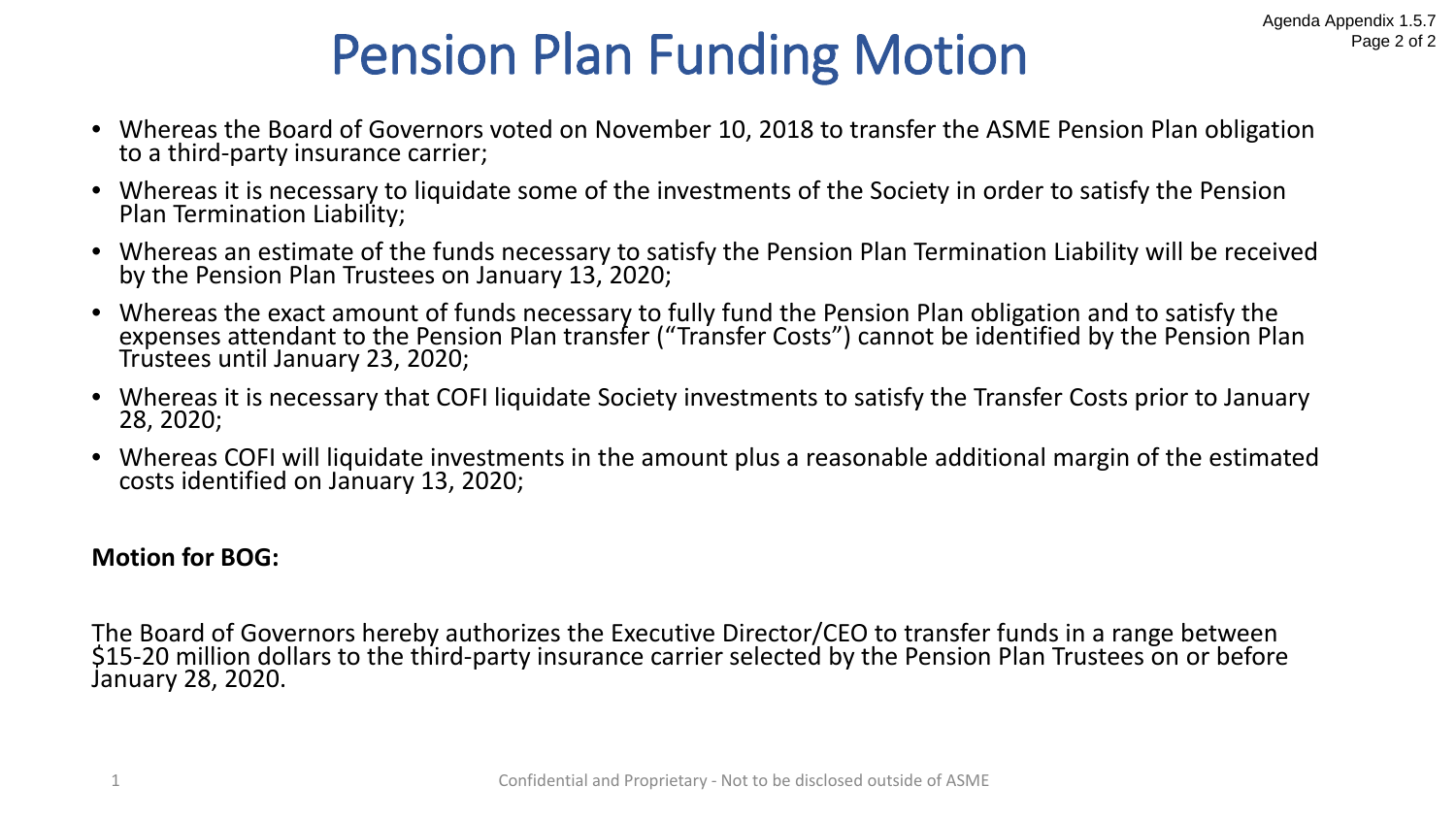### **ASME Board of Governors Agenda Item Cover Memo**

**Date Submitted: January 6, 2020 BOG Meeting Date: January 22, 2020**

**To: Board of Governors From: Committee on Organization and Rules Presented by: Fred Stong Agenda Title: Proposed Appointments** 

**Agenda Item Executive Summary:**

Proposed appointments reviewed by the COR on January 6, 2020.

#### **Proposed motion for BOG Action:**

To approve the attached appointments.

**Attachments:** Document attached.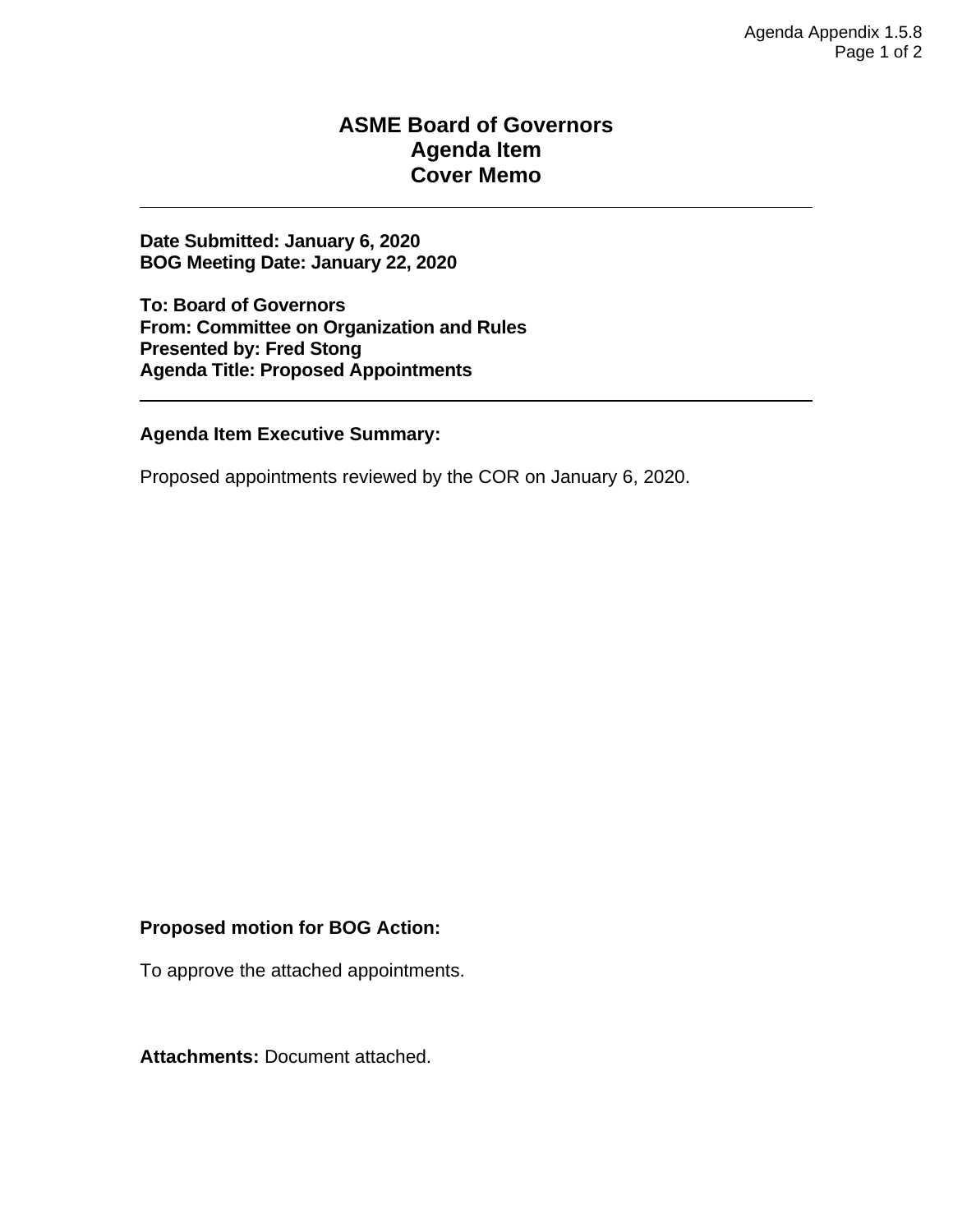#### **JANUARY 2020**

#### **PROPOSED APPOINTMENTS TO EXTERNAL ORGANIZATIONS**

| <b>External Unit</b>                                                          | <b>Nominee</b>      | Appointment<br><b>Position/Title</b> | Appointment<br><b>Term/Category</b> | <b>Appointment</b><br>Type | <b>History</b>                                                    |
|-------------------------------------------------------------------------------|---------------------|--------------------------------------|-------------------------------------|----------------------------|-------------------------------------------------------------------|
| Hoover Board                                                                  | Melissa Nairn       | <b>ASME Alternate</b>                | January 2020 - December<br>2025     | Initial                    | <b>Metropolitan Section Secretary</b>                             |
| International Pipeline<br><b>Conference Foundation</b><br><b>Board</b>        | <b>Andrew Drake</b> | ASME<br>Representative               | January 2020 - December<br>2021     | Initial                    | <b>B31 Executive Committee</b>                                    |
| <b>International Pipeline</b><br><b>Conference Foundation</b><br><b>Board</b> | <b>Taylor Shie</b>  | ASME<br>Representative               | January 2020 - December<br>2021     | Initial                    | <b>Engineering Sources and</b><br><b>Processing Sector Member</b> |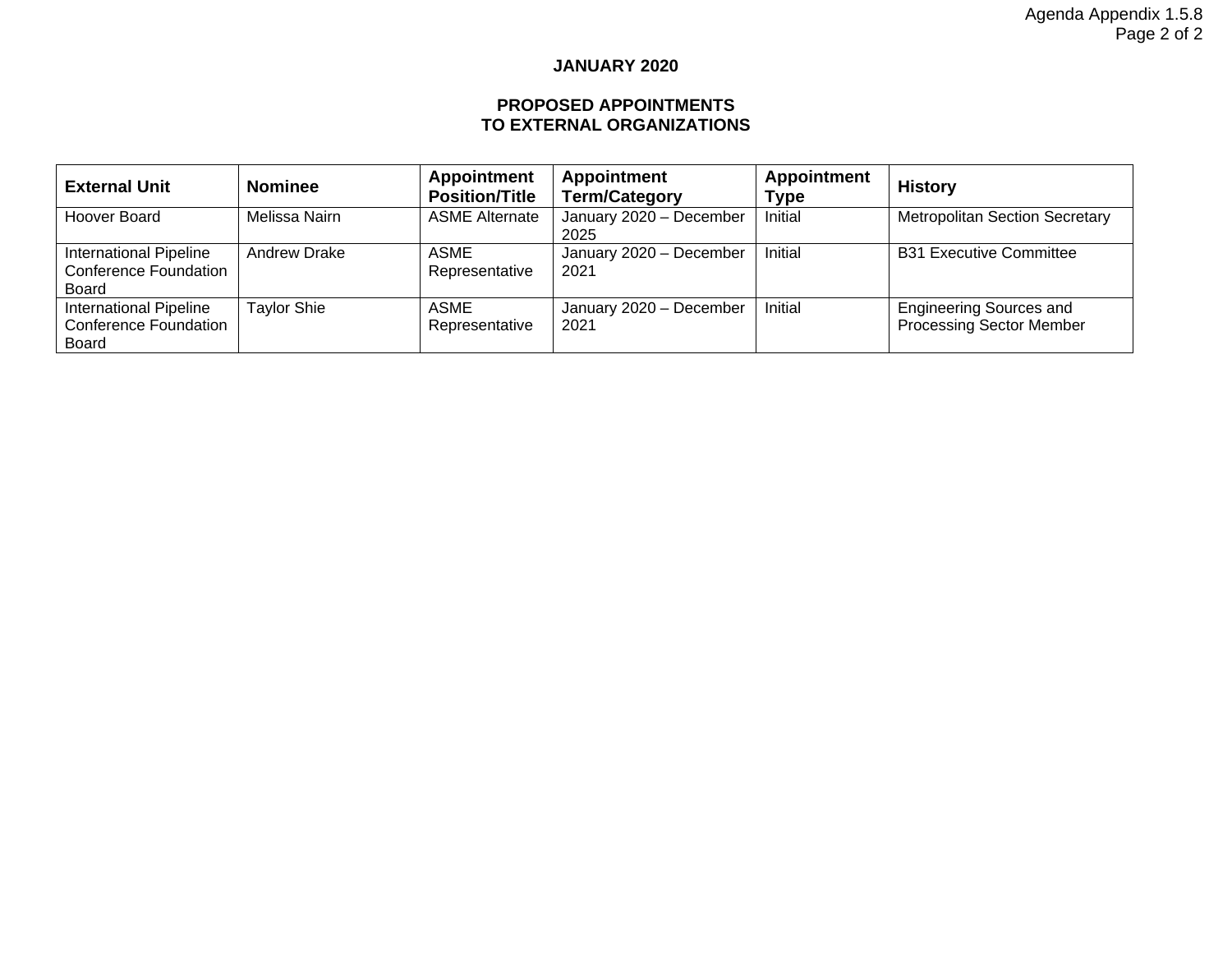

### **Board of Governors Meeting Agenda Item Cover Memo**

| Date Submitted:          |                           | January 6, 2020                               |  |  |
|--------------------------|---------------------------|-----------------------------------------------|--|--|
| <b>BOG Meeting Date:</b> |                           | January 22, 2020                              |  |  |
| To:                      | <b>Board of Governors</b> |                                               |  |  |
| From:                    |                           | Michael W Johnson Chief Strategy Officer      |  |  |
| Presented by:            |                           | Michael W. Johnson                            |  |  |
| Agenda Title:            |                           | <b>Technical Community Engagement Project</b> |  |  |
|                          |                           |                                               |  |  |

Agenda Item Executive Summary:

Provided a status report to the Board of Governors (Information only)

Proposed motion for BOG Action: Not Applicable

Attachment(s): Presentation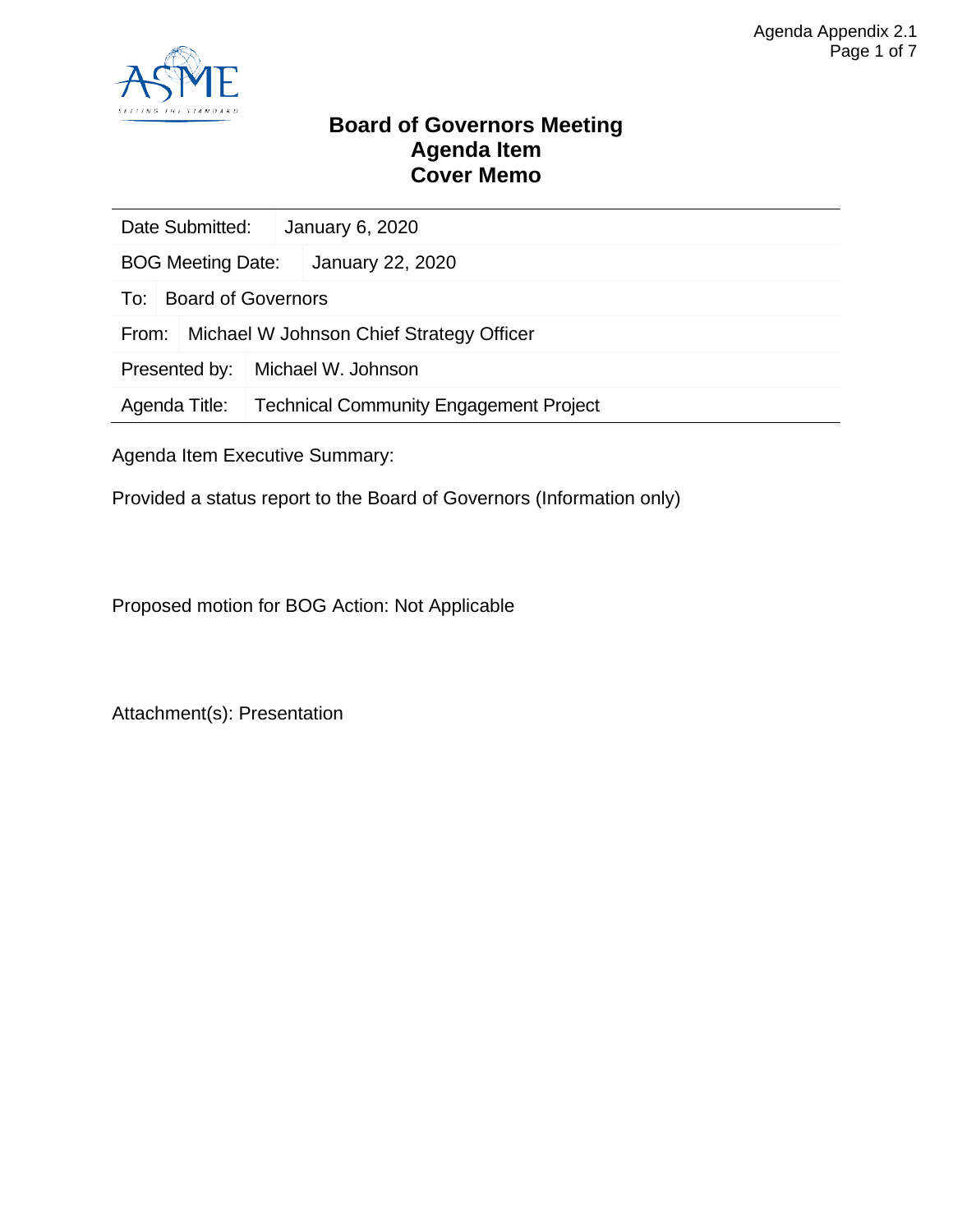# **2019 Technical Community Engagement Project Board of Governors Progress Report** Michael Johnson January 22, 2020

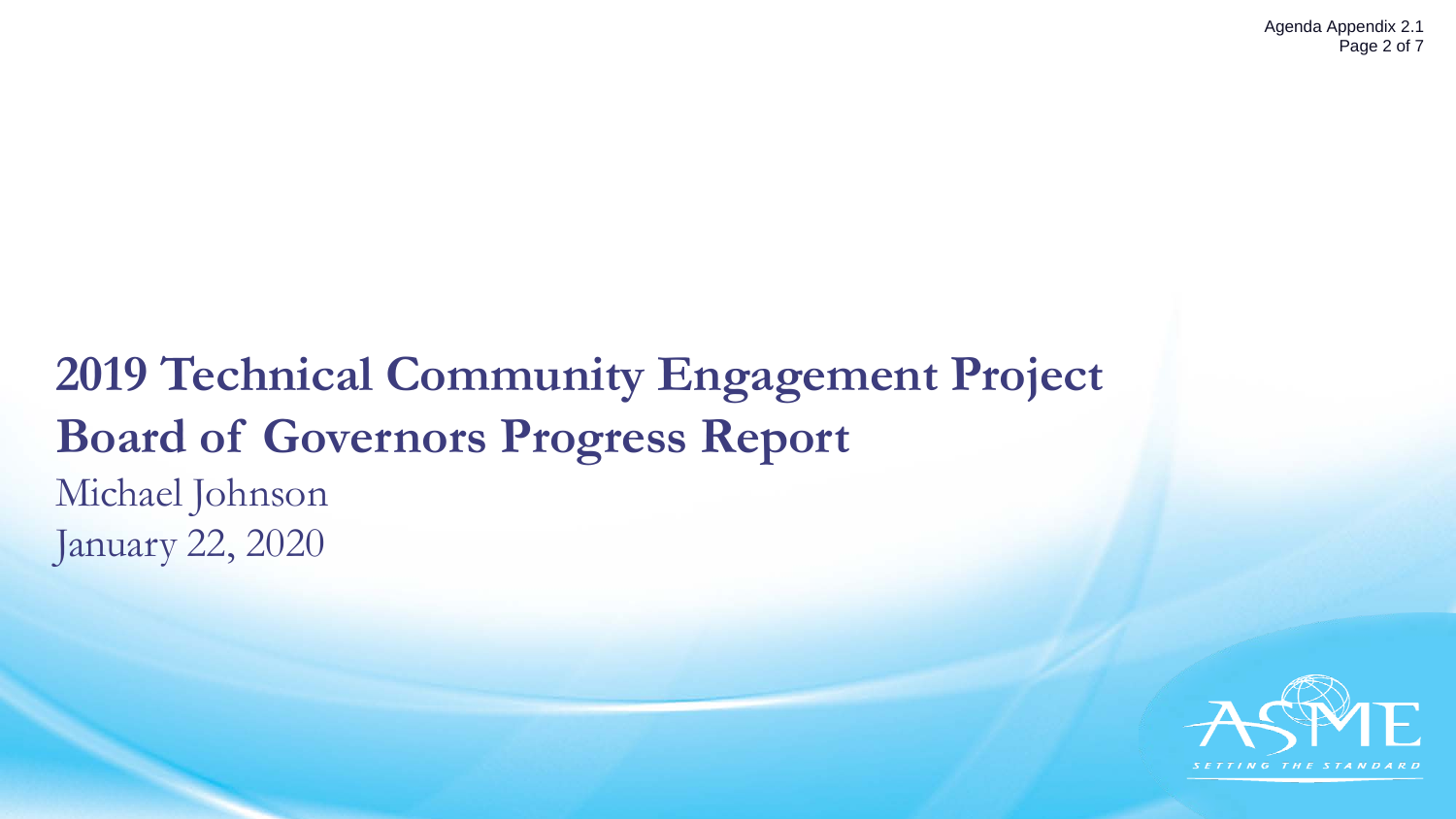# **What to Expect**

- **Description**
	- **Progress report on TEC alignment project**
- **Expectation**
	- **Information only**
- **Questions**
	- **Ask questions during presentation**
- **Duration**
	- **15 minutes**

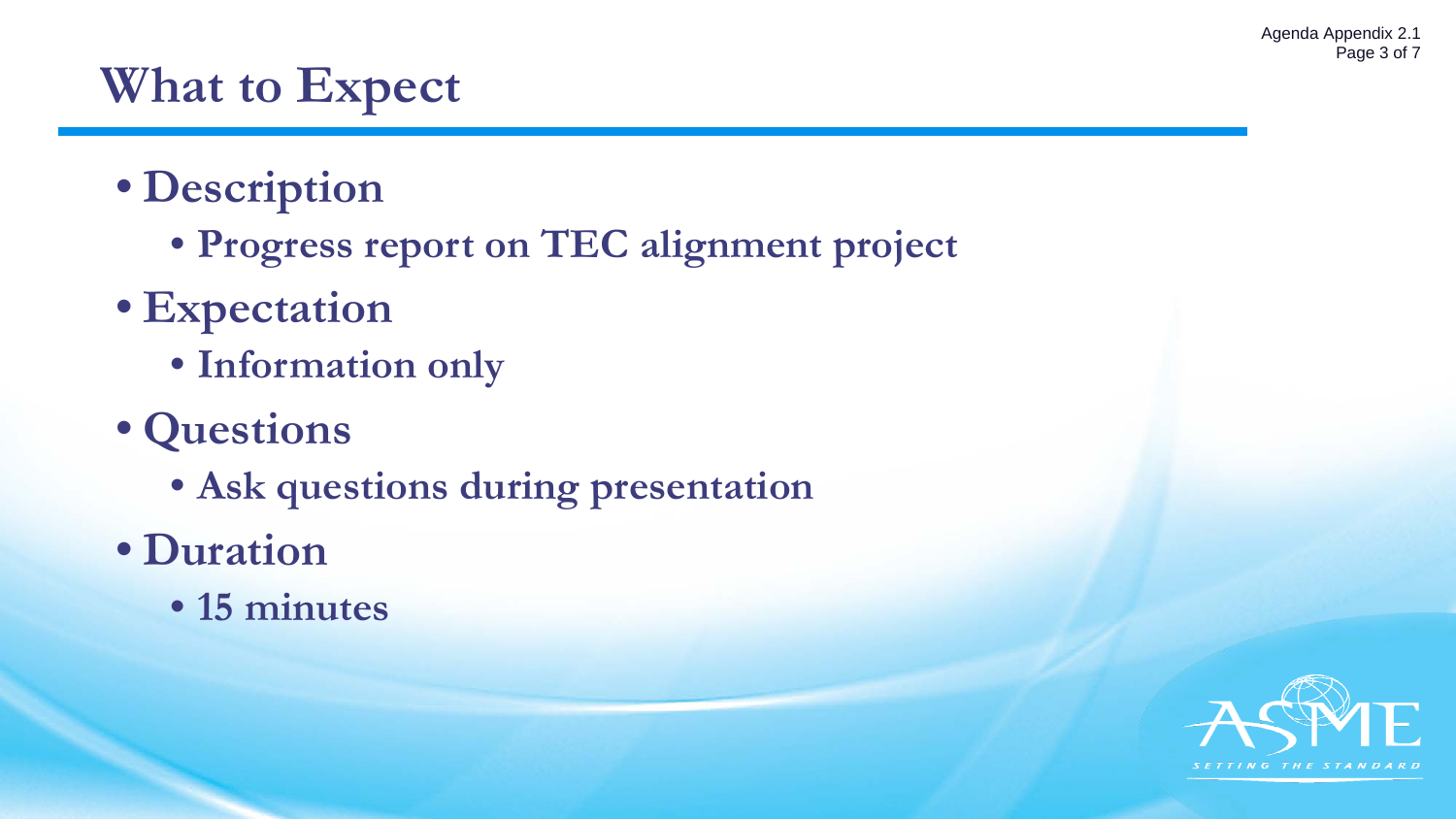# **Recommendations for structural adjustments to the Technical and Engineering Communities**

- Align the current technical divisions based on common centers of excellence, technology content, and the constituents they serve.
- Define a reporting structure that explicitly states whom the Divisions are accountable to for financial performance
- Implement a lean leadership and governance structure
	- Implement a leadership structure that drives accountability across the Division's leadership to foster collaboration and communications within the respective communities
- Secure bottoms up input and concurrence from the Technical Divisions on the proposed technical community alignment outlined in Attachment A by January 30, 2020

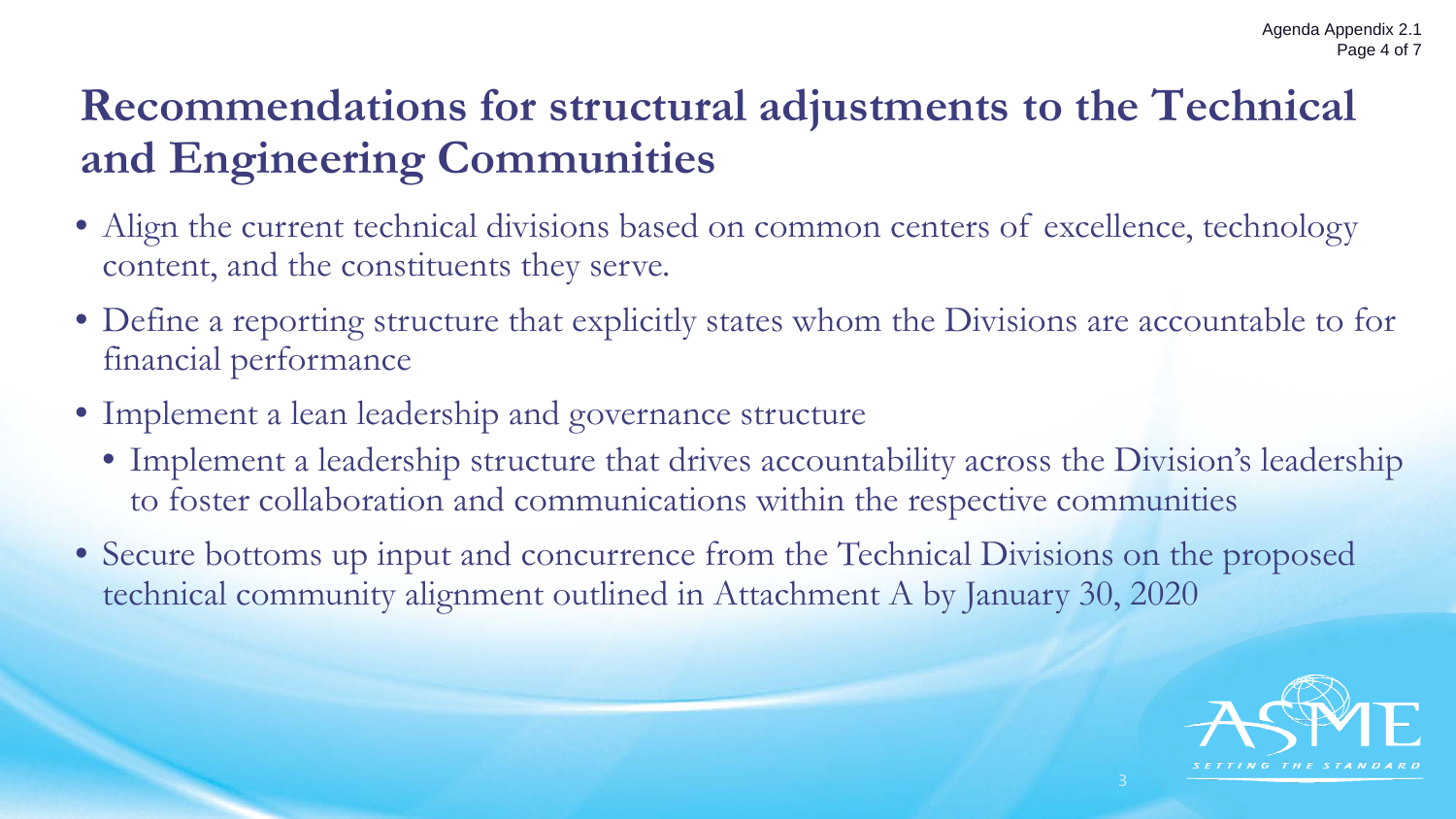# **Technical Divisions serve overlapping constituents, but conferences and events are directed at these Centers of Influence**

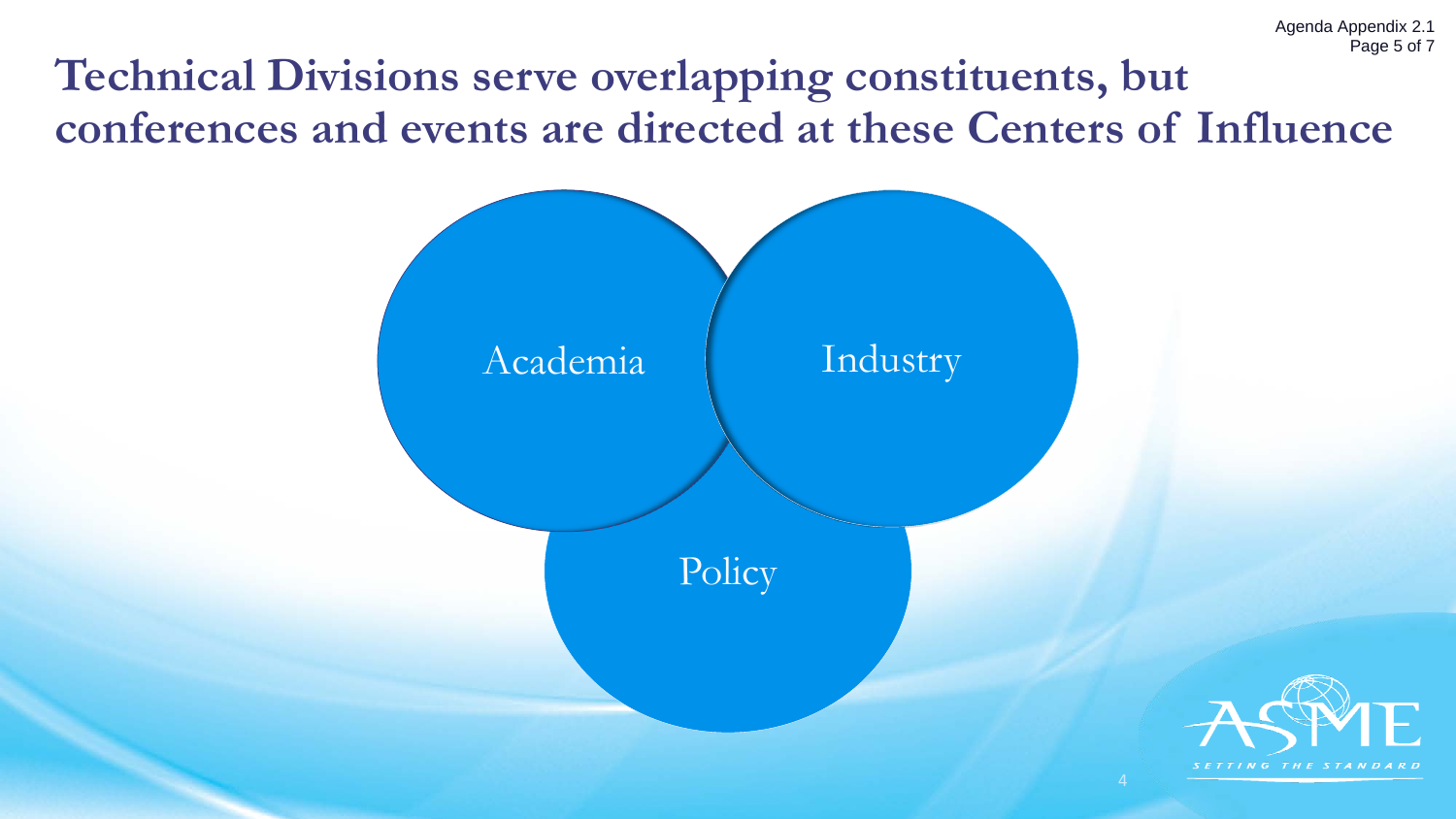# **Attachment A- Proposed Technical Centers of Influence**

## **Energy Generation and Storage**

Materials & Energy Recovery Power Internal Combustion Engines

### **Energy Sources & Processing**

Petroleum Ocean Offshore and Arctic Pressure Vessels and Piping Pipeline Systems

## **Renewable Energy**

Nuclear Energy Solar Energy Wind (New)

## **Gas Turbine**

International Gas Turbine Institute

**\*** Not Assigned

## **Design, Material & Manufacturing**

**Aerospace** Rail Transportation Manufacturing Computers & Information in Engineering Design Engineering Dynamic Systems & Control

## **Engineering Sciences**

Applied Mechanics Advanced Energy Systems Fluids Fluids Engineering Systems & Technology Heat Transfer Noise Control & Acoustics Tribology NDE Evaluation, Diagnostics & Processing Environmental Engineering

## **Emerging Technologies**

Robotics and Automation (New) Bioengineering

### **Cross Sector**

Management Technology & Society Safety Engineering & Risk Analysis

### **Research Committees**

Water & Steam RC Energy Environment and Waste RC

## **In-Progress\***

Electronic, Photonics and Packaging Information Storage systems Nanotechnology Institute

### **Inactive**

Materials Handling Plant Engineering & Maintenance Process Industry



Agenda Appendix 2.1

Page 6 of 7

SETTING THE STANDARD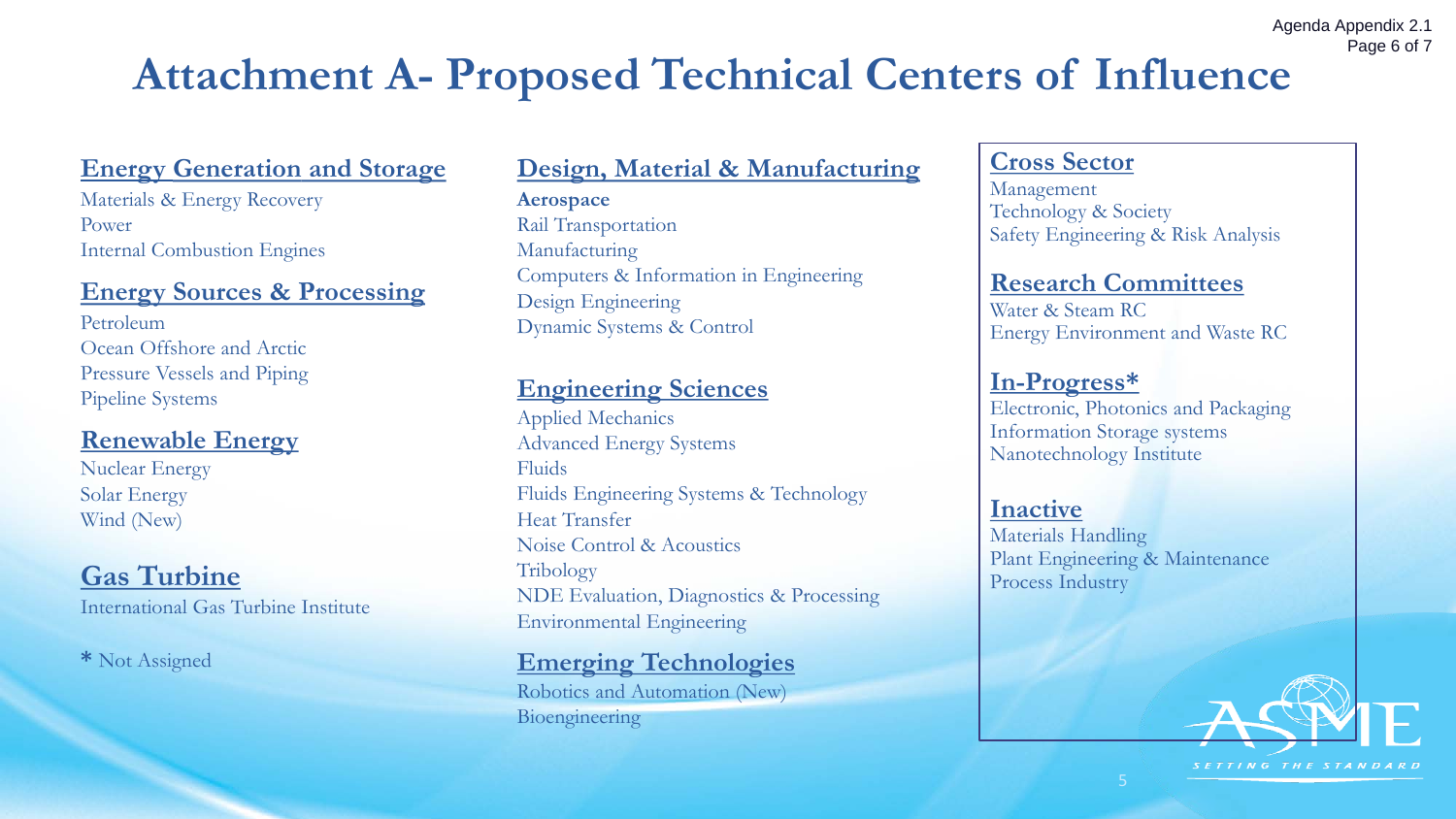# **Progress to-date**

- In-Person Meetings and Conference Calls
	- Power Division
	- Energy Conversion & Storage Segment and Division leadership
	- Environmental Systems
	- Computers & Information in Engineering
- Conference calls– scheduled
	- Pressure Vessels and Piping
- Remaining calls or meetings being scheduled and coordinated by Tim Graves' team

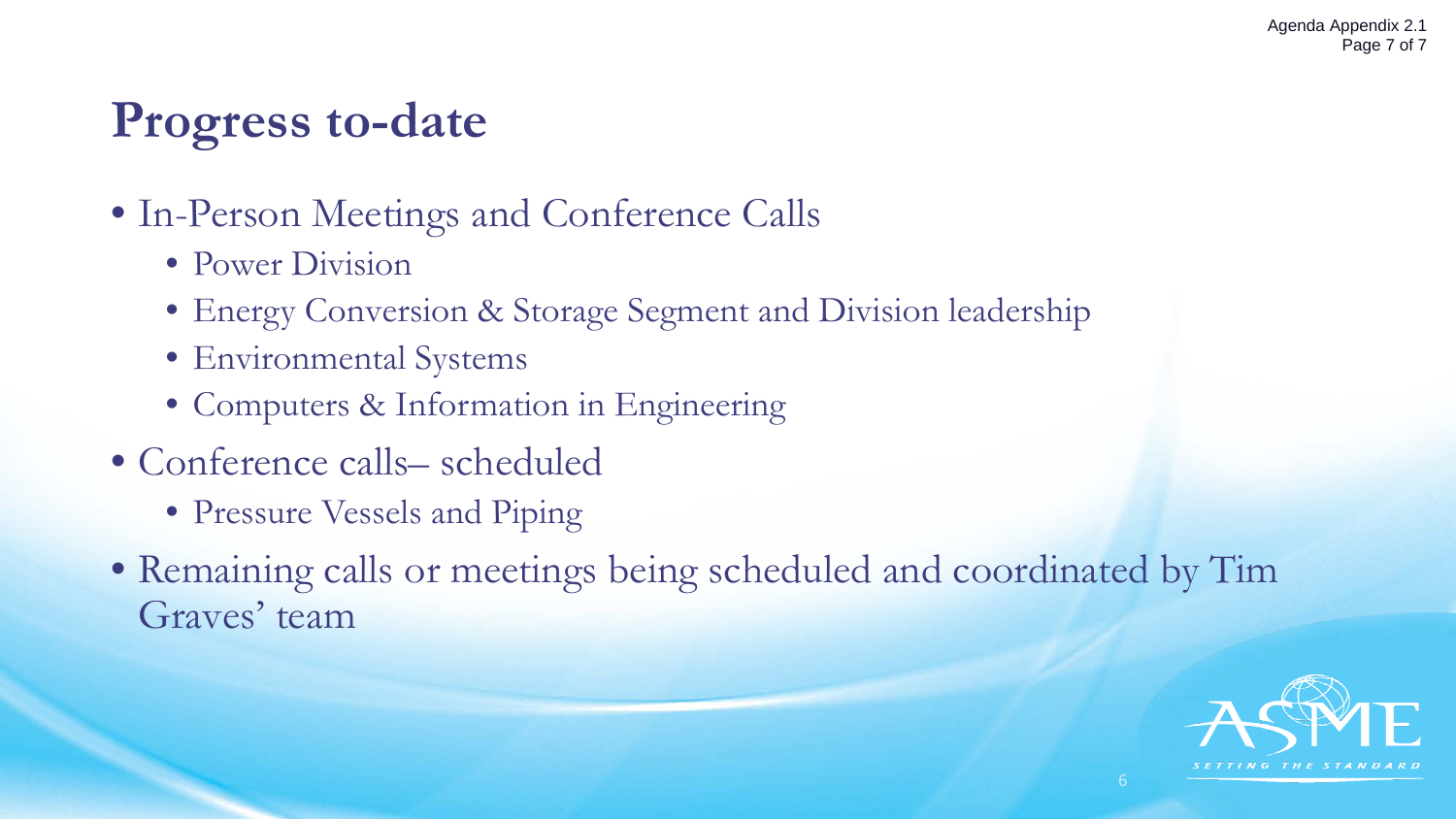### **ASME Board of Governors Agenda Item Cover Memo**

**Date Submitted:** January 6, 2020 **BOG Meeting Date:** January 22, 2020

**To:** Board of Governors (BOG) **From:** Rich Laudenat **Presented By:** Rich Laudenat **Agenda Title:** 2020 Nominating Committee and Governance Changes: Discussion Plan

#### **Agenda Item Executive Summary:**

The Presidential and Executive Director Team (PEDT) received some recommendations from the 2019 Nominating Committee Leadership on changes to be made to the Nominating Committee as well as the Nominating process.

Preliminary discussions have been held; the Board has had the opportunity to ask questions; the responses have been socialized; and the BOG will be able to conduct a more granular discussion to focus on topics of concern.

The Board will have the opportunity to have a discussion and agree on the path forward.

**Proposed motion for BOG Action:** Information and discussion only

**Attachments:** PowerPoint Presentation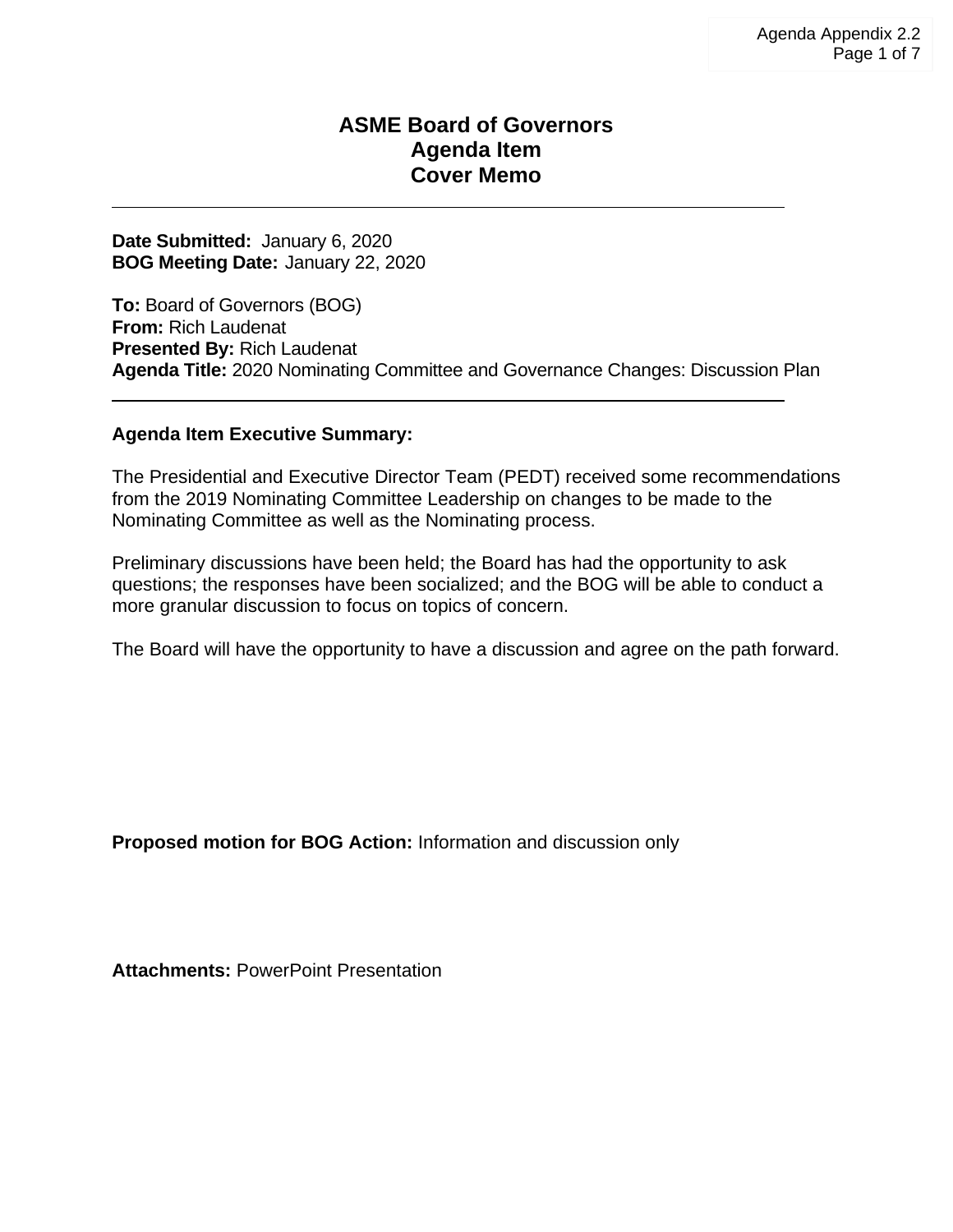Agenda Appendix 2.2 Page 2 of 7

# **2020 Nominating Committee and Governance Changes:** Discussion Plan

January 22, 2020 Board Of Governors Meeting Richard Laudenat

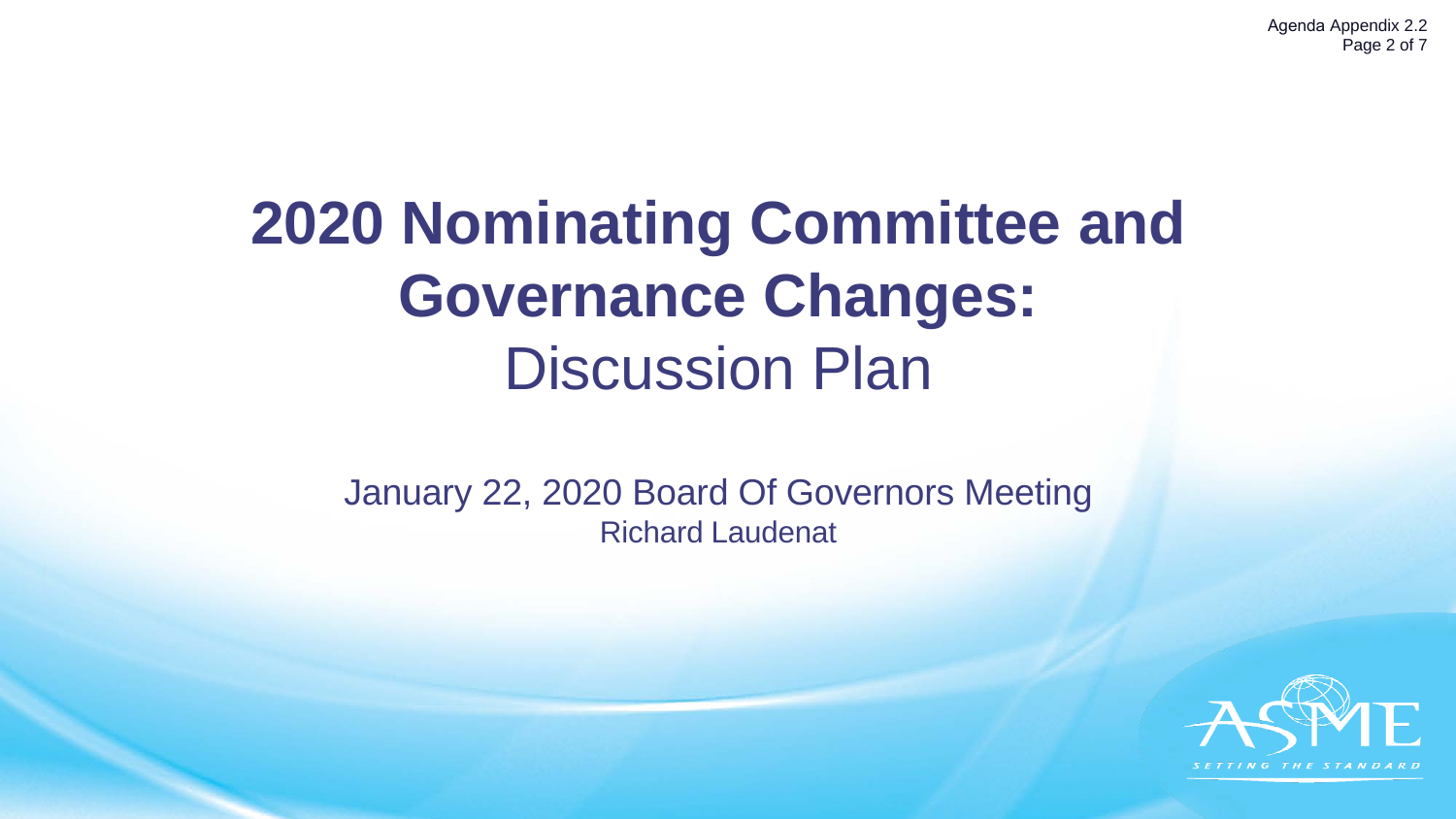## **Expectations for the Conversation …**

- Brief Description The Board Call will provide an opportunity to DISCUSS and SEEK TO REACH CONSENSUS on enhancements to Leadership Selection and Related Governance Changes
- Desired Outcome The Meeting will be for discussion and agreement on the path forward
- Why this Approach –Preliminary discussions have been held, the Board has had the opportunity to ask questions, the responses have been socialized and the BOG will be able to conduct a more granular discussion to focus on topics of concern
- Duration 60 Minutes have been allocated for the presentation and discussion during the Board Call

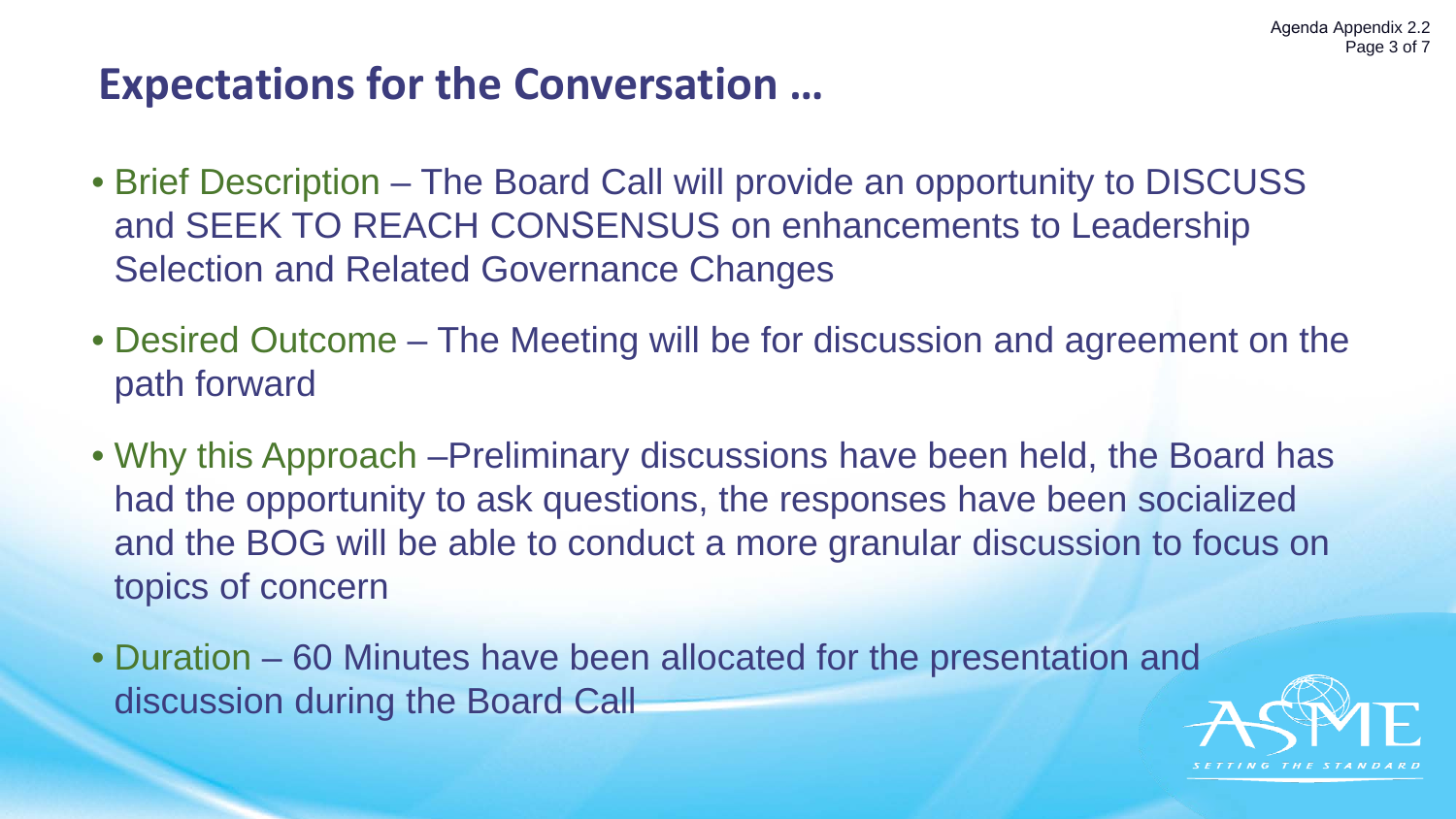## **Why Are These Changes Being Considered…**

- Create a Nomination and Governance Structure that Supports ASME Strategic Objectives:
	- Implement fundamental changes to the way ASME selects Board Leadership which is a "best practice"
	- Endorse the value of an "Executive Committee" to facilitate ASME Operations with a focus on donor issues with an active Capital Campaign in operation
	- Provide our Executive Director/CEO with a meaningful impact in the direction of ASME
	- Provide agility and adaptability to ASME leadership in a new era where volunteerism is declining

… *With the reasoning behind these proposed changes understood and agreed to, the planning and implementation of changes will flow in a logical process* …

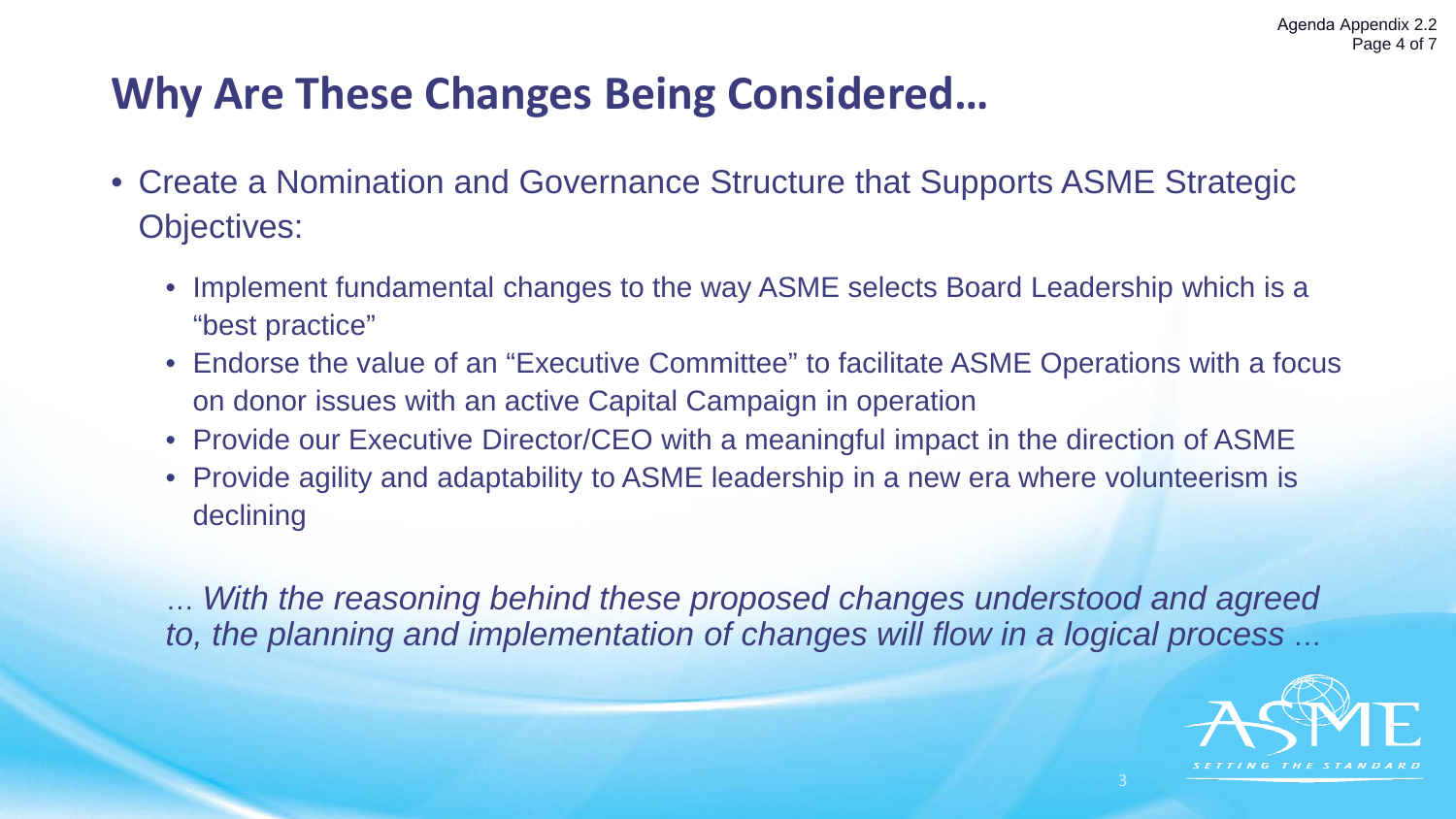# **This is not the Final Conversation on these initiatives …**

- A very deliberate governance review is needed on each of these Proposals
- The Board will have an opportunity to re-visit each as they are developed and presented … one step at a time on these fundamental changes

*… The Board's current view on these Governance initiatives is needed …*

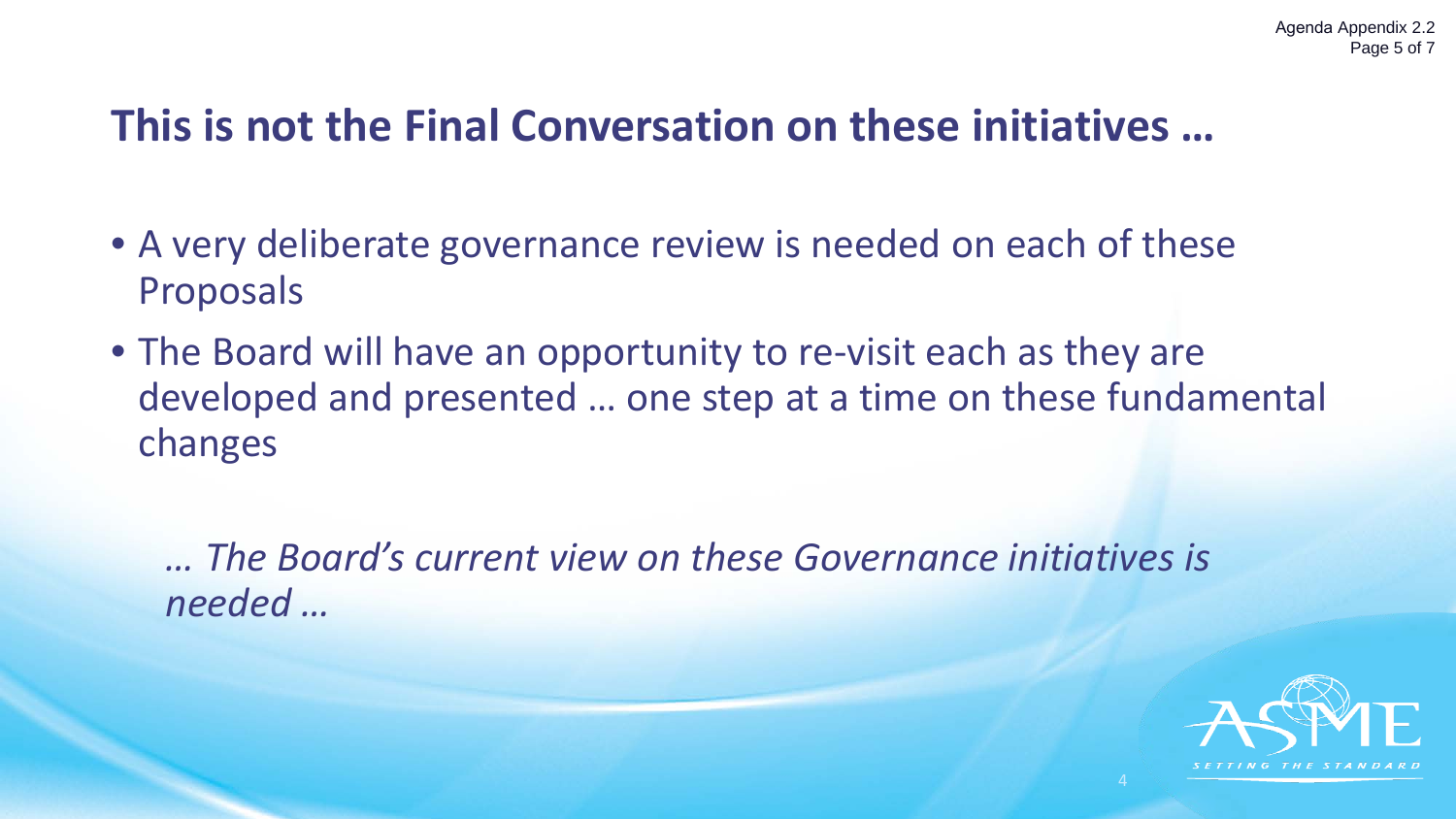## **Discussion Focus Areas (note both Bylaw and Constitution Reviews are required) …**

- President Selection by BOG with option for one (1) additional term
- Option to select Outside Board Member to address Strategic Needs
- Create Executive Committee of the Board (PEDT + Senior BOG Member selected by BOG) with defined financial approval threshold below BOG Approval
- Provide for re-election for Second Consecutive Term for a Governor based on BOG Vote
- Reporting Relationship between ED/CEO and Board.